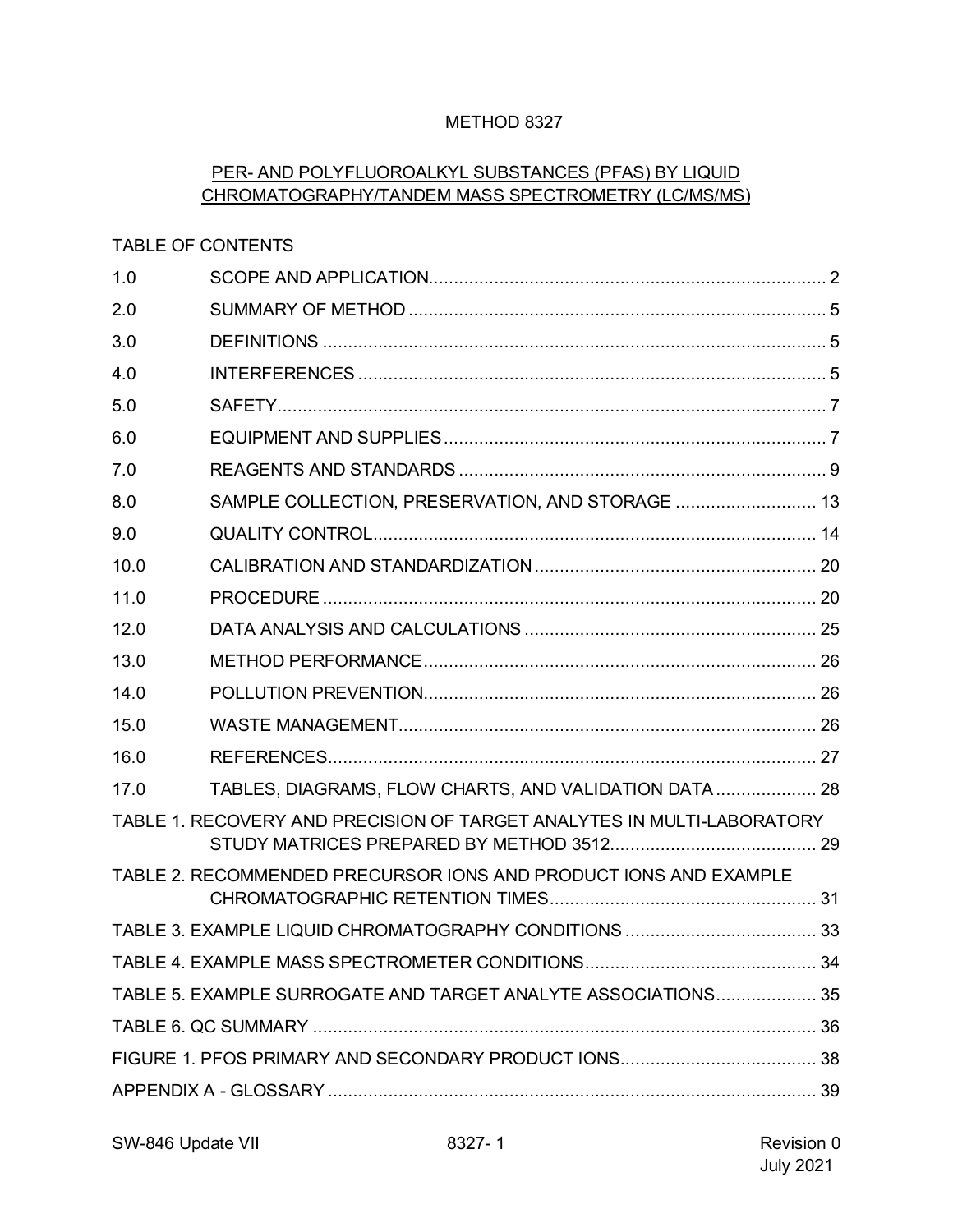#### **Disclaimer**

SW-846 is not intended to be an analytical training manual. Therefore, method procedures are written based on the assumption that they will be performed by analysts formally trained in the basic principles of chemical analysis and in the use of the subject technology.

In addition, SW-846 methods, with the exception of required use for the analysis of method-defined parameters, are intended to be guidance methods which contain general information on how to perform an analytical procedure or technique, which a laboratory can use as a basic starting point for generating its own detailed standard operating procedure (SOP), either for its own general use or for a specific project application. Performance data included in this method are for guidance purposes only and must not be used as absolute quality control (QC) acceptance criteria for the purposes of laboratory QC or accreditation.

## <span id="page-1-0"></span>1.0 SCOPE AND APPLICATION

This method covers the analysis of selected per- and polyfluoroalkyl substances (PFAS) in prepared samples or sample extracts by liquid chromatography/tandem mass spectrometry (LC/MS/MS).

The 24 PFAS that have been evaluated with this method are provided below. This method has been tested in surface water, groundwater, and wastewater matrices. Some precision and bias data are provided in Table 1 (Sec. 17.0). This determinative method may also be applicable to other PFAS target compounds and other matrices, provided that the laboratory can demonstrate adequate performance (refer to Sec. 9.0 or project-specific acceptance criteria) using representative sample matrices. Please refer to Method 8000 for additional information.

| Analyte                                                | Preparation<br>Method<br>3512 | CAS RN <sup>t</sup> |
|--------------------------------------------------------|-------------------------------|---------------------|
| <b>PFAS sulfonic acids</b>                             |                               |                     |
| Perfluoro-1-butanesulfonic acid (PFBS)                 | ✓                             | 375-73-5            |
| Perfluoro-1-pentanesulfonic acid (PFPeS)               | ✓                             | 2706-91-4           |
| Perfluoro-1-hexanesulfonic acid (PFHxS)                | ✓                             | 355-46-4            |
| Perfluoro-1-heptanesulfonic acid (PFHpS)               | ✓                             | 375-92-8            |
| Perfluoro-1-octanesulfonic acid (PFOS)                 | ✓                             | 1763-23-1           |
| Perfluoro-1-nonanesulfonic acid (PFNS)                 | ✓                             | 68259-12-1          |
| Perfluoro-1-decanesulfonic acid (PFDS)                 | ✓                             | 335-77-3            |
| 1H, 1H, 2H, 2H-perfluorohexane sulfonic acid (4:2 FTS) | ✓                             | 757124-72-4         |
| 1H, 1H, 2H, 2H-perfluorooctane sulfonic acid (6:2 FTS) | $\star$                       | 27619-97-2          |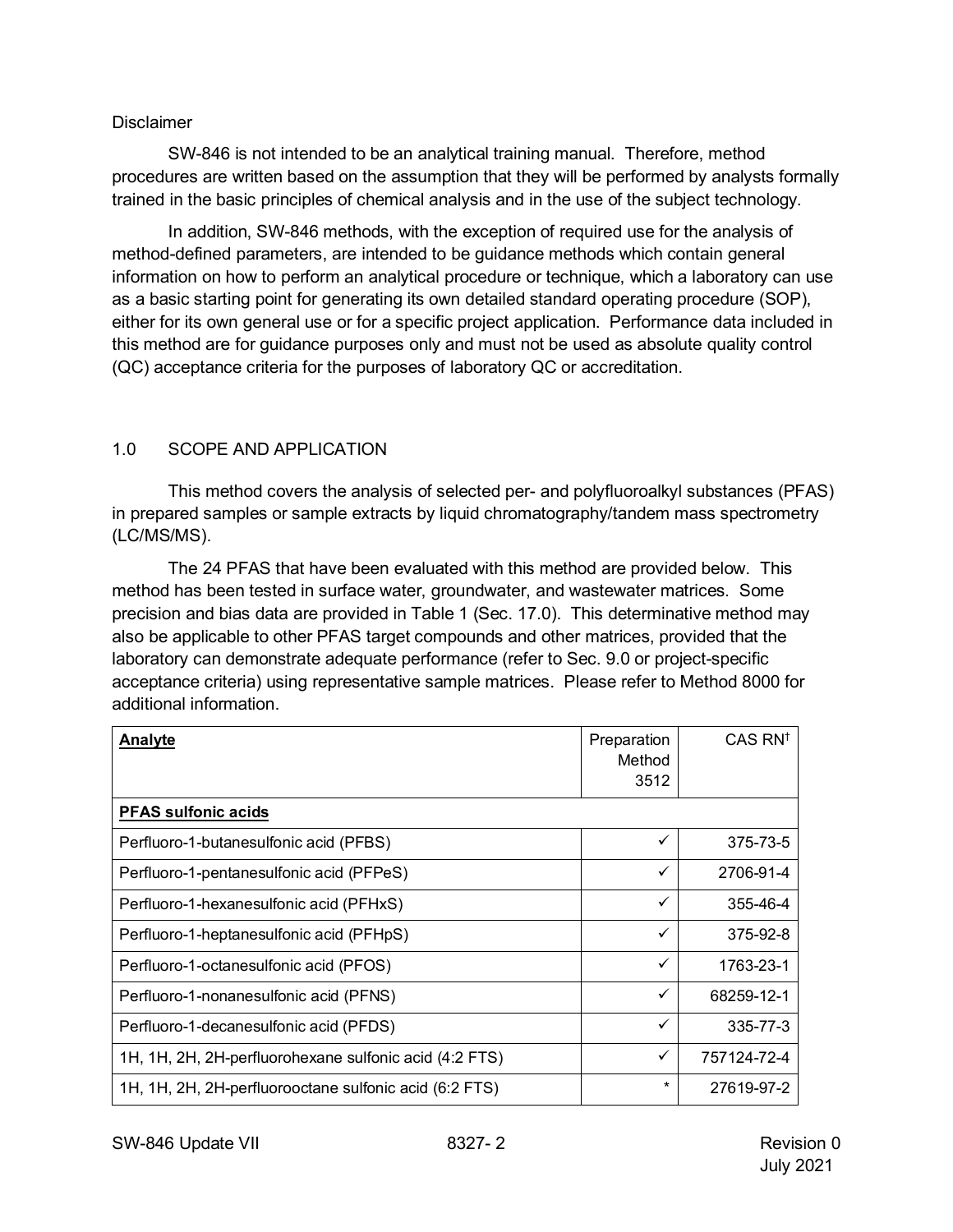| 1H, 1H, 2H, 2H-perfluorodecane sulfonic acid (8:2 FTS)       | ✓              | 39108-34-4 |  |  |  |
|--------------------------------------------------------------|----------------|------------|--|--|--|
| <b>PFAS carboxylic acids</b>                                 |                |            |  |  |  |
| Perfluorobutanoic acid (PFBA)                                | $\checkmark^*$ | 375-22-4   |  |  |  |
| Perfluoropentanoic acid (PFPeA)                              | $\checkmark^*$ | 2706-90-3  |  |  |  |
| Perfluorohexanoic acid (PFHxA)                               | ✓              | 307-24-4   |  |  |  |
| Perfluoroheptanoic acid (PFHpA)                              | ✓              | 375-85-9   |  |  |  |
| Perfluorooctanoic acid (PFOA)                                | ✓              | 335-67-1   |  |  |  |
| Perfluorononanoic acid (PFNA)                                | ✓              | 375-95-1   |  |  |  |
| Perfluorodecanoic acid (PFDA)                                | ✓              | 335-76-2   |  |  |  |
| Perfluoroundecanoic acid (PFUnDA)                            | $\checkmark^*$ | 2058-94-8  |  |  |  |
| Perfluorododecanoic acid (PFDoDA)                            | $\checkmark$   | 307-55-1   |  |  |  |
| Perfluorotridecanoic acid (PFTrDA)                           | $\checkmark^*$ | 72629-94-8 |  |  |  |
| Perfluorotetradecanoic acid (PFTeDA)                         | $\checkmark^*$ | 376-06-7   |  |  |  |
| PFAS sulfonamides and sulfonamidoacetic acids                |                |            |  |  |  |
| N-ethylperfluoro-1-octanesulfonamidoacetic acid (N-EtFOSAA)  | $\checkmark^*$ | 2991-50-6  |  |  |  |
| N-methylperfluoro-1-octanesulfonamidoacetic acid (N-MeFOSAA) | $\checkmark^*$ | 2355-31-9  |  |  |  |
| Perfluoro-1-octanesulfonamide (PFOSA)                        | ✓              | 754-91-6   |  |  |  |

Performance data from a large multi-laboratory validation study were used to update this table (data can be found in Sec. 17.0, Table 1).

 $\checkmark$  Acceptable precision and bias can be obtained for this analyte with this preparation method.

 $\checkmark$  Acceptable precision and bias can be obtained for this analyte with this preparation method. However, this analyte may require special care to ensure analytical performance will meet the needs of the project. See Sec. 1.3 for specific information regarding this analyte.

\* This analyte did not meet the criteria for acceptable performance using this preparation technique and determinative method and may require special care to ensure analytical performance will meet the needs of the project. See Sec. 1.3 for specific information regarding this analyte.

† Standards for some target analytes may consist of mixtures of structural isomers; however, the Chemical Abstracts Service (CAS) Registry Number (RN) listed in the table is for the linear isomer. All CAS RNs in the above table are for the acid form. Sulfonic acids in stock standard mixes are typically received as the sodium or potassium salt form. CAS RNs for the salt form are not included.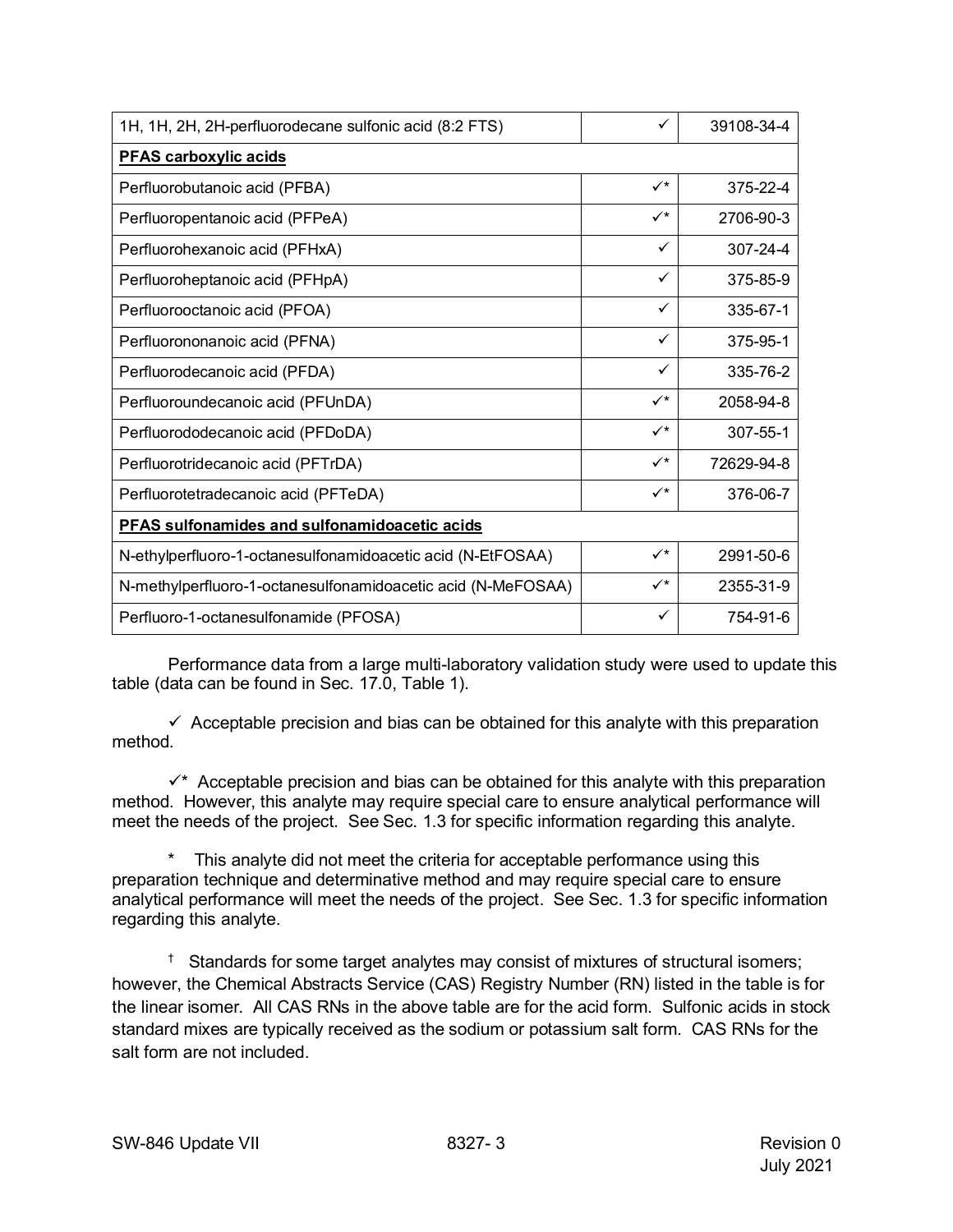1.1 Prior to employing this method, analysts are advised to consult the base method for each type of procedure that may be employed in the overall analysis (e.g., Methods 3500, 3600 and 8000) for additional information on QC procedures, development of QC acceptance criteria, calculations, and general guidance. Analysts also should consult the disclaimer statement at the front of the manual and the information in SW-846 Chapter Two for guidance on the intended flexibility in the choice of methods, apparatus, materials, reagents, and supplies; and (ii) the responsibilities of the analyst for demonstrating that the techniques employed are appropriate for the analytes of interest, in the matrix of interest, and at the levels of concern.

In addition, analysts and data users are advised that, except where explicitly specified in a regulation, the use of SW-846 methods is not mandatory in response to Federal testing requirements. The information contained in this method is provided by the U.S. Environmental Protection Agency (EPA) as guidance to be used by the analyst and the regulated community in making judgments necessary to generate results that meet the data quality objectives (DQOs) for the intended application.

1.2 This method is restricted to use by, or under supervision of, appropriately experienced and trained personnel. Each analyst must demonstrate the ability to generate acceptable results with this method.

1.3 The following target compounds may require special treatment when being determined by this method:

1.3.1 During method development the following compounds showed a potential for loss either during standard preparation (resulting in low bias to calibration standards and high recoveries for samples) or during sample preparation (resulting in low recoveries). Extra care should be taken to ensure that the composition of the stock and intermediate standards (those above the high calibration standard) maintain a high enough proportion of organic cosolvent to limit loss from solution (See Sec. 7.4). Subsampling from aqueous sample containers prior to adding sufficient organic solvent will also result in a loss of these and potentially other compounds from solution, the extent of which will be container dependent (See Sec. 8.0).

Perfluoroundecanoic acid (PFUnDA) Perfluorododecanoic acid (PFDoDA) Perfluorotridecanoic acid (PFTrDA) Perfluorotetradecanoic acid (PFTeDA) N-methylperfluoro-1-octanesulfonamidoacetic acid (N-MeFOSAA) N-ethylperfluoro-1-octanesulfonamidoacetic acid (N-EtFOSAA)

1.3.2 The following compounds lack or have low abundance of secondary product ions, and interferences may make qualitative identification more difficult.

Perfluorobutanoic acid (PFBA).

Perfluoropentanoic acid (PFPeA)

Perfluorohexanoic acid (PFHxA)

Perfluoro-1-octanesulfonamide (PFOSA)

SW-846 Update VII 8327- 4 Revision 0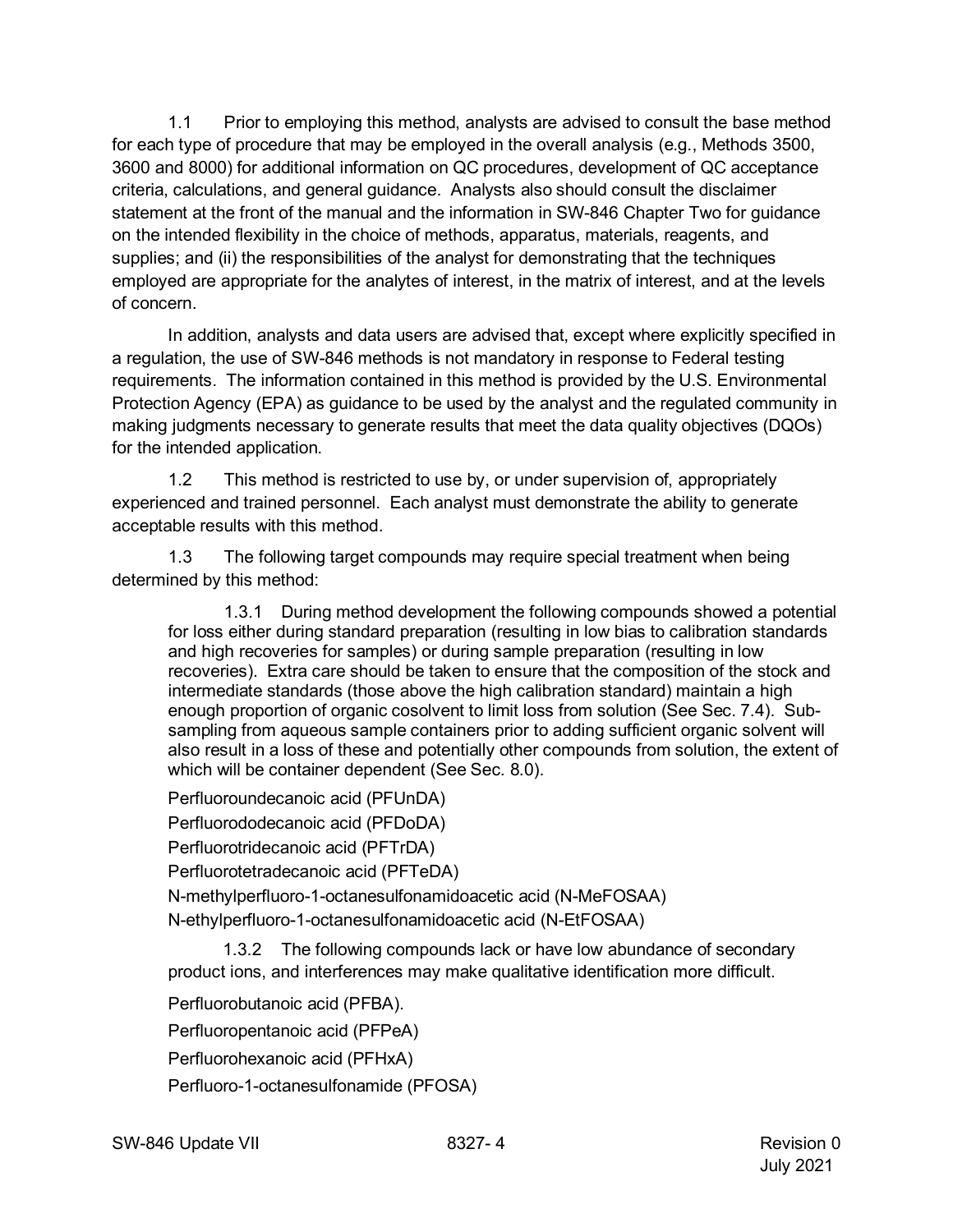1.3.3 Background contamination must be carefully evaluated and managed to a level is acceptable for the project-specific data application. During validation of Method 3512, some laboratories had problems meeting quality control acceptance criteria for 1H, 1H, 2H, 2H-perfluorooctane sulfonic acid (6:2 FTS) due to high and/or sporadic background contamination. More information about identifying and minimizing sources of contamination is presented in Sec. 4.0.

## <span id="page-4-0"></span>2.0 SUMMARY OF METHOD

2.1 Samples are prepared using an appropriate sample preparation method (e.g., solvent dilution or extraction). Prepared samples or extracts are then analyzed by LC/MS/MS using external standard calibration.

2.2 Target compounds are qualitatively identified in samples by comparing retention times (RTs) to RTs of isotopically labeled surrogates in the same samples or to RTs of target analytes in standards, as applicable, and by comparing product ion ratios to those in standards (Sec. 11.6, Sec. 17.0 Table 2). Qualitatively identified target compounds are then quantitated based on their primary product ion responses utilizing external standard calibration (Sec. 11.7).

## <span id="page-4-1"></span>3.0 DEFINITIONS

Refer to SW-846 Chapter One and the manufacturer's instructions for definitions that may be relevant to this procedure. See Glossary (Appendix A) for relevant terms and acronyms.

# <span id="page-4-2"></span>4.0 INTERFERENCES

4.1 In order to avoid compromising data quality, contamination of the analytical system by PFAS from the laboratory must be reduced to the lowest practical level. Method blanks (MBs) and reagent blanks (RBs) are prepared and analyzed with all samples and are used to demonstrate that laboratory supplies and preparation and analysis steps do not introduce interferences or PFAS artifacts at levels that would prevent the proper identification and integration of target analytes or bias quantitation, especially near the Lower Limit of Quantitation (LLOQ) or any project-specific concentration levels of interest. Careful selection of reagents and consumables is necessary because even low levels of PFAS contamination may alter the precision and bias of the method; background introduced by these materials (and variability thereof) is cumulative. See Sec. 9.5 for blank acceptance criteria. Refer to each method to be used for specific guidance on QC procedures and to SW-846 Chapter Four for general guidance on cleaning of reusable labware.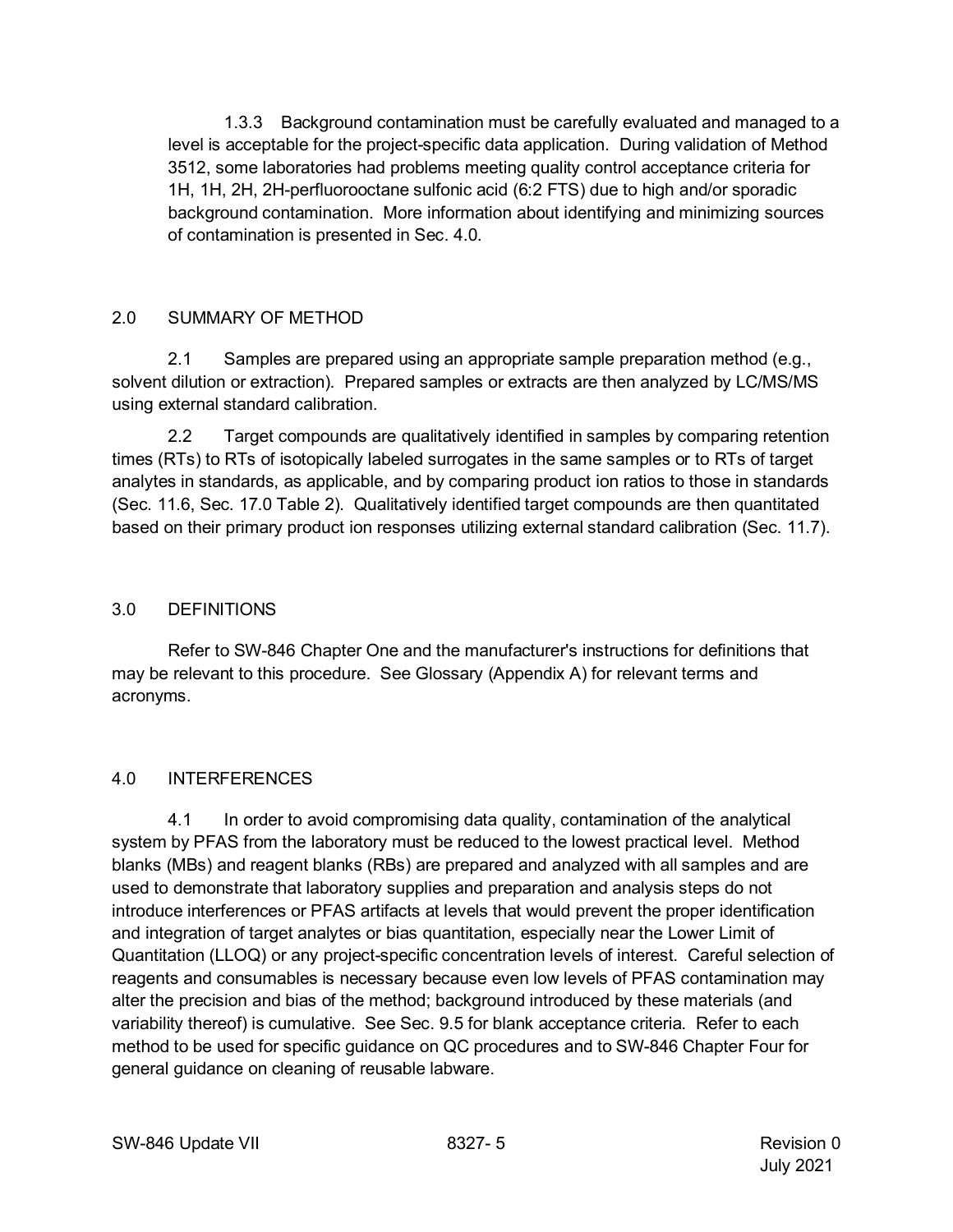4.2 Refer to Methods 3500, 3600, and 8000 for discussions of interferences. Matrix interferences can be caused by contaminants from the sample, sampling devices, or storage containers. The extent of matrix interferences will vary considerably from sample source to sample source, depending upon variations of the sample matrix.

4.3 The following procedures are employed to minimize problems with measurement precision and bias.

4.3.1 All solvents should be LC/MS grade, or equivalent, to minimize interference problems. Solvents must be checked by lot prior to use.

4.3.2 PFAS contamination has been found in reagents, glassware, tubing, polytetrafluoroethylene (PTFE) LC vial caps, disposable pipets, aluminum foil, glass disposable pipettes, filters, degassers, and other apparatus that release fluorinated compounds. All supplies and reagents should be verified prior to use. If found, measures should be taken to remove the contamination, if possible, or find other suppliers or materials to use that meet method- or project-specified acceptance criteria.

4.3.3 The LC system used should have components replaced, where possible, with materials known to not contain PFAS target analytes of interest.

4.3.4 During method development, loss of some PFAS target analytes was observed during storage of standard solutions in 1:1 methanol-water containing 0.1% acetic acid in glass containers. Polypropylene containers should be used for preparation and storage of samples and standards. Other materials may be used, such as high density polyethylene (HDPE), if it can be shown the target analytes are not adversely affected (i.e., all quality control criteria in Sec. 9.0 can be met). Glass autosampler vials have been successfully used for solutions in 1:1 methanol-water containing 0.1% acetic acid during analysis.

4.3.5 An isolator column should be placed downstream of the solvent pumps and any mixer or degasser and before the sample injection valve to delay the elution of contaminants from the LC system to the analytical column.

4.3.6 If labware is re-used, the procedure described for labware cleaning (Sec. 6.2.4, or equivalent) should be followed to minimize risk of carryover contamination. The blank QC acceptance criteria in Sec. 9.5 can be used as a guideline for evaluating cleanliness.

4.4 Where measured analyte concentrations are suspected of being high-bias and/or false positive results due to contamination, the laboratory should inform the data user of any suspected data quality issues and qualify affected data appropriately.

4.5 High concentrations of the native 4:2 FTS, 6:2 FTS, and 8:2 FTS target analytes will interfere with the primary product ion signals listed in Sec. 17.0, Table 2 for the M2-4:2 FTS, M2-6:2 FTS and M2-8:2 FTS surrogates. This interference results from the natural abundance of the  $34$ S isotope (~4.2% abundance relative to  $32$ S) in the native FTS target analytes and can lead to high bias recovery of these surrogates. Using the secondary product ions identified in Table 2 for quantitation of these surrogates will minimize this interference because this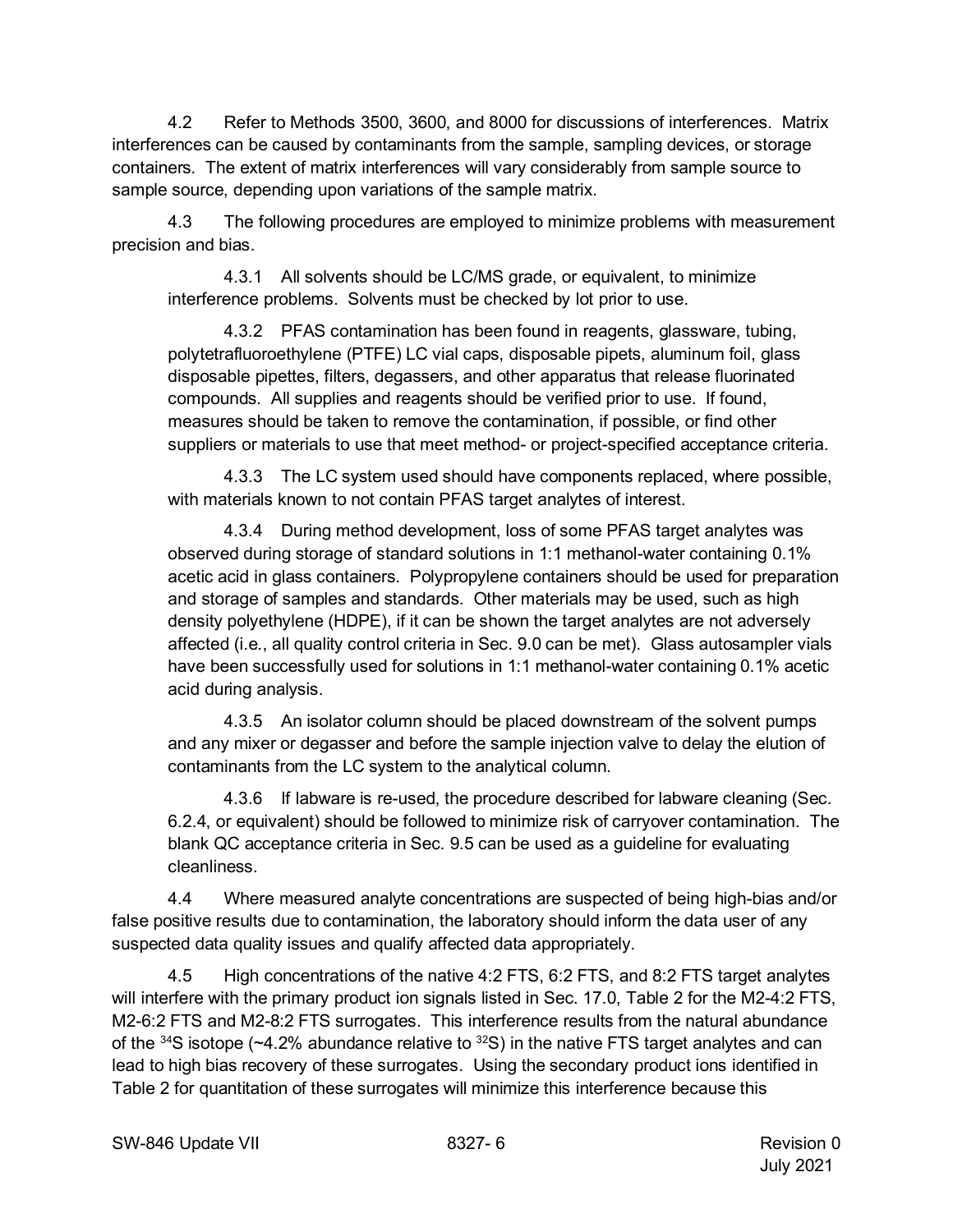surrogate product ion loses the <sup>13</sup>C<sub>2</sub>-labeled fluorocarbon sidechain to produce <sup>32</sup>SO<sub>3</sub>H (m/z) 81), while the <sup>34</sup>S isotope of the target analyte produces  $34SO_3H$  (m/z 83) from the same nominal mass precursor ion.

## <span id="page-6-0"></span>5.0 SAFETY

5.1 This method does not address all safety issues associated with its use. The laboratory is responsible for maintaining a safe work environment and a current awareness file of U.S. Occupational Safety and Health Administration (OSHA) regulations regarding the safe handling of the chemicals specified in this method. A reference file of safety data sheets (SDSs) must be available to all personnel involved in these analyses.

5.2 Users of this method should operate a formal safety program.

5.3 The toxicity and carcinogenicity of each reagent used in this method has not been precisely defined; however, each chemical compound is treated as a health hazard. Exposure to these chemicals should be reduced to the lowest possible level, and the appropriate personal protective equipment (PPE) should be utilized. Review SDSs for specific physical and health hazards including appropriate PPE to be used. SDSs can be accessed at multiple locations (e.g., [www.sigmaaldrich.com,](http://www.sigmaaldrich.com/) [www.well-labs.com,](http://www.well-labs.com/) and [www.isotope.com\)](http://www.isotope.com/).

# <span id="page-6-1"></span>6.0 EQUIPMENT AND SUPPLIES

The mention of trade names or commercial products in this method is for illustrative purposes only and does not constitute an EPA endorsement or exclusive recommendation for use. The products and instrument settings cited in SW-846 methods represent those used during method development or subsequently evaluated by the Agency. Labware, reagents, supplies, equipment, and settings other than those listed in this method may be employed provided that method performance appropriate for the intended application has been demonstrated and documented, including meeting acceptance criteria for all categories of quality controls listed in Sec. 9.0. This section does not list all common labware (e.g., beakers and flasks) that might be used.

### 6.1 Equipment

6.1.1 Liquid chromatograph (LC) system: An ultra performance liquid chromatograph (UPLC®) with stainless steel flow through needle design was used to generate data during method development (PEEK needles may not puncture polyethylene caps; pre-slitting of caps is not allowed).

6.1.2 Analytical LC columns: The following columns were used to generate data during method development:

6.1.2.1 Acquity UPLC® CSHTM Phenyl-Hexyl, 2.1 x 100 mm and 1.7 µm particle size (Waters part no. 186005407)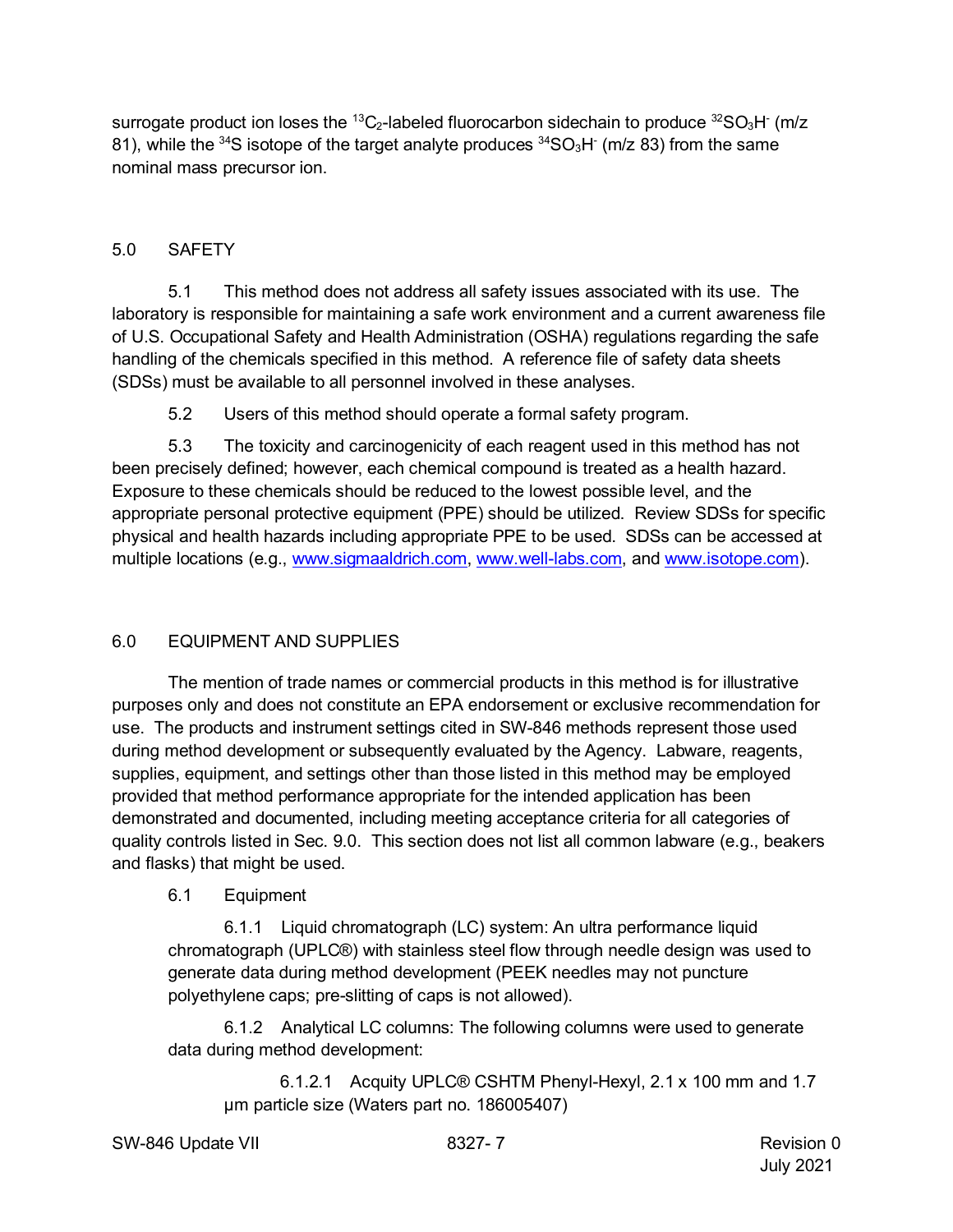6.1.2.2 ZORBAX RRHD Stable Bond C18, 2.1 x 100 mm and 1.8 µm particle size (Agilent part no. 858700-902)

6.1.2.3 Accucore RP 2.1 x 100 mm and 2.6 µm particle size (Thermo part no. 17626-102130)

6.1.2.4 Shim-pack SP-C18, 2.1 x 150 mm and 2.7 µm particle size (Shimadzu part no. 227-32003-04)

6.1.3 Isolator columns:

6.1.3.1 XBridge BEH C18, 2.1 x 50 mm and 3.5 µm particle size (Waters part no. 186003021)

6.1.3.2 ZORBAX RRHD Eclipse Plus C18, 50 × 3.0 mm, 1.8 μm (Agilent part no. 959757-302)

6.1.3.3 BDS HypersilC18, 2.1 x 50 mm and 5 µm particle size (Thermo part no. 28105-052130)

6.1.3.4 Shim-pack XR-ODS II, 2 x 75mm and 2.2 µm particle size (Shimadzu part no. 228-41605-93)

6.1.4 Tandem Mass Spectrometry (MS/MS) System: A mass spectrometer must be capable of MS/MS analysis with a cycle time sufficient to obtain at least ten mass spectra over each chromatographic peak. The system must be capable of documenting the performance of the MS/MS system against manufacturer specifications for mass resolution, mass assignment, and sensitivity using the internal calibrant (See Sec. 11). Sensitivity should be sufficient to meet project-specified needs in the matrices of interest, where practical (See Secs. 7.4.4.1 and 9.9). A triple quadrupole mass spectrometer with an electrospray ionization source was used to generate data during method development.

6.2 Support Equipment and Supplies

6.2.1 Adjustable volume pipettes, 10 µL to 10 mL with polypropylene tips.

6.2.2 Analytical balance, capable of weighing to 0.01 g for determining sample mass or to 0.0001 g for preparing standards from neat.

6.2.3 Sample containers and miscellaneous supplies; all supplies should meet blank criteria in Sec. 9.5 where practical.

6.2.3.1 Autosampler vials: HDPE, polypropylene or glass

6.2.3.2 Polyethylene autosampler vial caps (Waters Catalog # 186004169)

6.2.3.3 50-mL polypropylene tubes (BD Falcon, Catalog # 352098)

6.2.3.4 15-mL polypropylene tubes (BD Falcon, Catalog # 352097); pre-weighed tubes are recommended for collection of field samples and field QC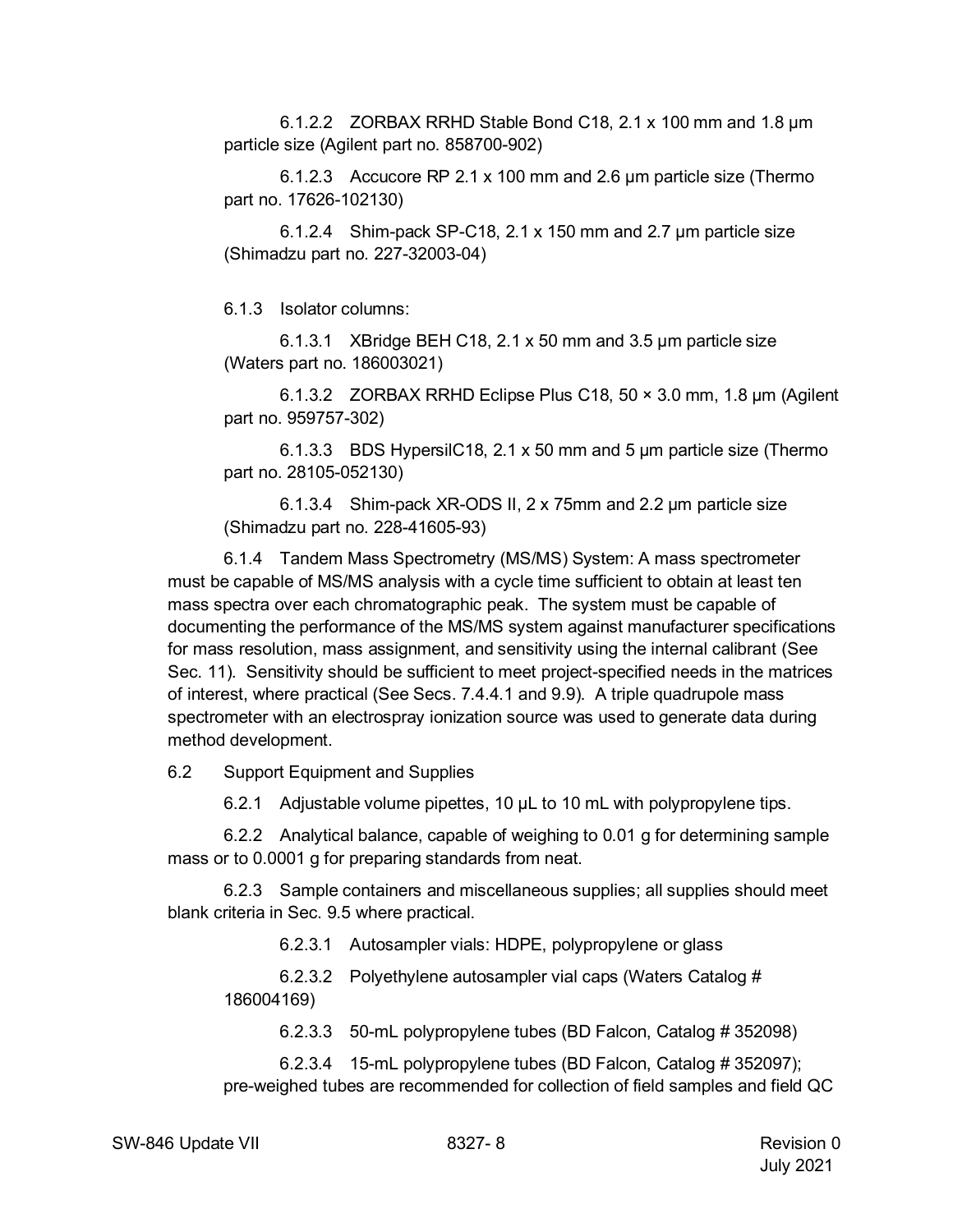6.2.3.5 Polyethylene disposable pipettes (Samco Thermo Scientific, Catalog # 252)

6.2.3.6 Polypropylene pipette tips (Eppendorf, Catalog #s 022491997, 022492080, 022491954, 022491946, and 022491512)

6.2.4 Reusable labware cleaning instructions – If labware is re-used it should be washed in hot water with detergent such as powdered Alconox, Deto-Jet, Luminox, or Citrojet, rinsed in hot water and rinsed with distilled water. All labware is subsequently rinsed with organic solvent(s) such as acetone, methanol, and acetonitrile. Traces of target compounds should be reduced to a minimum.

# <span id="page-8-0"></span>7.0 REAGENTS AND STANDARDS

7.1 Chemicals used in all tests should be LC/MS grade if available, or reagent grade at a minimum. Unless otherwise indicated, all reagents should conform to the specifications of the Committee on Analytical Reagents of the American Chemical Society, where specifications are available. Other grades may be used, provided the reagent is of sufficiently high purity to permit its use without lessening the accuracy of the determination. All reagents should be verified prior to use to ensure the blank acceptance criteria in Sec. 9.5 can be met.

7.2 Reagent water

All references to water in this method refer to reagent water as defined in SW-846 Chapter One, unless otherwise specified. Reagent water from in-house deionized water treatment systems may need additional treatment prior to use (e.g., with a point-of-use water purification system) to meet blank acceptance criteria (Sec. 9.5). Bottled reagent water should be evaluated in the same manner as reagent water from other sources.

- 7.3 Reagents and Gases
	- 7.3.1 Acetonitrile,  $C_2H_3N$  (CAS RN 75-05-8)
	- 7.3.2 Ultrapure argon and nitrogen
	- 7.3.3 Methanol, CH<sub>3</sub>OH (CAS RN 67-56-1)
	- 7.3.4 Isopropyl alcohol,  $C_3H_8O$  (CAS RN 67-63-0)
	- 7.3.5 Sodium hydroxide, NaOH (CAS RN 1310-73-2)
	- 7.3.6 Ammonium acetate,  $C_2H_7NO_2$  (CAS RN 631-61-8), neat
	- 7.3.7 Glacial acetic acid, CH<sub>3</sub>COOH (CAS RN 64-19-7)
- 7.4 PFAS standard solutions

The following sections describe preparation of stock solutions, spiking solutions, and calibration standards for the compounds of interest. This discussion is provided as an example. Other approaches and concentrations of the target compounds may be used if appropriate for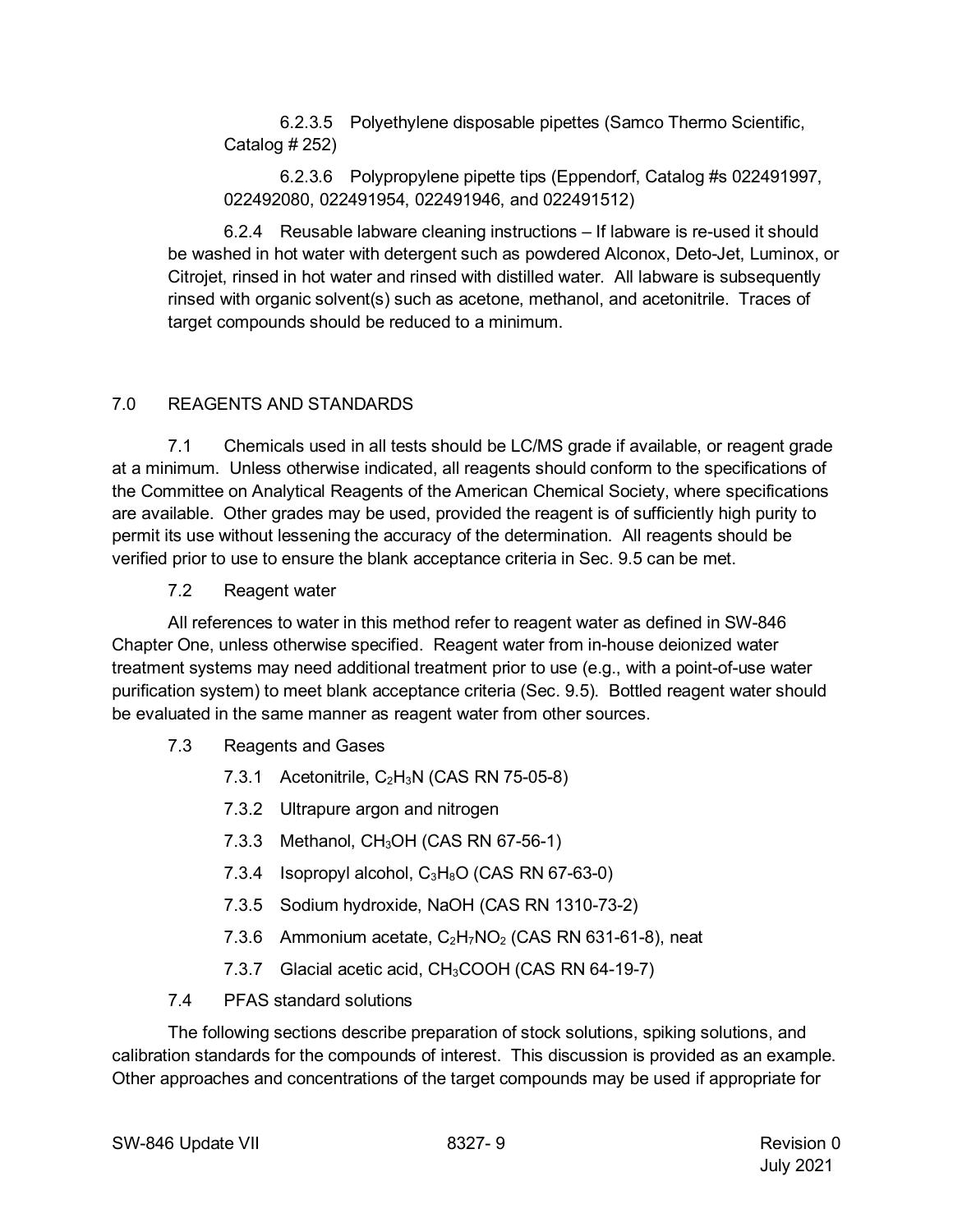the intended application. See Method 8000 for additional information on the preparation of calibration standards.

# 7.4.1 Storage and Shelf-life

While not in use, store standard solutions at ≤6°C in the refrigerator or according to the manufacturer's recommended storage conditions. Bring standard solutions to room temperature and mix well prior to use. Keep standard solutions away from PFAScontaining packaging and materials.

Use the manufacturer's expiration date for purchased prepared standards and neat source materials, as applicable. The laboratory may develop QC practices for determining expiration dates for standards prepared from certified reference materials; otherwise, use one year from date of preparation for expiration of prepared standard solutions. Stock standard solutions should be checked frequently for signs of degradation or evaporation, especially just prior to preparing calibration standards or spiking solutions.

7.4.2 Stock standards

Solutions may be purchased as certified solutions or prepared from neat certified reference materials.

For standard solutions prepared from neat materials, the weight may be used without correction to calculate the concentration of the stock standard when standard compound purity is assayed to be 96% or greater. Commercially prepared stock standards may be used at any concentration if they are certified by an accredited supplier or third party.

NOTE: Esterification of fluorinated carboxylic acids in methanolic solutions is known to occur over time. If base is not already present, adding a small amount of strong base to stock standards will improve stability of these analytes in methanol. The Wellington stock standards listed below include 4 mole equivalents of sodium hydroxide (*i.e.*, 4 moles of OH- per mole of PFAS target analytes). The equation below can be used to estimate an amount of sodium hydroxide to add, which uses an assumed molar mass of 250 g/mol and is reproduced from EPA Method 533 (Sec. 16.0 Reference 9).

$$
\frac{Total\,PFAS\,mass\,(g)\times160\left(\frac{g}{mol}\right)}{250\left(\frac{g}{mol}\right)} = Mass\,of\,NaOH\,Required\,(g)
$$

7.4.2.1 Target compounds stock

A mixture of 24 target analytes from Wellington Laboratories was used for method validation (Catalog # PFAC-24PAR, 2000 ng/mL in methanol). See Table 1 for this list of target analytes. Sulfonic acids in this mixture were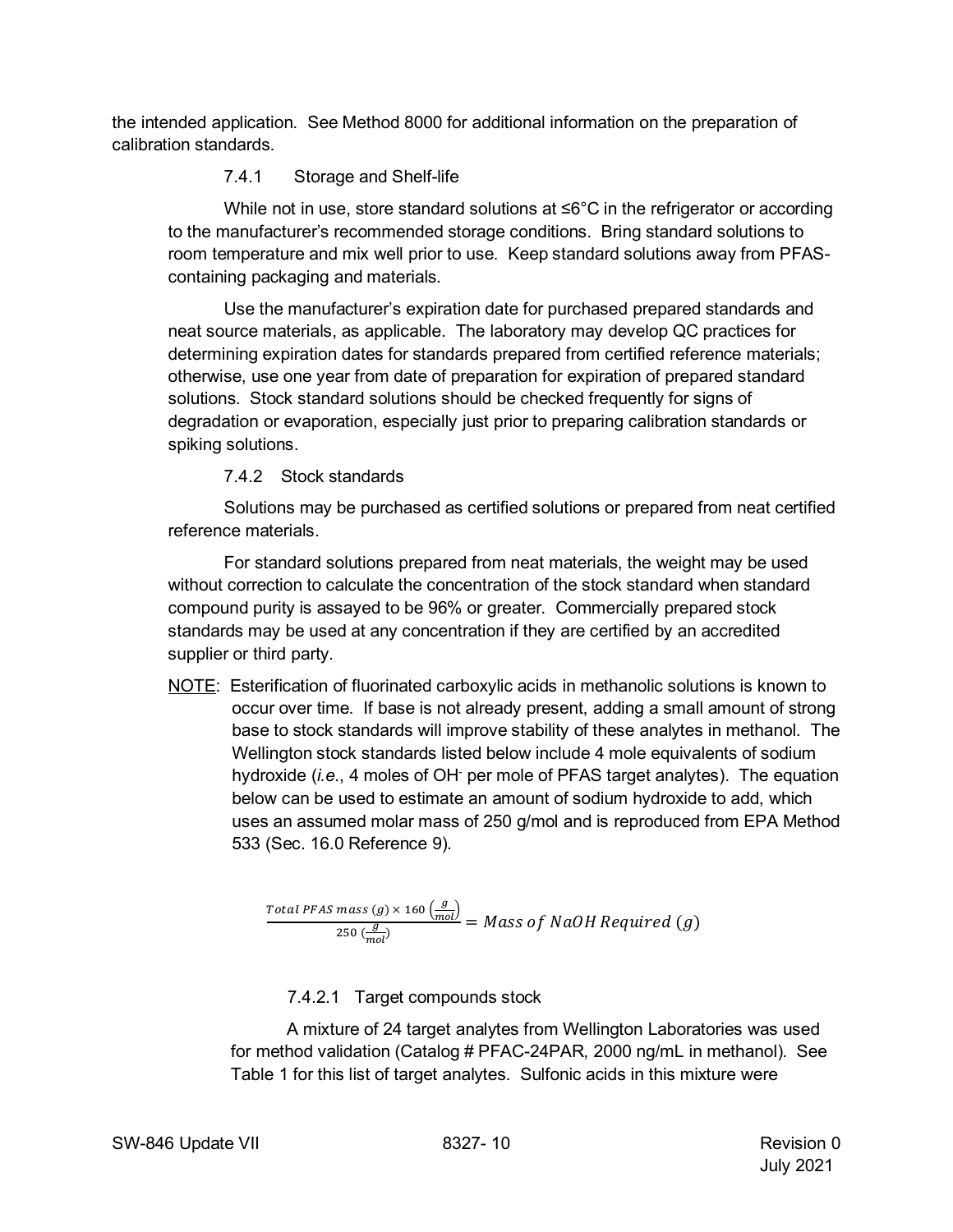prepared from salts, and some had certified concentrations of both linear and branched isomers.

NOTE: Correct concentrations of salt forms to acid (or base) concentrations for reporting purposes. For example, the certificate of analysis from a Wellington standard (PFAC-24PAR) included the concentration of PFBS as a potassium salt at 2000 ng/mL and as the acid at 1,770 ng/mL

## 7.4.2.2 Surrogates stocks

A mixture of 19 isotopically labeled surrogates from Wellington Laboratories was used for method validation (Catalog # MPFAC-24ES, 1000 ng/mL in methanol). See Sec. 17.0, Table 5 for this list of surrogates and suggested target analyte associations.

7.4.3 Spiking solutions

Spiking solutions should be prepared in 95:5 acetonitrile-water. Alternate solvents (e.g. 96:4 methanol-water) may be used provided that method performance is not adversely affected and the QC criteria in Sec. 9.0 can be met. The following sections have suggested spiking concentrations for 5 mL water samples that may be appropriate for use with Method 3512.

7.4.3.1 PFAS target compounds spiking solution

PFAS target analytes (Sec. 7.4.2.1) are added to LLOQ verification, LCS and MS/MSD QC samples prior to preparation from the same source materials used to prepare ICAL standards. LCS and MS/MSD QC samples should be spiked at concentrations near the mid-point ICAL standard concentration after all sample preparation steps are complete, assuming 100% recovery. LLOQ verification QC samples should be spiked at concentrations near (0.5-2x) the established or anticipated LLOQ standard concentration after all sample preparation steps are complete, assuming 100% recovery.

Example preparation of a target compounds spiking solution for LCS and MS/MSD QC samples: A 100 µL aliquot of a stock PFAS target analytes mix at 2000 ng/mL concentration brought to 10 mL with 95:5 acetonitrile-water produces a solution at 20 ng/mL concentration (nom.). Addition of 40 µL of this solution to 5 mL aqueous LCS and MS/MSD QC samples would result in target analyte concentrations of 160 ng/L.

Example preparation of target compounds spiking solution for LLOQ verification QC samples: A 10 µL aliquot of a stock PFAS target analytes mix at 2000 ng/mL concentration diluted to a final volume of 10 mL with 95:5 acetonitrile-water produces a solution at 2 ng/mL concentration (nom.). Addition

CAUTION: Loss of longer-chain PFAS from solution can occur at lower proportions of organic co-solvent.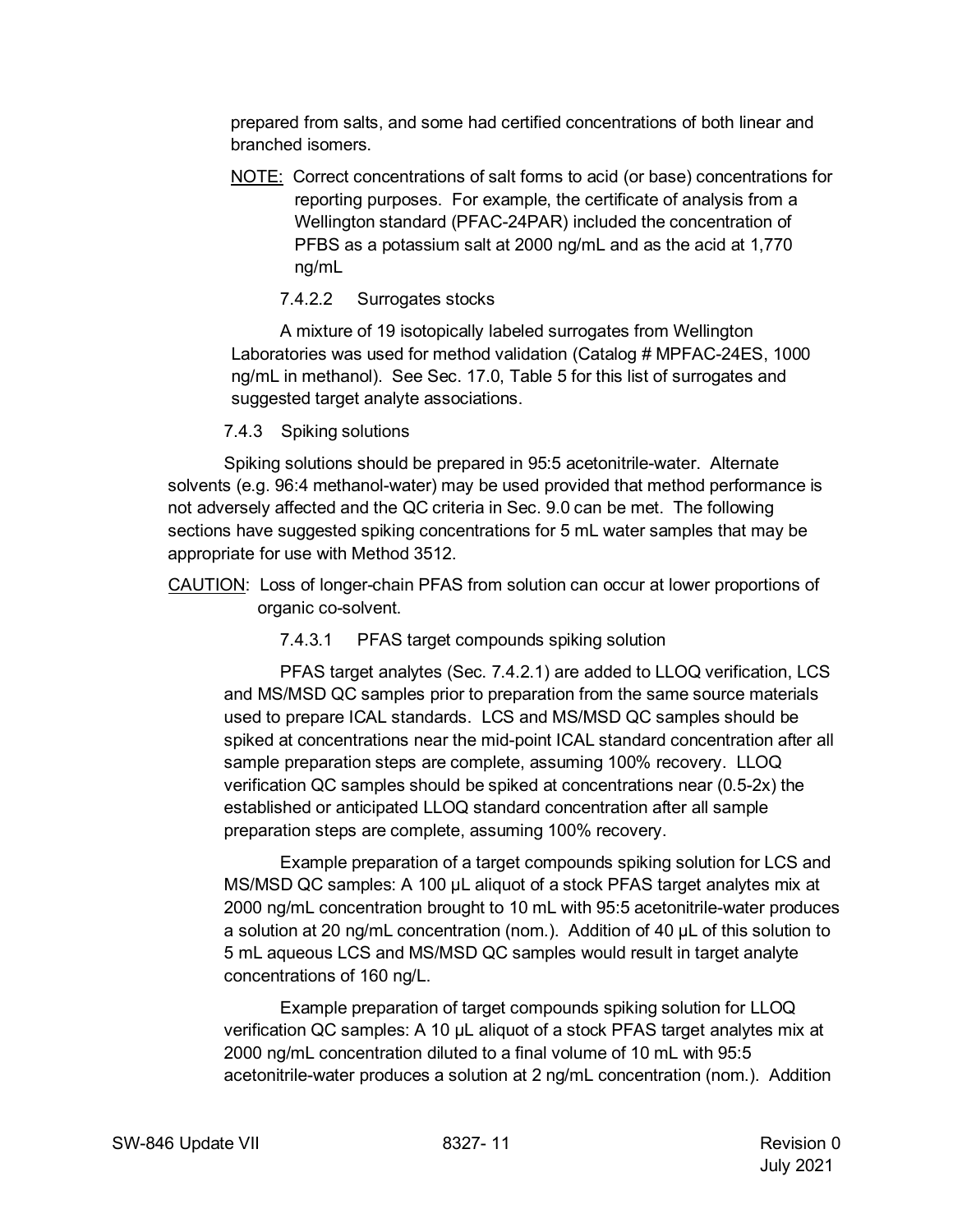of 25 µL of this solution to a 5 mL aqueous LLOQ verification QC sample would result in target analyte concentrations of 10 ng/L.

7.4.3.2 PFAS surrogates spiking solution

Isotopically-labeled PFAS surrogates (Sec. 7.4.2.2) are added to field samples and associated QC samples prior to preparation using the same source materials as used to prepare ICAL standards. Surrogates should be spiked at near the mid-point ICAL standard concentration after all sample preparation steps are complete, assuming 100% recovery.

Example preparation of surrogates spiking solution: A 200 µL aliquot of a stock PFAS surrogates mix at 1000 ng/mL concentration brought to 10 mL with 95:5 acetonitrile- water produces a solution at 20 ng/mL concentration (nom.). Addition of 40 µL of this solution to a 5 mL water sample would result in surrogate concentrations of 160 ng/L.

7.4.4 Calibration standards – Two types of calibration standards are used for this method: standards made from the primary source used for ICAL and continuing calibration verification (CCV), and standards made from a second source used for initial calibration verification (ICV). When using premixed certified solutions, store according to the manufacturer's documented holding time and storage temperature recommendations.

NOTE: Both linear and branched isomers of some PFAS target analytes may be present in commercially available standards (e.g., PFHxS, PFOS, N-MeFOSAA, N-EtFOSAA), while others target analytes may be represented by only a linear isomer. Please see Sec. 11.3.3 for additional information.

7.4.4.1 ICAL

ICAL standards are recommended to be prepared using the same target analytes and surrogates spiking solutions used for sample preparation (See Sec. 7.4.3). These spiking solutions can be used to prepare a calibration standards stock that is further diluted to make individual calibration standards. A minimum of five different calibration standard concentrations is required for a linear (firstorder) calibration model, and a minimum of six concentrations is required for a quadratic (second-order) model. Regardless of calibration model, the lowest ICAL standard concentration must be at or below the LLOQ (see Sec. 9.9 and Method 8000) and should be sufficient to meet any sensitivity DQOs identified for the project. The remaining standards should correspond to the range of concentrations found in actual samples but should not exceed the working range of the LC/MS/MS system. Each calibration standard should contain all the desired project-specific target analytes for which qualitative and quantitative results are to be reported by this method.

Example preparation of calibration standards stock solution: A 100 µL aliquot of a target compounds spiking solution at 20 ng/mL (nom., Sec. 7.4.3.1) and a 100 µL aliquot of a surrogates spiking solution at 20 ng/mL (nom., Sec.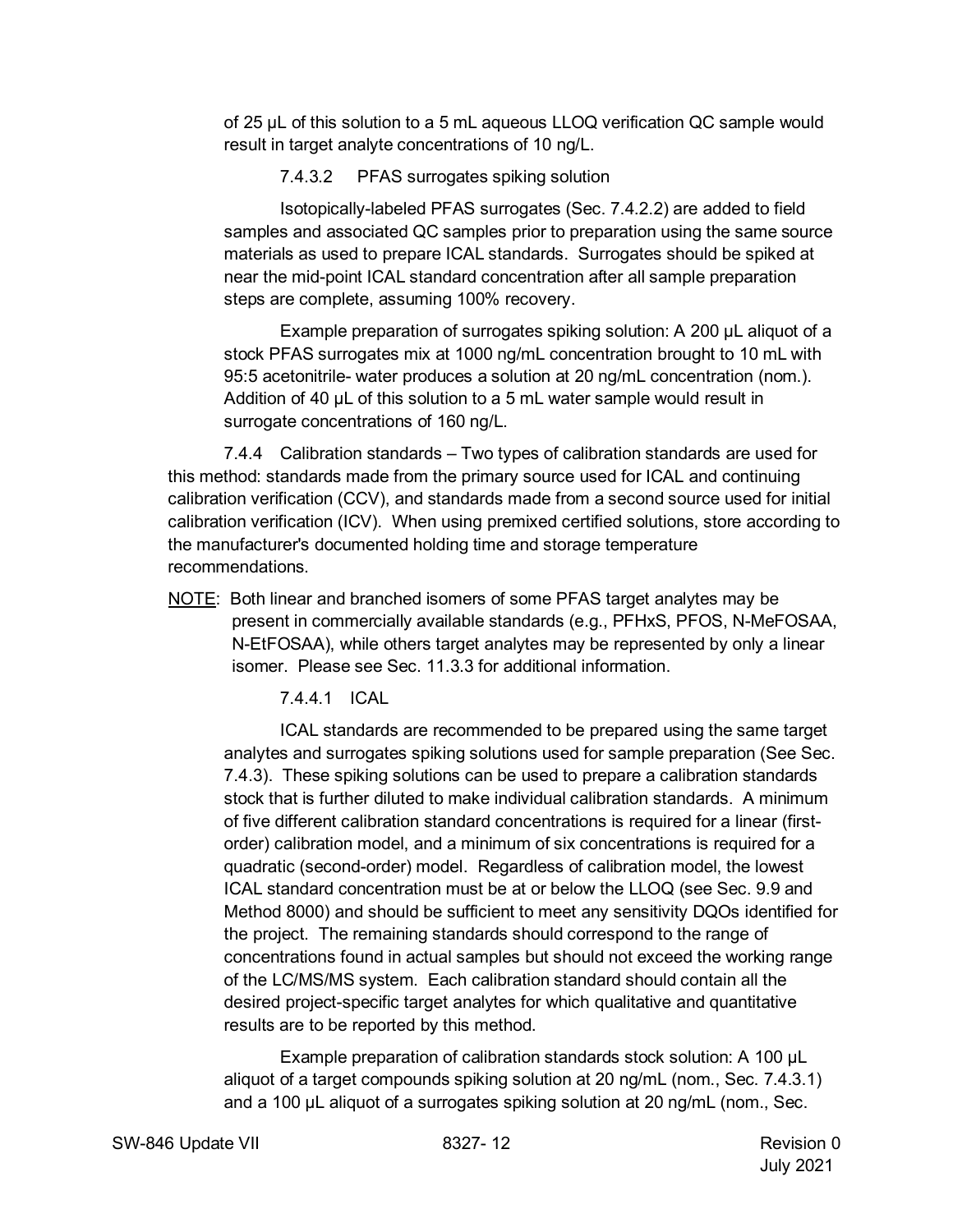7.4.3.2) brought to 10 mL with a 1:1 methanol-water solution containing 0.1% acetic acid would produce a solution of target analytes and surrogates at concentrations of 200 ng/L. This calibration standards stock can then be used to prepare lower concentration ICAL standards by diluting aliquots with appropriate volumes of 1:1 methanol-water containing 0.1% acetic acid.

- NOTE: Acetic acid is added primarily because it improves chromatography for some target analytes.
- NOTE: Calibration standards should not be reused once the caps are pierced unless the vial is immediately recapped. Volatile losses can occur rapidly because punctures of polyethylene caps leave large holes, and there are no septa to mitigate losses.

7.4.4.2 ICV: Second source standards for ICV are prepared using certified reference materials from a second manufacturer or from a manufacturer's batch prepared independently from the batch used for calibration. A second lot number from the same manufacturer may be adequate to meet this requirement. Target analytes in the ICV are recommended to be prepared at concentrations near the mid-point of the calibration range. The ICV standard must contain all calibrated target analytes that will be reported for the project, if readily available.

7.4.4.3 Continuing calibration verification (CCV): CCV standards should be prepared in the same manner as ICAL standards at concentrations near the middle of the calibration range.

### <span id="page-12-0"></span>8.0 SAMPLE COLLECTION, PRESERVATION, AND STORAGE

Sample collection, preservation, and storage requirements may vary by EPA program and may be specified in a regulation or project planning document that requires compliance monitoring for a given contaminant. Where such requirements are specified in a regulation, follow those requirements. In the absence of specific regulatory requirements, use the following information as guidance in determining the sample collection, preservation, and storage requirements.

8.1 Sample collection criteria – Grab samples are collected in polypropylene containers. Other types of container materials, such as high-density polyethylene (HDPE), may be used if performance is acceptable for the project. PTFE containers and contact surfaces with PTFE should be avoided. Depending on the needs of the project, field blanks may be required and should be collected according to recommended PFAS sampling practices, where available. The samplers should acquire pre-verified reagent water and containers from the analytical laboratory for preparing field blanks, where practical. Aqueous field samples and associated QC samples must be collected in separate containers, including field blanks, MS/MSDs, and duplicates. Volumes collected for water samples should match volumes consumed in the laboratory's preparation procedure. Conventional laboratory practices

SW-846 Update VII 8327- 13 Revision 0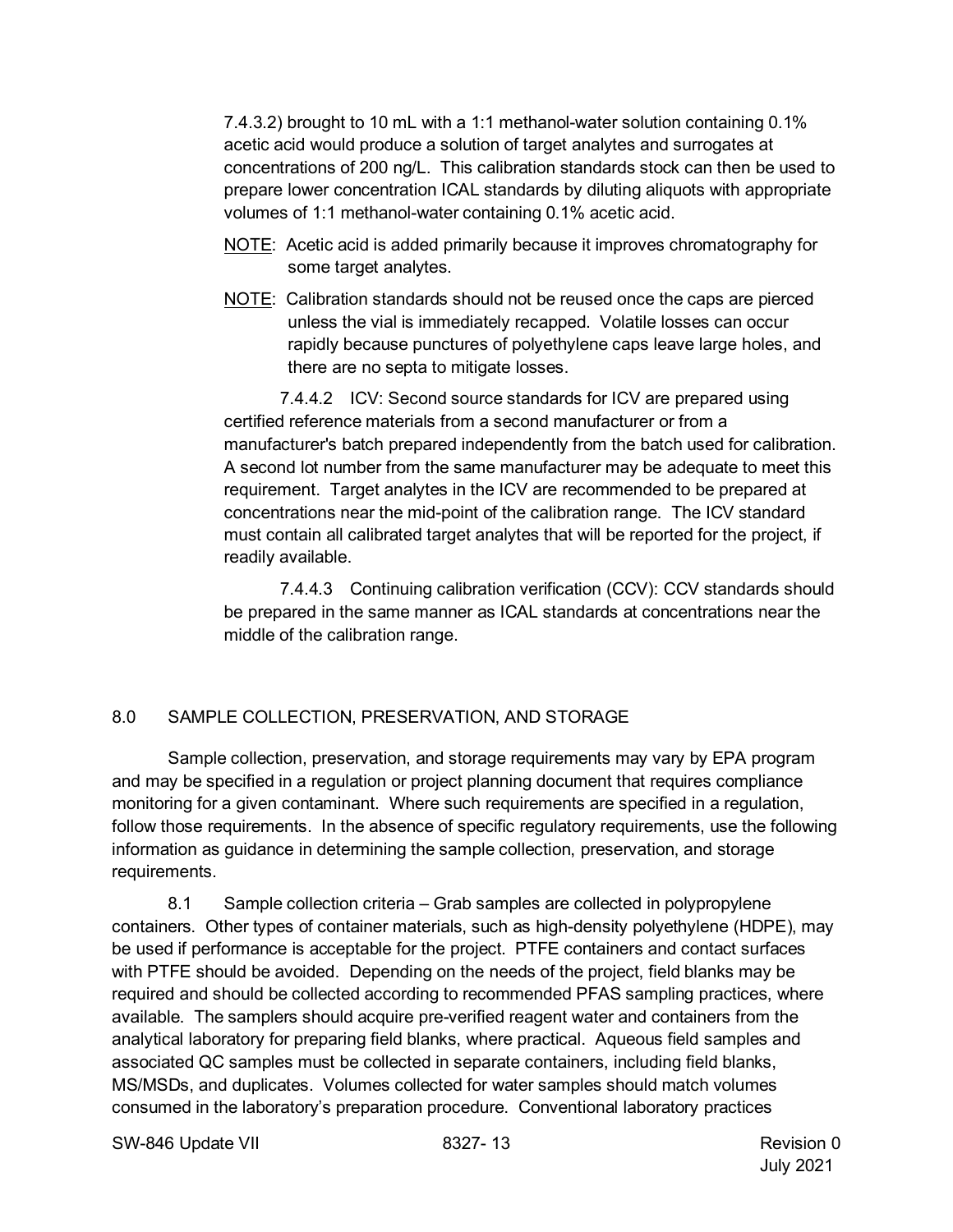involving chain of custody, field sampling, laboratory custody beginning with receipt and transfer custody, and sampling protocols should be followed.

- CAUTION: Surface binding of target compounds from aqueous solution to collection containers is known to occur. Subsampling or transfer of water from a container prior to addition of a sufficient proportion of organic solvent can result in significant loss of longer-chain PFAS target analytes (e.g., carboxylic acids ≥C<sub>9</sub>, sulfonic acids ≥C<sub>7</sub>). Aqueous samples and sample extracts containing significant amounts of water may only be subsampled or transferred to other containers if 50% organic co-solvent content is achieved beforehand. Quantitative transfer can be achieved by solventrinsing the empty container with methanol. If subsampling is performed prior to achieving 50% organic cosolvent content, i.e., when preparing the entire water sample is not possible or practical, the data must be qualified appropriately.
	- 8.2 Sample preservation, storage and holding times

All samples are iced or refrigerated at ≤6 °C from the time of collection until sample analysis. In the laboratory, samples and sample extracts should be stored in the refrigerator at ≤6 °C while not being analyzed. Formal holding times have not yet been established for these analytes in various matrices. A 14-day limit from sample collection to preparation and a 30-day limit from preparation to analysis may be used as a guide until a more formal study is completed.

NOTE: There is some evidence that suggests freezing samples can prevent transformation of some PFAS analytes into others. Longer sample holding times may be appropriate for the PFAS target analytes in this method. See Sec. 16.0, References 1, 4, 8, and 9.

# <span id="page-13-0"></span>9.0 QUALITY CONTROL

9.1 General guidance – Refer to SW-846 Chapter One for guidance on quality assurance (QA) and QC protocols. When inconsistencies exist between QC guidelines, method-specific QC criteria take precedence over both technique-specific criteria and Chapter One criteria; technique-specific QC criteria take precedence over Chapter One criteria. Any effort involving collection of analytical data should include development of a structured and systematic planning document, such as a quality assurance project plan (QAPP) or a sampling and analysis plan (SAP), which translates project objectives and specifications into directions for those implementing the project and assess the results.

Each laboratory should maintain a formal QA program. The laboratory should also maintain records to document the quality of the data generated. Development of in-house QC limits for each method is encouraged. Procedures for handling QC failures and associated corrective actions should be defined in the laboratory's SOP or in project planning documents (e.g., QAPP, SAP). Refer to Method 8000 for more information and guidance on evaluation and reporting of sample data associated with non-compliant quality controls. All sample data files and QC data files should be maintained for reference or inspection.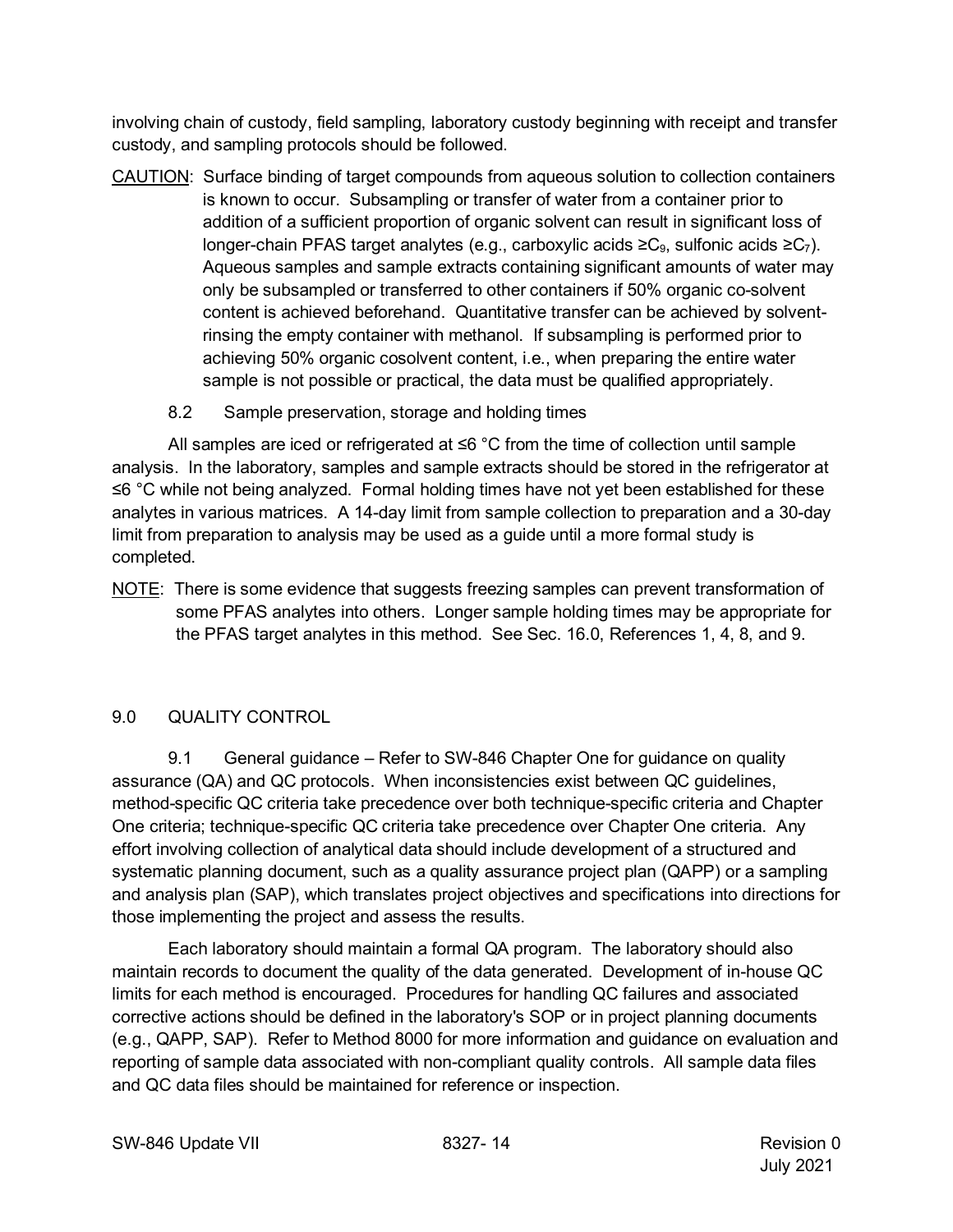9.2 Refer to Method 8000 for specific determinative method QC procedures. Refer to Method 3500 and 3600 for QC procedures to ensure the proper operation of sample preparation and cleanup techniques. Any more specific QC procedures provided in this method will supersede those noted in Methods 3500, 3600, or 8000.

9.3 QC procedures necessary to evaluate the LC system operation are found in Sec.11.3 of this method and in Method 8000, including evaluation of RT windows, calibration verification, and chromatographic peak shapes in standards and samples.

9.4 Initial demonstration of proficiency (IDP) – An IDP must be performed by the laboratory prior to independently running an analytical method and should be repeated if other changes occur (e.g., significant change in procedure, change in personnel). Refer to Method 8000 Sec. 9.0 for additional information regarding instrument, procedure, and analyst IDPs. An IDP must consist of analysis of a minimum of four replicate reference samples for each sample preparation and determinative method combination utilized and by generating data of acceptable precision and bias for target analytes in a clean reference matrix taken through the entire preparation and analysis procedure.

## 9.5 Blanks

9.5.1 Before processing any samples, the analyst must demonstrate through the analysis of a MB or RB that equipment and reagents are free from contaminants and interferences. If a peak is found in the blank that would prevent the identification or bias the measurement of an analyte, the analyst should determine the source of the contaminant peak and eliminate it, if possible. As a continuing check, each time a batch of samples is prepared and analyzed, and when there is a change in reagents, an additional MB must be prepared and analyzed for the compounds of interest as a safeguard against chronic laboratory contamination. MBs and field blanks must be carried through all stages of sample preparation and analysis. At least one MB or RB must be analyzed on every instrument after calibration standard(s) and prior to the analysis of any samples.

9.5.2 Blanks are generally considered to be acceptable if target analyte concentrations are less than one half the LLOQ or are less than project-specific requirements. Blanks may contain analyte concentrations greater than acceptance limits if the associated samples in the batch are unaffected (i.e., targets are not present in samples or sample concentrations/responses are ≥10X the blank). Other criteria may be used depending on the needs of the project.

9.5.3 If an analyte of interest is found in a sample in the batch near a concentration confirmed in the blank (refer to Sec. 9.5.2), the presence and/or concentration of that analyte should be considered suspect and may require qualification. Samples may require re-extraction and/or re-analysis if the blanks do not meet laboratory-established or project-specific criteria. Re-extraction and/or re-analysis is *not* necessary if the analyte concentration falls well below the action or regulatory limit or if the analyte is deemed not important for the project.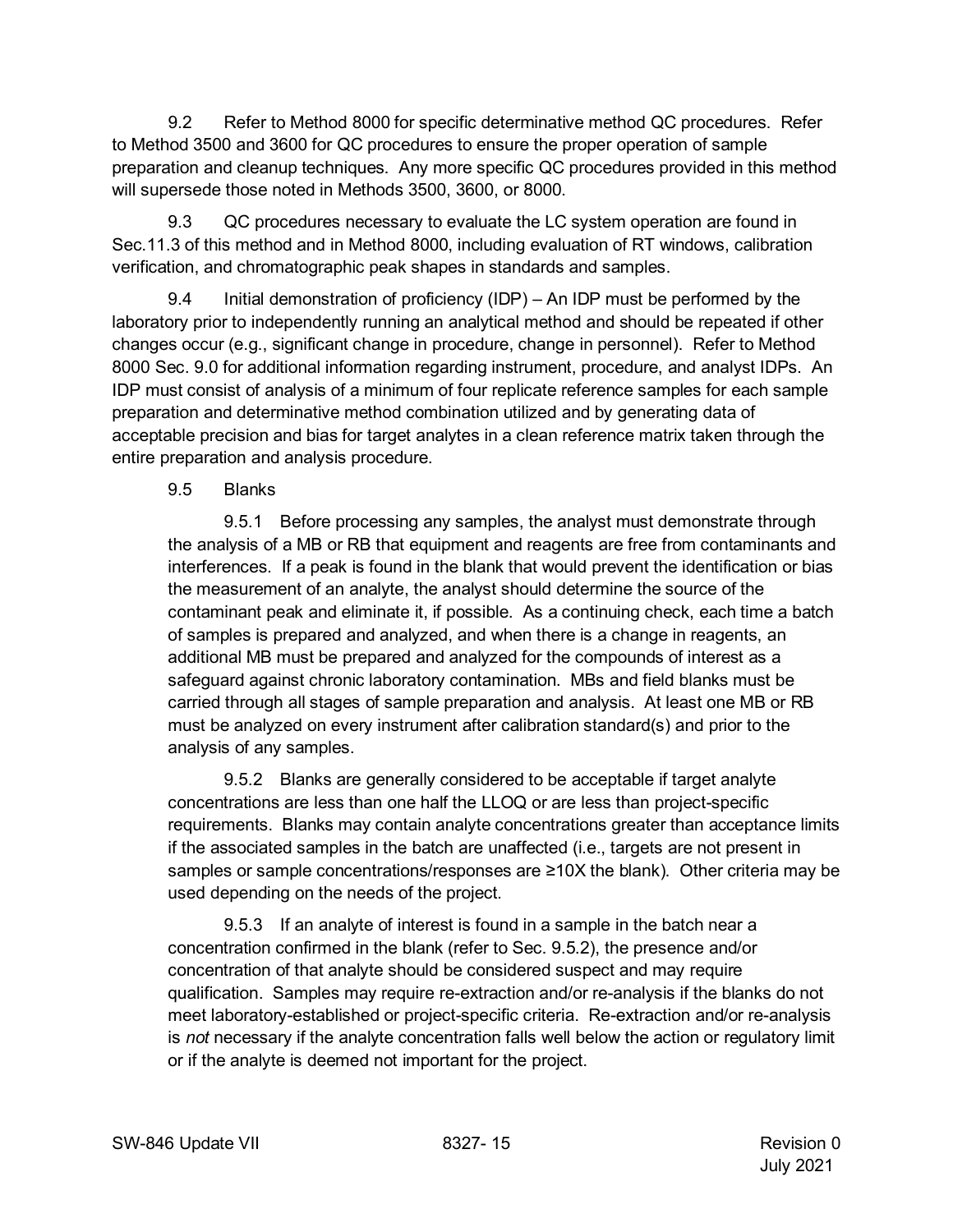9.5.4 When new reagents or chemicals are received, the laboratory should monitor the blanks associated with samples for any signs of contamination. It may be necessary to test every new batch of reagents or chemicals prior to sample preparation as PFAS contamination is common. If reagents are changed during a preparation batch, separate blanks should be prepared for each set of reagents.

9.5.5 The laboratory should not subtract the results of the MB from those of any associated samples. Such "blank subtraction" may lead to negative sample results. If the MB results do not meet the project-specific acceptance criteria and reanalysis is not practical, then the data user should be provided with the sample results, the MB results, and the data qualified appropriately.

9.5.6 A minimum of one MB for every 20 field samples must be prepared in a blank matrix to investigate for PFAS contamination throughout sample preparation, extraction, and analysis.

9.5.7 A minimum of one RB should be analyzed daily and is prepared with a 1:1 methanol-water solution containing 0.1% acetic acid to investigate for system/reagent contamination. PFAS contamination at low levels is common in laboratory supplies and equipment. RBs are prepared and analyzed to help identify potential sources of contamination. Surrogates are not required to be added to RBs.

### 9.6 Sample QC for preparation and analysis

The laboratory must have procedures for documenting the effect of the matrix on method performance (precision, bias, sensitivity). At a minimum, this must include preparation and analysis of a MB and LCS, and where practical, an MS/MSD pair or MS and duplicate in each preparation batch, as well as monitoring the recovery of surrogates. An LLOQ verification QC sample is recommended to be included in each sample preparation batch, as needed for the project. All reported target analytes are recommended to be included in LLOQ verification, LCS and MS/MSD QC samples. Any MBs, LLOQ verifications, LCSs, MS/MSDs, and duplicate samples should be subjected to the same sample preparation and analysis procedures as those used on actual samples (See Sec. 11.0 and any relevant sample preparation and cleanup methods). Consult Method 8000 for more details on QC procedures for sample preparation and analysis, including information on developing statistically based acceptance criteria for sample preparation QC.

### 9.6.1 Matrix Spikes/Duplicates

Documenting the effect of the matrix should include the analysis of at least one MS and one duplicate unspiked sample or one MS/MSD pair. The decision on whether to prepare and analyze an MS and duplicate or a MS/MSD pair should be based on knowledge of the samples and addressed in project planning documents. If samples are expected to contain target analytes, laboratories may use an MS and a duplicate analysis of an unspiked field sample. If samples are not expected to contain target analytes, then laboratories should use a MS/MSD pair. Project defined acceptance limits are recommended for MS/MSD % recovery and MS/MSD or sample/duplicate relative % difference (RPD); statistically derived acceptance limits may be used in the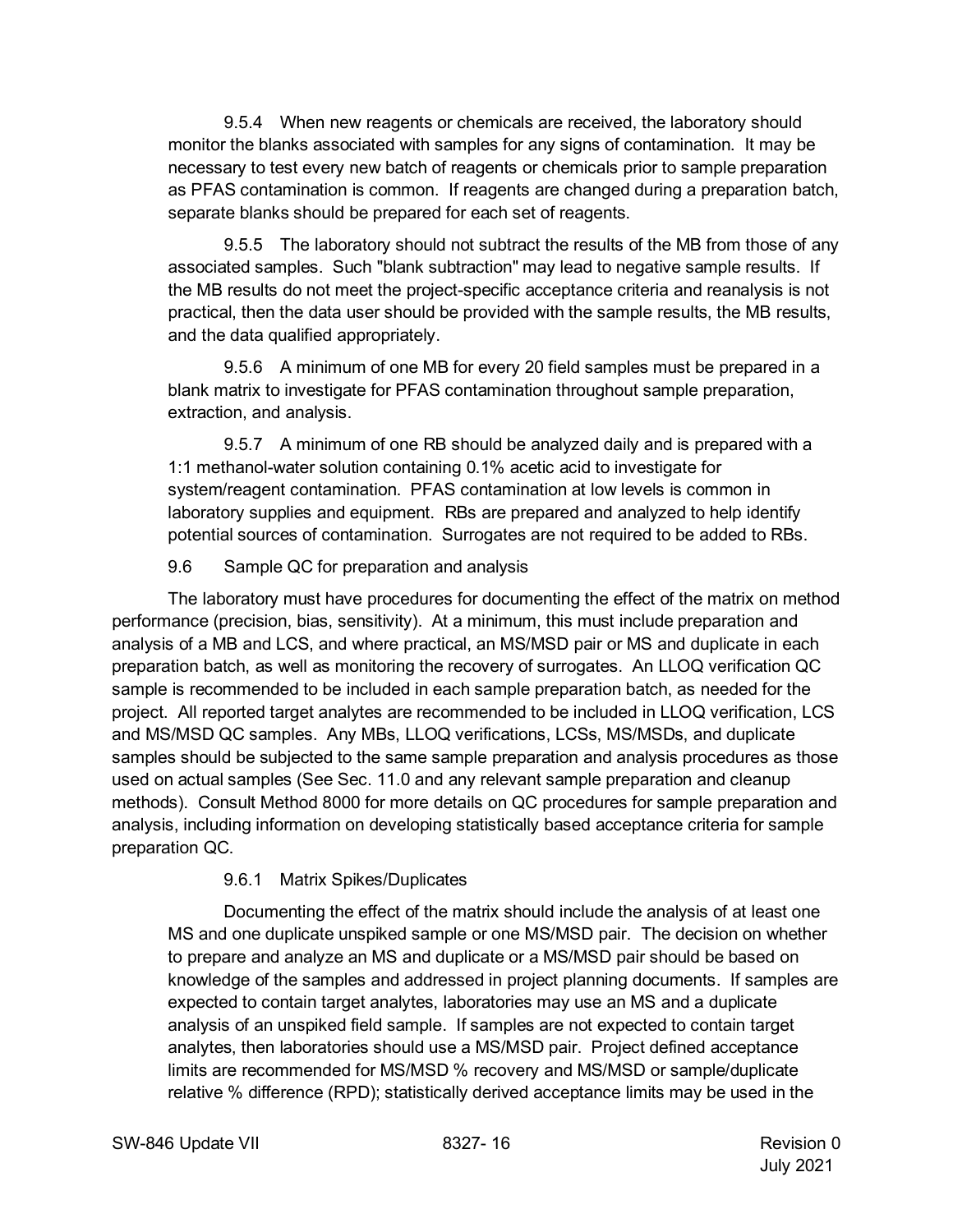absence of project specifications.

9.6.1.1 When sufficient sample is available, MS/MSDs are prepared for each matrix at a minimum frequency of one MS/MSD pair for every 20 field samples to investigate for matrix interferences.

9.6.1.2 As part of a QC program, recovery of target analytes is monitored for each matrix type. Bias is estimated from the recovery of spiked analytes from the matrix of interest. Laboratory performance in a clean matrix is estimated from the recovery of analytes in the LCS. Calculate the recovery of each spiked analyte in the MS, MSD (if performed), LCS, and any LLOQ verifications according to the following formula.

$$
Recovery = \%R = \frac{(C_s - C_u)}{C_n} \times 100
$$

where:

*Cs* = Measured concentration of spiked sample aliquot

 $C_u$  = Measured concentration of unspiked sample aliquot (use 0 for LCS)

*Cn* = Nominal (theoretical) concentration increase that results from spiking the sample, or the nominal concentration of the spiked aliquot (for LCS or LLOQ verifications).

NOTE: MS/MSD recoveries may not be meaningful if the amount of analyte in the sample is large relative to the amount spiked.

9.6.1.3 A duplicate sample or MSD is analyzed with every batch of 20 field samples, where available. The relative percent difference (RPD) between the sample and duplicate or MS and MSD should be ≤30% (or less than statistically derived acceptance limits or project defined acceptance limits). A laboratory control sample duplicate (LCSD) may be used to evaluate precision in the batch if extra field sample containers are not received for performing duplicates or MSD.

Calculate the RPD between the MS and MSD or sample and duplicate using the following equation:

$$
RPD = \frac{|C_1 - C_2|}{\left(\frac{C_1 + C_2}{2}\right)} \quad X \quad 100
$$

where:

 $C_1$  =Measured concentration of first sample aliquot  $C_2$  =Measured concentration of second sample aliquot.

NOTE: Using approximately the same sample size or scaling the spike amount to the

SW-846 Update VII 8327-17 Revision 0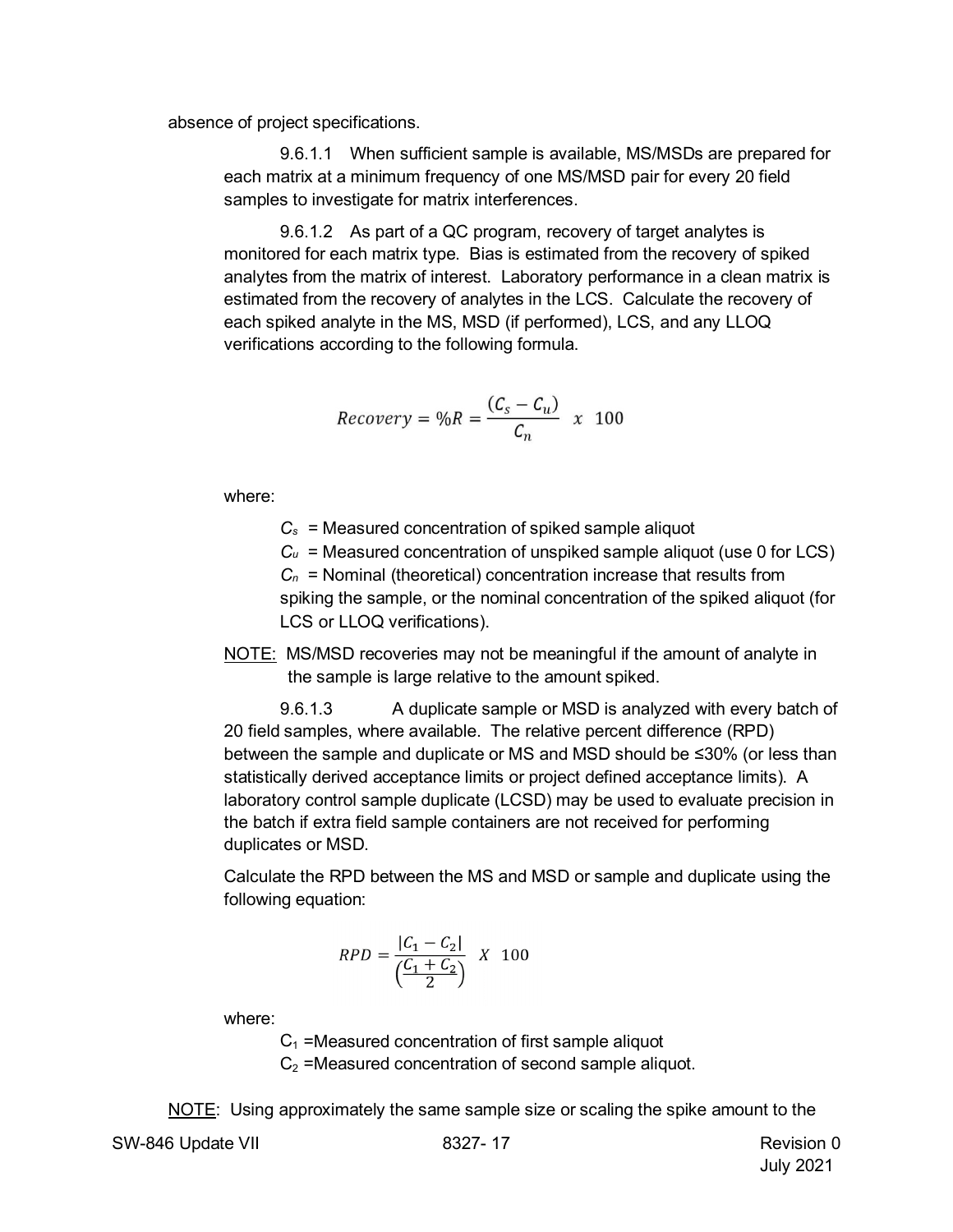sample size for the MS/MSD will minimize bias in the RPD calculation. See Method 8000 for more information.

## 9.6.2 LCS

LCS QC samples are prepared at a minimum frequency of one per batch of 20 or fewer field samples. The LCS consists of an aliquot of a clean (control) matrix similar to the sample matrix and of the same weight or volume, like the MB. The LCS is spiked with the same analytes and at the same concentrations as the MS/MSD, near the midpoint of the initial calibration range, when appropriate, and is taken through all sample preparation steps. When the results of the MS/MSD analysis indicate a potential problem due to the sample matrix itself, the LCS results are used to verify that the laboratory can perform the analysis in a clean matrix. See Sec. 9.6.1.2 for recovery calculation and to Sec 9.6.1.3 for RPD calculation if LCSD data are acquired. Preliminary acceptance criteria for LCS recovery are 70-130% recovery and ≤30% RPD. Statistically derived acceptance limits or project defined acceptance limits are recommended.

### 9.6.3 Surrogates

Surrogates are added to all field samples and associated QC samples as described in Sec. 11. An isotopically labeled structural analog of each target analyte is recommended, if available. If an isotopically labeled surrogate of sufficient purity cannot be obtained, target analytes should be associated with surrogates that are as chemically similar as possible. See Sec. 17.0, Table 5 for examples of surrogates and suggested target analyte associations. Preliminary acceptance criteria are 70-130% recovery. Statistically derived acceptance limits or project defined acceptance limits are recommended.

# 9.6.4 LLOQ verification

LLOQ verification QC samples are recommended to be included at a frequency of one per batch of 20 or fewer field samples, as needed for the project. Refer to Sec. 9.9 for more information about LLOQ verifications. These QC samples are taken through all sample preparation steps like MB and LCS samples. Preliminary acceptance criteria are 50-150% recovery. Statistically derived acceptance limits or project defined acceptance limits are recommended. Refer to Sec. 9.6.1.2 for recovery calculation.

9.7 Initial Calibration Acceptance Criteria (ICAL) – The LC/MS/MS system must be calibrated as described in Sec. 11.3. Prior to analyzing samples, verify the ICAL standards using a second source ICV standard, if readily available (See Sec. 7.4.4.2).

9.8 CCV – ICAL of the LC/MS/MS system must be verified using the procedure and at the frequency described in Sec. 11.4.

9.9 Lower Limits of Quantitation (LLOQs)

General guidance for verifying LLOQs is provided in this section and in Method 8000. The LLOQ is the lowest concentration at which the laboratory has demonstrated target analytes can be reliably measured and reported with a certain degree of confidence. The LLOQ must be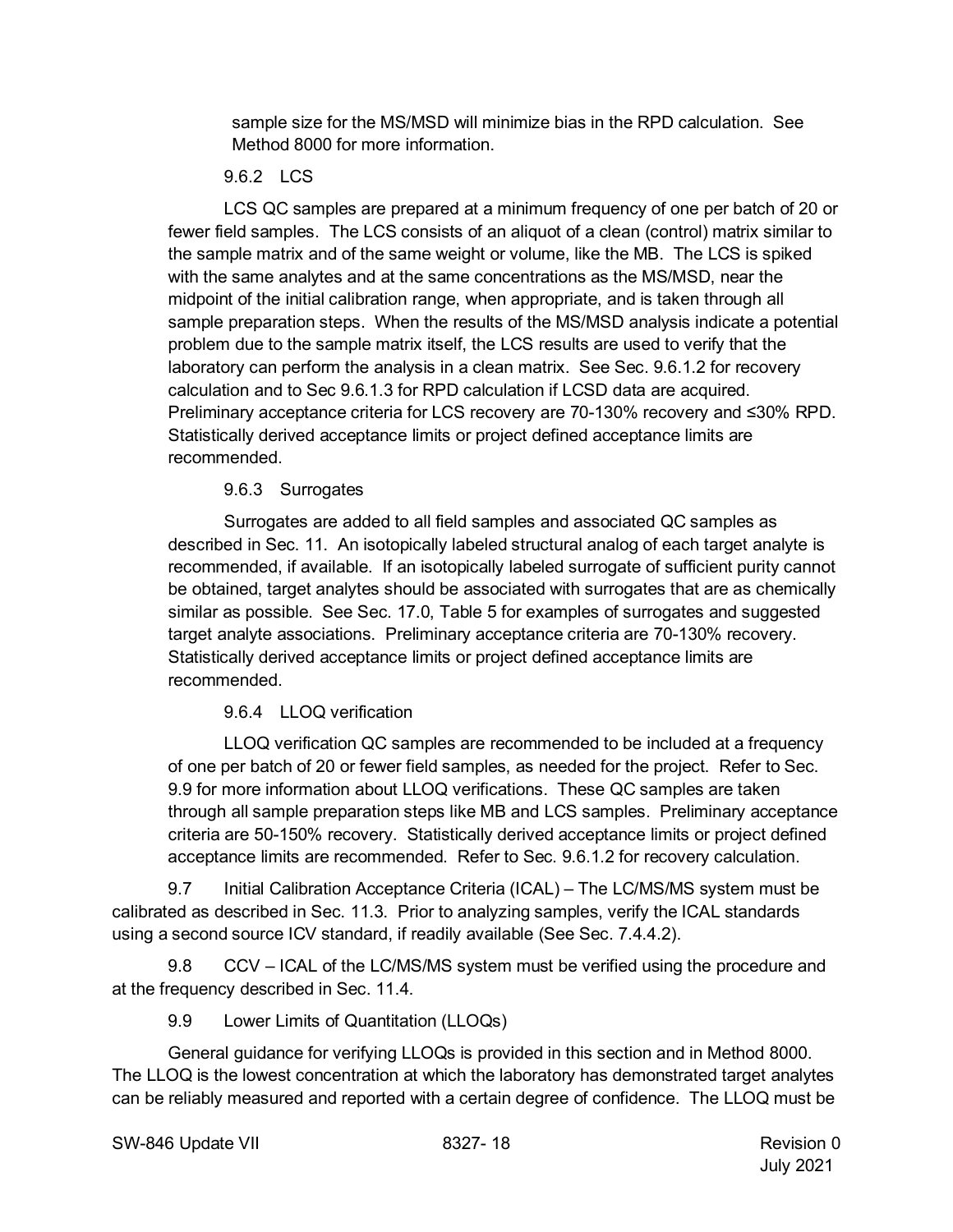≥ the lowest point in the calibration curve. The laboratory shall establish LLOQs at concentrations where both quantitative and qualitative requirements can consistently be met (see below and Sec. 11.6). The laboratory shall verify the LLOQ at least annually by matrix and whenever significant changes are made to the preparation and/or analytical procedure, to demonstrate quantitation capability at or near established LLOQs. LLOQ verifications are also recommended on a project-specific basis (Sec. 9.6.4). Optimally, LLOQs should be less than the desired decision levels or regulatory action levels based on stated project-specific DQOs.

NOTE: If project-specific concentration levels of interest are sufficiently high, the LCS may be sufficient to evaluate bias.

9.9.1 Verification of LLOQs using spiked clean control material represents a best-case scenario because it does not evaluate the potential matrix effects of real-world samples. For application of LLOQs on a project-specific basis, with established DQOs, a representative matrix-specific LLOQ verification may provide a more reliable estimate of the lower quantitation limit capabilities.

9.9.2 LLOQ verifications are prepared by spiking a clean control material with the analyte(s) of interest at 0.5 - 2 times the LLOQ concentration level(s). Alternatively, a representative sample matrix free of targets may be spiked with the analytes of interest at 0.5 - 2 times the established or anticipated LLOQ. LLOQ verifications are carried through the same preparation and analytical procedures as environmental samples and other QC samples.

9.9.3 Recovery of target analytes in the LLOQ verification should be within established in-house limits or within other such project-specific acceptance limits to demonstrate acceptable method performance at the LLOQ. Preliminary acceptance criteria for the LLOQ verification are 50-150%. This practice acknowledges the potential for greater uncertainty at the low end of the calibration curve. Statistically based LLOQ verification acceptance criteria should be determined once sufficient data points have been acquired.

9.9.4 Reporting concentrations below LLOQ – Concentrations that are below the established LLOQ may still be reported; however, these analytes must be qualified as estimated. The procedure for reporting analytes below the LLOQ should be documented in the laboratory's SOP or in a project-specific plan. Analyte concentrations reported below the LLOQ should meet the qualitative identification criteria in Sec. 11.6.

9.10 It is recommended that the laboratory adopt additional QA practices for use with this method. Specific practices that are most productive depend upon the needs of the laboratory, the nature of the samples, and project-specific requirements. Field duplicates may be analyzed to assess precision of the environmental measurements. Whenever possible, the laboratory should analyze standard reference materials and participate in relevant performance evaluation studies.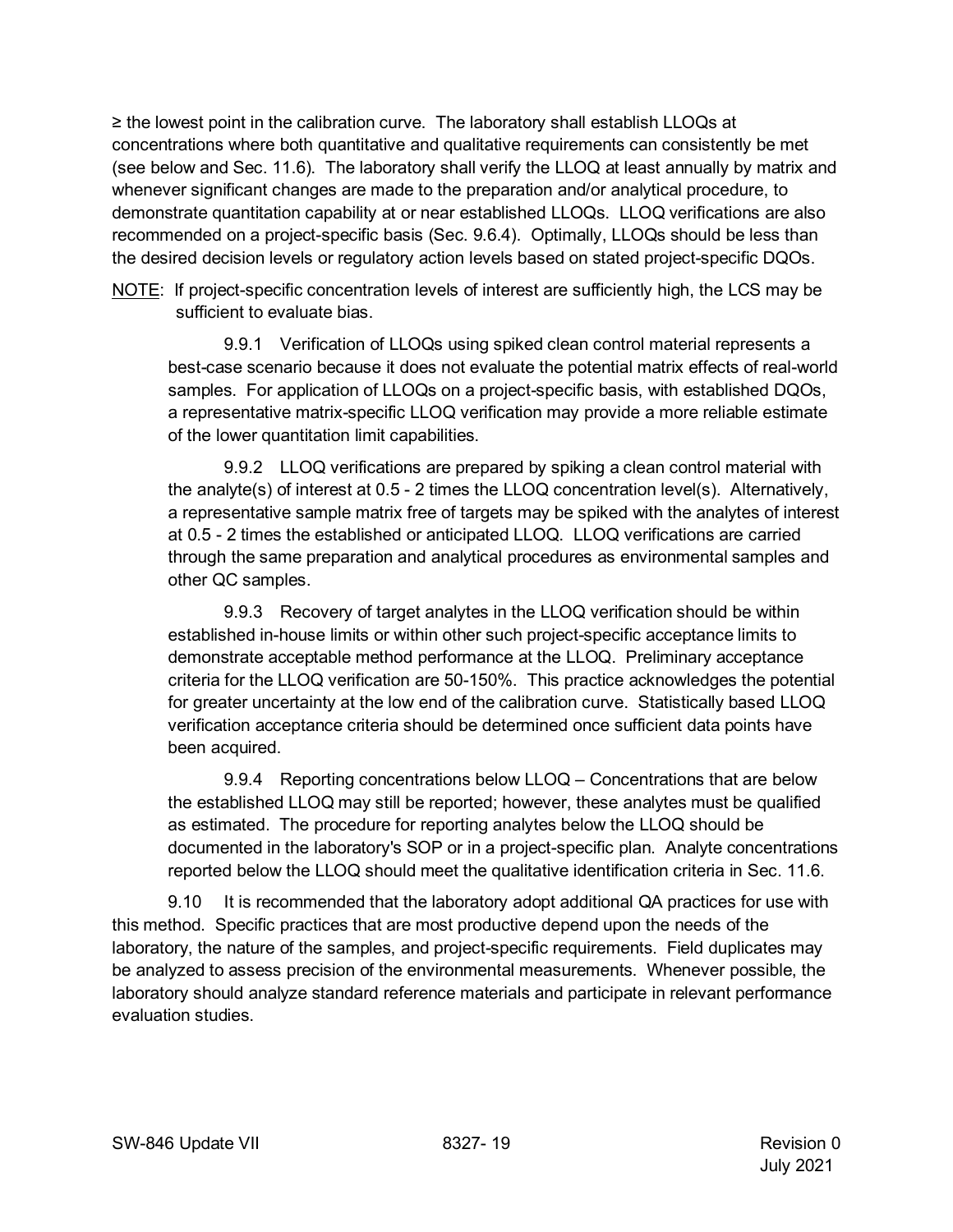#### <span id="page-19-0"></span>10.0 CALIBRATION AND STANDARDIZATION

See Sec. 11.0 for information on calibration and standardization.

#### <span id="page-19-1"></span>11.0 PROCEDURE

11.1 Sample preparation methods that have been validated in conjunction with this determinative method are listed in Sec. 1.0.

11.2 Sample cleanup – Cleanup procedures should not be necessary for relatively clean sample matrices. Extracts from highly contaminated environmental, waste or biota samples may require additional cleanup steps prior to analysis to meet acceptance criteria for all QC categories. The specific cleanup procedure used will depend upon the analytes of interest, the nature of the interferences, and the DQOs for the project. At the time of publication, no cleanup methods have been validated in conjunction with this determinative method.

#### 11.3 ICAL

11.3.1 Tune the mass spectrometer according to the manufacturer's specifications after major repair or maintenance to the system or when mass shifts  $> 0.2$ Dalton. Acceptable system performance may be demonstrated by meeting manufacturer specifications for mass resolution, mass accuracy, and sensitivity using an internal calibrant. Other performance measures may be appropriate for some projects. Initial calibration must not begin until performance criteria are met.

Optimize other instrument settings as needed to obtain acceptable performance for all chromatographic peaks and monitored product ions. LC/MS/MS conditions used in method development are listed in Sec. 17.0, Tables 3 and 4. Chromatographic peaks should be inspected to ensure they are symmetrical, and significant peak tailing should be corrected.

11.3.2 Analyze initial calibration standards across a range of concentrations appropriate for the sensitivity and linear range of the instrument or as needed for the project. Quantitation is based on external standard calibration models, with a minimum of five standards at different concentrations for average calibration factor or linear (firstorder) calibration models, and a minimum of six standards for a quadratic (second-order) model. The lowest calibration standard must be at or below the LLOQ (see Sec. 9.9). See Sec. 11.4 in Method 8000 for additional information and guidance for initial calibration. Standards and samples must be analyzed under the same LC/MS/MS conditions, including injection volume.

NOTE: Visually inspect target analyte peaks in the calibration standard at the LLOQ to ensure that peak signal is adequately distinguishable from background and meets the qualitative identification criteria outlined in Sec. 11.6. Product ions used for quantitation should have signal to noise (S/N) ≥10, and any product ions used to support qualitative identification should have S/N ≥3.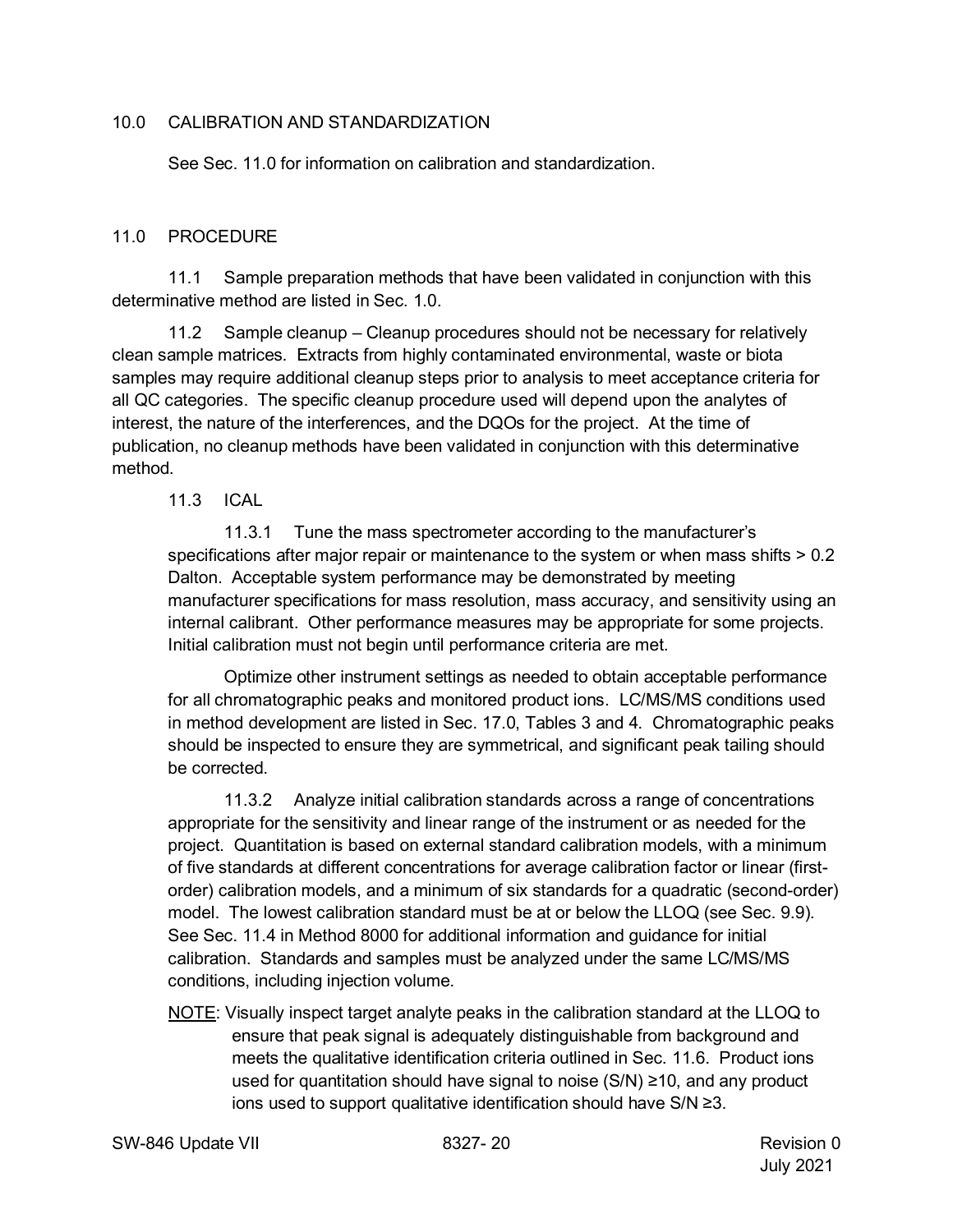11.3.3 Identify target compounds using the optimized product ion responses from Sec. 11.3.1. A secondary product ion is identified for most of the target analytes (Sec. 17.0, Table 2).

NOTE: PFAS target analytes may be represented by both linear and branched isomers (e.g. PFHxS, PFOA, PFOS, N-MeFOSAA, and N-EtFOSAA) which can be calibrated using a summation of the responses for all of the isomer peaks if present in quantitative standards (for example, sum or integrate all of the C6 sulfonic acid linear and branched isomers as one calibration point) or by calibrating with only the linear isomer. If a quantitative standard containing both linear and branched isomers is not available, a separate qualitative standard may be used to identify retention times of isomer peaks. Quantitative results should only be reported for peaks that are also identified in quantitative or qualitative standards, and a quantitative standard must be used for calibration. The data must be reported such that the calibration and quantitation choices are clear to the data user. See Figure 1, Sec. 17.0, for examples of chromatograms with linear and branched isomer peaks. For a more detailed explanation of one approach see Method 533.

### 11.3.4 Initial calibration models and acceptance criteria

Average calibration factor, linear, or quadratic regression models may be used for initial calibration. Options for evaluation of initial calibration fit are presented in the following subsections and can be applied independently. Alternate acceptance criteria may be applied depending on the needs of the project; however, those criteria should be clearly defined in a laboratory SOP or a project planning document (e.g., QAPP, SAP, or equivalent).

11.3.4.1 Average Calibration Factor (CF) calibration model

Relative Standard Deviation (RSD) of calibration factors should be ≤20%. Refer to Sec. 11.5.1 of Method 8000 for calculations. The average CF should not be used for compounds that have an RSD >20%.

11.3.4.2 Linear or quadratic regression models

Correlation coefficient (r) should be ≥0.995 or Coefficient of Determination (COD;  $r^2$ ) should be ≥0.99. For regression calculations see Sec. 11.5.2 in Method 8000. % Error (Sec. 11.3.4.3) should also be evaluated when r or r <sup>2</sup> is used as an ICAL acceptance criterion, especially near the LLOQ. Weighted regressions can improve calibration fit and reduce % error especially at lower ICAL standard concentrations.

11.3.4.3 % Error

Percent error between the calculated concentration of each calibration standard and its expected (prepared) concentration should be ≤50% at the LLOQ and ≤30% at higher concentrations. Refer to Sec. 11.5.4.1 of Method 8000 for calculations.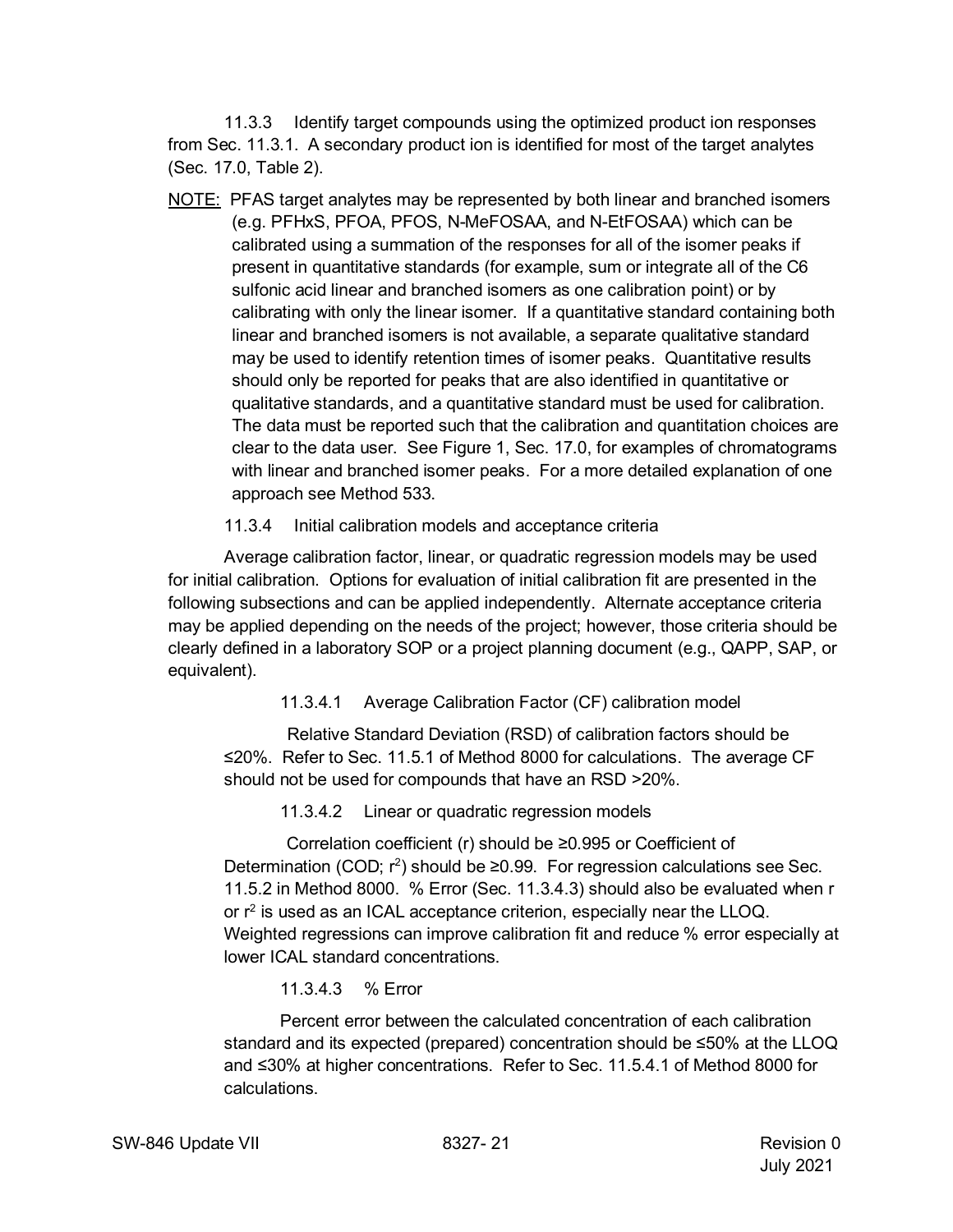11.3.4.4 Relative Standard Error (RSE)

RSE should be ≤20%. Refer to Sec. 11.5.4.2 of Method 8000 for calculations.

11.3.5 When the calibration does not meet the acceptance criteria, the plotting and visual inspection of a calibration curve can be a useful diagnostic tool. The inspection may indicate analytical problems, including errors in standard preparation, the presence of active sites in the chromatographic system, analytes that exhibit poor chromatographic behavior, etc.

NOTE: It is considered inappropriate once the calibration models have been finalized to select an alternate fit solely to meet QC acceptance criteria for samples on a case-by-case basis.

11.3.6 When the ICAL acceptance criteria are not met, qualify the affected data, or refer to Sec. 11.5.6 of Method 8000 for recommended corrective actions. If more than 10% of the target compounds included with the ICAL (or more than 10% of those that will be reported) do not meet the established ICAL acceptance criteria (Sec. 11.3.4), then the system is considered unacceptable for sample analysis to begin. Correct the source of the problem and repeat the calibration procedure beginning with Sec. 11.3. If the problem persists, more in-depth troubleshooting may be necessary.

11.3.7 ICV – Prior to analyzing samples, verify the ICAL using a standard obtained from a second source to the calibration standard (see Sec. 7.4.4.2). Suggested acceptance criteria for the analyte concentrations in this standard are 70 - 130% of the expected analyte concentration(s). Alternative acceptance criteria may be appropriate based on project-specific DQOs. Quantitative sample analyses should not proceed for those analytes that do not meet the ICV criteria. However, analyses may continue for those analytes that do not meet the criteria with an understanding that these results could be used for screening purposes and qualified appropriately.

11.4 Continuing Calibration Verification (CCV)

11.4.1 Verify the initial calibration by analyzing a mid-level CCV standard prior to any samples, after every 20 field samples as needed (or every 12 hours, whichever is shorter), and at the end of the analytical sequence. The CCV is prepared from the same stock solutions or source materials used for the ICAL standards. The results must be calculated with the most recent ICAL and should meet the acceptance criteria provided below.

- NOTE: A CCV may be omitted from the beginning of the analysis sequence if samples are analyzed within 12 hours of ICAL, and the injection of the last ICAL standard may be used as the starting time reference for evaluation.
	- 11.4.2 CCV Acceptance Criteria

The calculated concentration or amount of each analyte of interest in the CCV standard should fall within ±30% of the expected value, which is equivalent to percent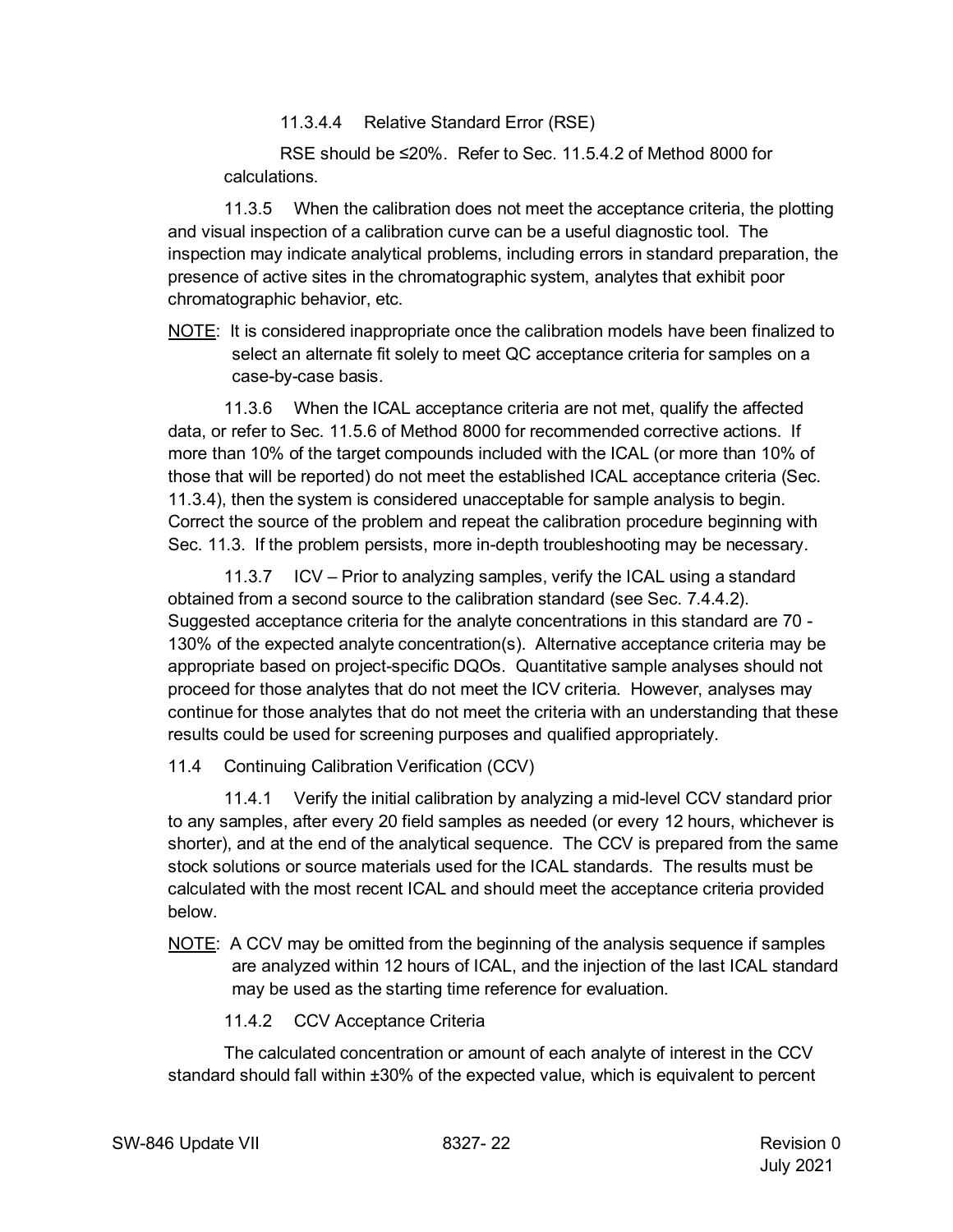difference (%D) or percent drift ≤±30%. Refer to Sec. 11.7 of Method 8000 for %D and % drift calculations.

11.4.3 When the CCV acceptance criteria are not met, qualify the affected data, or refer to Sec. 11.7 of Method 8000 for guidance. Due to the number of compounds that may be analyzed by this method, some compounds may fail to meet the acceptance criteria. The analyst should strive to place more emphasis on meeting the acceptance criteria for those compounds that are critical to the project. If the criterion is not met (i.e., %D or % drift >±30%) for more than 10% of the compounds included in the ICAL (or more than 10% of those that will be reported), then corrective action must be taken prior to analysis of samples, e.g., by analyzing a separately prepared CCV, or reanalyzing a CCV or new initial calibration after performing instrument maintenance.

NOTE: The analyst must closely monitor responses and chromatography in the CCVs for signs that the system is unacceptable for analysis to continue (e.g., unusual tailing, loss of resolution). If significant losses of target analytes/surrogates occur (e.g., <50% recovery, other laboratory-defined criteria) or if significant degradation of chromatography occurs, corrective action must be taken prior to sample analysis, or the analyst must demonstrate there is adequate sensitivity to meet project objectives.

11.4.4 A MB or RB must be analyzed after the ICAL or CCV and prior to samples to ensure that the system (i.e., introduction device, transfer lines and LC/MS system) is free from levels of contaminants that would bias the results. If the blank indicates contamination, then it may be appropriate to analyze additional blanks to help determine the source of contamination. A MB or RB is not required after a CCV at the end of an analytical sequence. Refer to Sec. 9.5.2 regarding qualification of data and/or corrective actions related to MB or RB contamination.

NOTE: Background of PFAS target analytes may increase in some LC systems while they are held under initial conditions or while idle; re-started sequences should typically begin with at least one blank to bleed out any accumulated background and to provide information about the potential for any carryover in the system. Refer to Sec. 9.5 for associated acceptance criteria.

11.5 Sample analysis procedure

11.5.1 Analyze samples using the same LC/MS/MS conditions as used to generate the ICAL. Warm samples to room temperature and mix well prior to transferring to vials.

A suggested sequence order is:

RB ICAL standards and ICV, or opening CCV MB LLOQ verification LCS Field samples (with a CCV followed by a MB or RB every 20 field samples or 12 hours,

SW-846 Update VII 8327- 23 Revision 0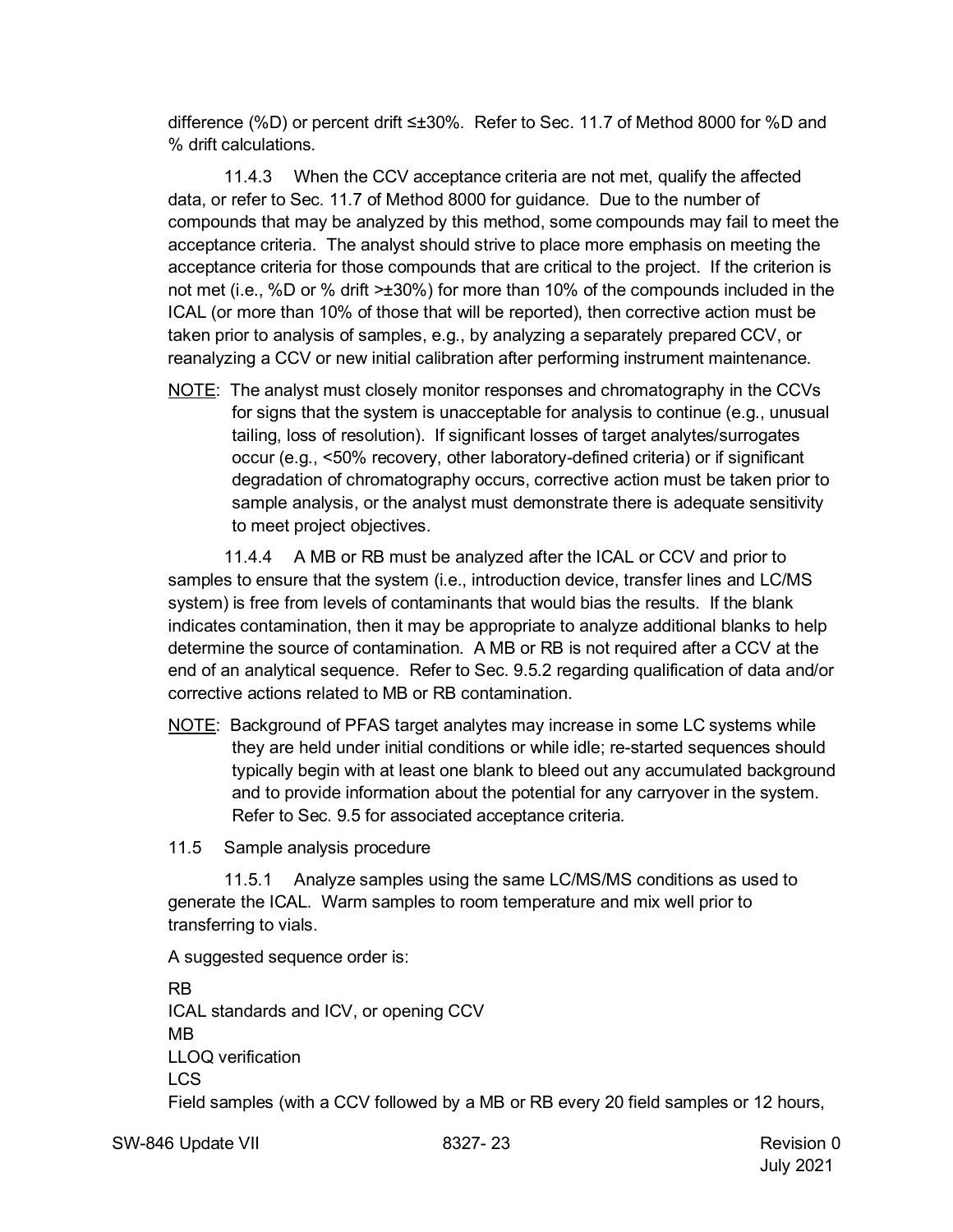whichever is shorter) **Duplicates** Matrix spike/matrix spike duplicate Closing CCV

11.5.2 The laboratory must monitor recoveries of isotopically-labeled surrogates (Sec. 7.4.2.2). The percent recovery of each surrogate should fall within the acceptance criteria, especially for QC samples prepared in clean matrices like reagent water (e.g., MB, LCS, LLOQ verification). If multiple surrogates fail to meet the acceptance criteria and/or the target analytes associated with the failing surrogate(s) are important to the project, reanalysis and/or repreparation of samples may be warranted. Otherwise, the associated target analytes may be reported with appropriate data qualifiers. See additional guidance in Sec. 9.6 of Method 8000.

11.5.3 If the concentration of any target analyte exceeds the ICAL range of the system, the prepared sample or sample extract should be diluted with 1:1 methanolwater containing 0.1% acetic acid and reanalyzed. If dilutions cannot be performed, concentrations that exceed the calibration range must be qualified as estimated. When the response of a compound in the sample exceeds the calibration range, analysis of a RB can help determine the extent of any carryover that may occur under the conditions used at the laboratory. See the caution after Sec. 8.1 about ensuring organic solvent content is sufficient prior to subsampling.

11.6 Qualitative identification of target analytes – Target analytes are qualitatively identified by comparison of relative responses of primary and secondary product ions in a sample to standards and by comparison of RT in a sample to the isotopically labeled surrogate in the same sample and/or to the target analyte in standards.

11.6.1 Identify target analytes by comparing the relative responses of primary and secondary product ions in the sample to those in a standard. Secondary product ions are identified for most target analytes (Sec. 17.0, Table 2). The primary/secondary (or secondary/primary) product ion ratio should be within  $\pm 50\%$  of the average of the ion ratios in the initial calibration standards or the ion ratio in in the mid-level ICAL standard or preceding CCV, as defined in the laboratory's SOP. The analyst should use professional judgment when interferences are observed or when ion ratios are not met to avoid misidentification.

- NOTE: Depending on sensitivity and matrix interference issues, a secondary product ion response might be used for quantitation rather than a primary product ion. Clearly identify any changes to analyte quantitation to the end data user.
- NOTE: The primary and secondary product ion ratios and RTs in samples may not match calibration standards as well if samples contain different proportions of branched and linear isomers. Figure 1 (Sec. 17.0) shows how relative abundances of branched and linear isomers can differ in samples and standards, which may lead to differences in product ion ratios. The complete isomer grouping present in standards must be integrated consistently in all samples. Refer to Sec. 11.3.3 for more information.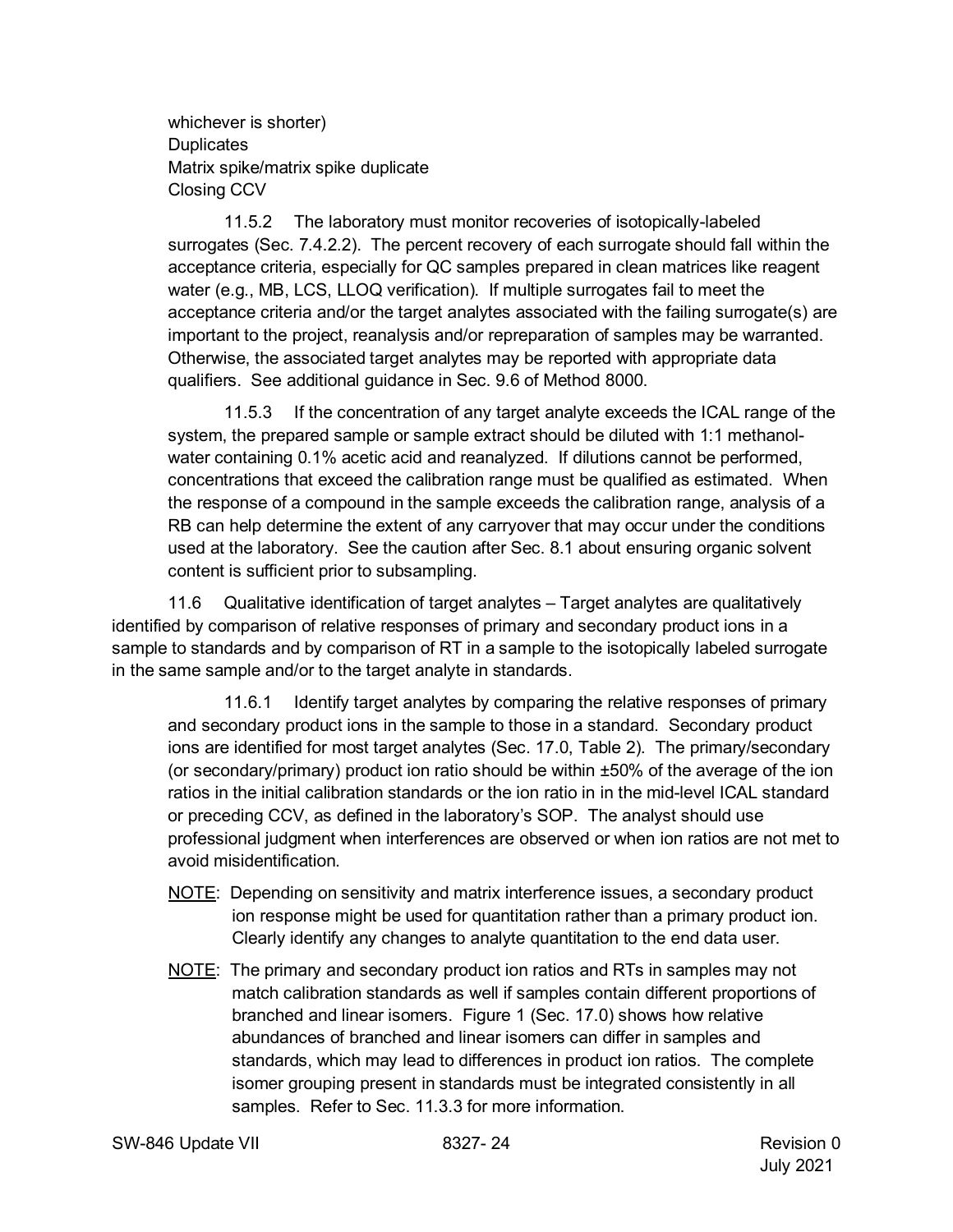11.6.2 RTs of target analytes should fall within ±0.1 min of its isotopically labeled analog in the same sample, if present. Otherwise, RTs of target analytes in samples should fall within  $\pm 0.2$  minutes of the RT of the same target analyte in the midlevel ICAL standard, average of the ICAL standards, or the preceding CCV, as defined in the laboratory's SOP. Alternatively, a relative RT deviation (in %) may be used for confirmation of target compounds. Qualitative identification of target analytes without isotopically labeled analogs may also be supported by standard additions (e.g., MS/MSD). RT shifts may result in peaks eluting outside the analytical time segment in which the characteristic product ions are monitored, which could produce false negative results. Differences in relative proportions of linear and branched isomers in samples can also complicate evaluation of RT shift, and the laboratory should take care to avoid misidentification of peaks. Time segments and RT windows must include branched isomers, where applicable.

11.7 Analyte quantitation – Once a target compound has been identified, the quantitation of that compound will be based on the integrated abundance of the primary product ion unless interference problems are observed. The analyst is responsible for ensuring that the integration is correct whether performed by the software or done manually, particularly for integration of linear and branched isomers. Manual integrations should not be substituted for proper maintenance of the instrument or setup of the method (e.g., RT updates, integration parameter files, maintaining chromatographic peak shapes, etc.). The analyst should seek to minimize manual integration where practical by properly maintaining the instrument, updating RTs, and configuring peak integration parameters.

#### <span id="page-24-0"></span>12.0 DATA ANALYSIS AND CALCULATIONS

12.1 Calculations and documentation – Sample concentrations are quantitated using the following equations:

$$
Concentration in \frac{ng}{L} = \frac{(X_s)(V_t)(D)}{(V_s)}
$$

$$
Concentration in \frac{ng}{g} = \frac{(X_s)(V_t)(D)}{(W_s)}
$$

where:

- $V_t$  = Total volume of extract or diluted sample (in L).
- $V_s$  = Volume of aqueous sample prior to preparation (in L).
- *D* = Dilution factor, if sample or extract was diluted prior to analysis. If no

dilution, D=1. This value is always dimensionless.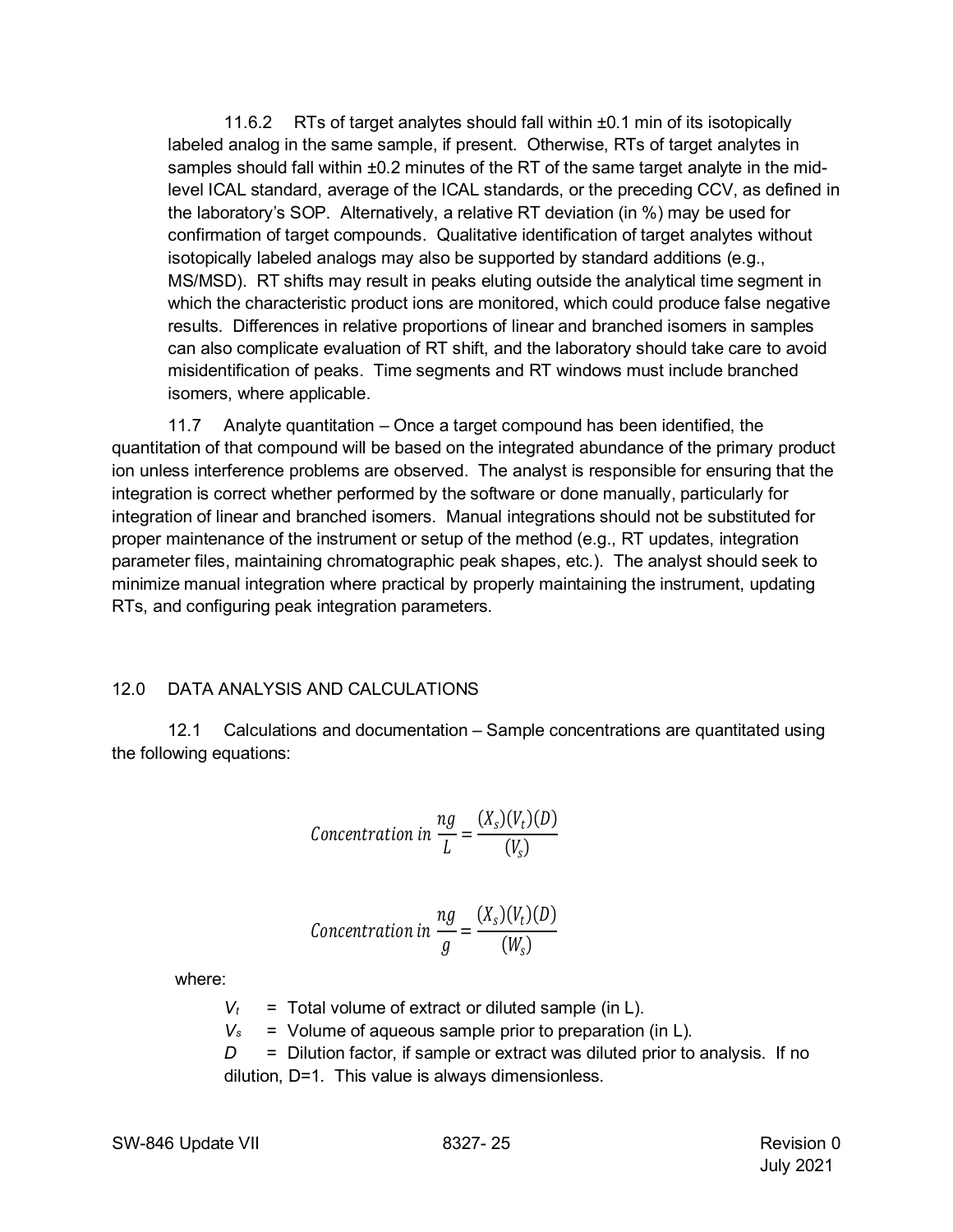*Ws* = Weight of sample extracted (in grams). If kg units are used for this term, multiply results by 1000 g/kg. Unless otherwise requested, report results in solids on a dry-weight normalized basis.

 $X_s$  = Calculated concentration of analyte (ng/L) from the analysis. Type of calibration model used determines derivation of *Xs*. See Secs. 11.5.1.3, 11.5.2.3, and 11.5.3 of Method 8000.

12.2 See Secs. 11.5 and 11.10 of Method 8000 for additional information and formulas for quantitating results.

# <span id="page-25-0"></span>13.0 METHOD PERFORMANCE

Please refer to Sec. 17.0, Table 1 for a summary of method performance from a multilaboratory validation study of aqueous samples prepared by Method 3512.

# <span id="page-25-1"></span>14.0 POLLUTION PREVENTION

14.1 Pollution prevention encompasses any technique that reduces or eliminates the quantity and/or toxicity of waste at the point of generation. Numerous opportunities for pollution prevention exist in laboratory operations. The EPA has established a preferred hierarchy of environmental management techniques that places pollution prevention as the management option of first choice. Whenever feasible, laboratory personnel should use pollution prevention techniques to address their waste generation. When wastes cannot be feasibly reduced at the source, the Agency recommends recycling as the next best option.

14.2 For information about pollution prevention that may be applicable to laboratories and research institutions consult Less is Better: Laboratory Chemical Management for Waste Reduction, a free publication available from the American Chemical Society (ACS), Committee on Chemical Safety at:

[https://www.acs.org/content/dam/acsorg/about/governance/committees/chemicalsafety/publicati](https://www.acs.org/content/dam/acsorg/about/governance/committees/chemicalsafety/publications/less-is-better.pdf) [ons/less-is-better.pdf.](https://www.acs.org/content/dam/acsorg/about/governance/committees/chemicalsafety/publications/less-is-better.pdf)

### <span id="page-25-2"></span>15.0 WASTE MANAGEMENT

<span id="page-25-3"></span>The EPA requires that laboratory waste management practices be conducted consistent with all applicable rules and regulations. The Agency urges laboratories to protect the air, water, and land by minimizing and controlling all releases from hoods and bench operations, complying with the letter and spirit of any sewer discharge permits and regulations, and by complying with all solid and hazardous waste regulations, particularly the hazardous waste identification rules and land disposal restrictions. For further information on waste management, consult *The Waste Management Manual for Laboratory Personnel* (Sec. 16.0).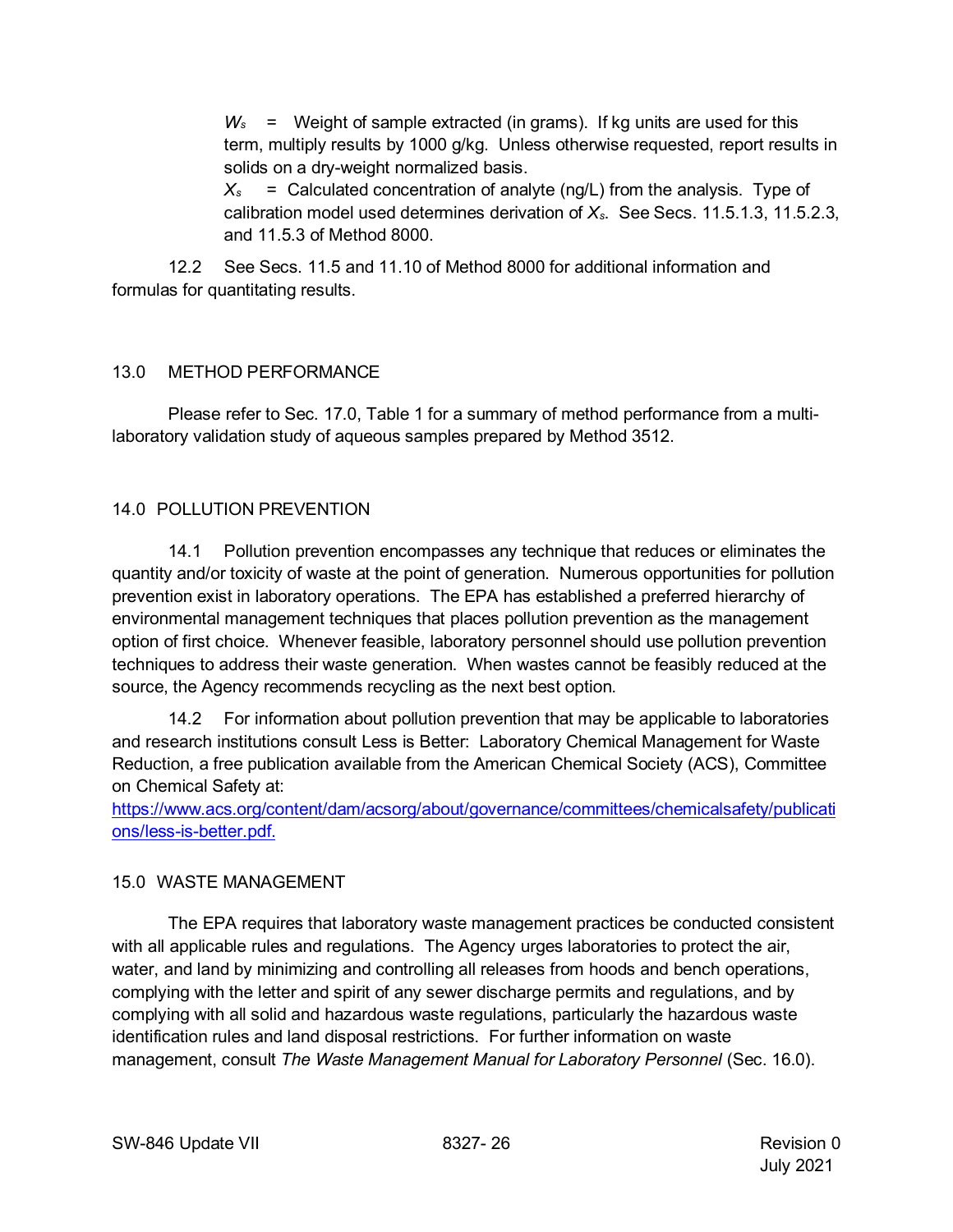#### 16.0 REFERENCES

- 1. ASTM Standard D7979-20, "Standard Test Method for Determination of Perfluorinated Compounds in Water, Sludge, Influent, Effluent and Wastewater by Liquid Chromatography Tandem Mass Spectrometry (LC/MS/MS)", ASTM International, West Conshohocken, PA, 2020. Available at [www.astm.org.](https://gcc02.safelinks.protection.outlook.com/?url=http%3A%2F%2Fwww.astm.org%2F&data=04%7C01%7Cstrock.troy%40epa.gov%7C0c968f057ce34a93a9ee08d90a6d3b86%7C88b378b367484867acf976aacbeca6a7%7C0%7C0%7C637552286524799896%7CUnknown%7CTWFpbGZsb3d8eyJWIjoiMC4wLjAwMDAiLCJQIjoiV2luMzIiLCJBTiI6Ik1haWwiLCJXVCI6Mn0%3D%7C1000&sdata=WVbgrr66A%2BrxDf9%2Bgqema6EB0OsIY0R9639%2FXSs3YcA%3D&reserved=0)
- 2. U.S. Environmental Protection Agency, Region 5 Laboratory, "Standard Operating Procedure for the Analysis of Polyfluorinated Compounds of Interest to OSRTI in Water, Sludge, Influent, Effluent, and Wastewater by Multiple Reaction Monitoring Liquid Chromatography/Mass Spectrometry (LC/MS/MS)," 75 pp., 2016.
- 3. J.A. Shoemaker, P.E. Grimmett, B.K. Boutin, "EPA Method 537- Determination Of Selected Perfluorinated Alkyl Acids In Drinking Water By Solid Phase Extraction And Liquid Chromatography/Tandem Mass Spectrometry (LC/MS/MS) – Research Summary ", U.S. EPA, National Exposure Research Laboratory, Office of Research and Development, US EPA, Cincinnati, OH.
- 4. U.S. EPA Method 537.1, "Determination of Selected Per- and Polyfluorinated Alkyl Substances in Drinking Water by Solid Phase Extraction and Liquid Chromatography/Tandem Mass Spectrometry (LC/MS/MS)", National Exposure Research Laboratory, Office of Research and Development, US EPA, Cincinnati, OH, Version 1.0, 2018.
- 5. Occupational Safety and Health Administration, OSHA Safety and Health Standards, 29 CFR 1910.120, "Hazardous Waste Operations and Emergency Response" and 29 CFR 1910.1200, "Hazard Communication".
- 6. Standard Practices for Sampling Water, American Society for Testing and Materials, Philadelphia. ASTM Annual Book Standards, Part 31, D3370-76.
- 7. R. Burrows, Basic RSE calculator v2 and instructions, December 2016. Available at: [http://nelac-institute.org/docs/comm/emmec/Calculating%20RSE.pdf.](http://nelac-institute.org/docs/comm/emmec/Calculating%20RSE.pdf)
- 8. Million B. Woudneh, Bharat Chandramouli, M.C. Hamilton, and Richard Grace, 2019. Effect of Sample Storage on the Quantitative Determination of 29 PFAS: Observation of Analyte Interconversions during Storage. Environ. Sci. Technol 53:12576-12585.
- 9. U.S. EPA Method 533, "Determination of Per- and Polyfluoroalkyl Substances in Drinking Water by Isotope Dilution Anion Exchange Solid Phase Extraction and Liquid Chromatography/Tandem Mass Spectrometry" U.S. EPA, Office of Ground Water and Drinking Water
- 10. Kermit K. Murray, Robert K. Boyd, Marcos N. Eberlin, G. John Langley, Liang Li, and Yasuhide Naito. Definitions and Terms Relating to Mass Spectrometry (IUPAC Recommendations 2013). International Union of Pure and Applied Chemistry, June 6, 2013. Found at:

[https://www.msacl.org/documents/cms\\_guidance/Mass\\_Spectrometry\\_Definitions\\_a](https://www.msacl.org/documents/cms_guidance/Mass_Spectrometry_Definitions_and_Terms_IUPAC_2013.pdf) nd Terms\_IUPAC\_2013.pdf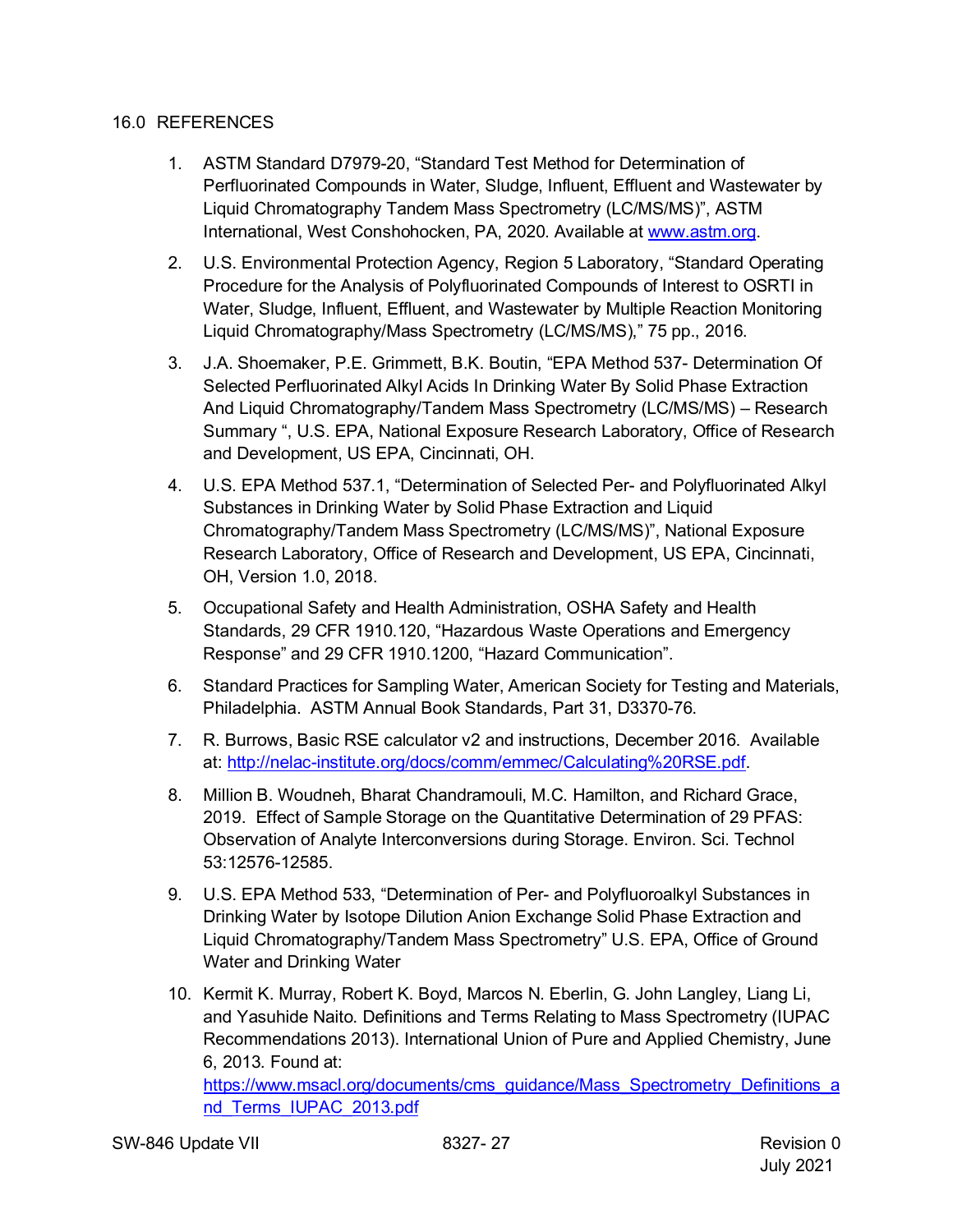11. The Waste Management Guide for Laboratory Personnel. Washington, DC. American Chemical Society. 1990.

## <span id="page-27-0"></span>17.0 TABLES, DIAGRAMS, FLOW CHARTS, AND VALIDATION DATA

The following pages contain the tables, figures, and appendices referenced by this method.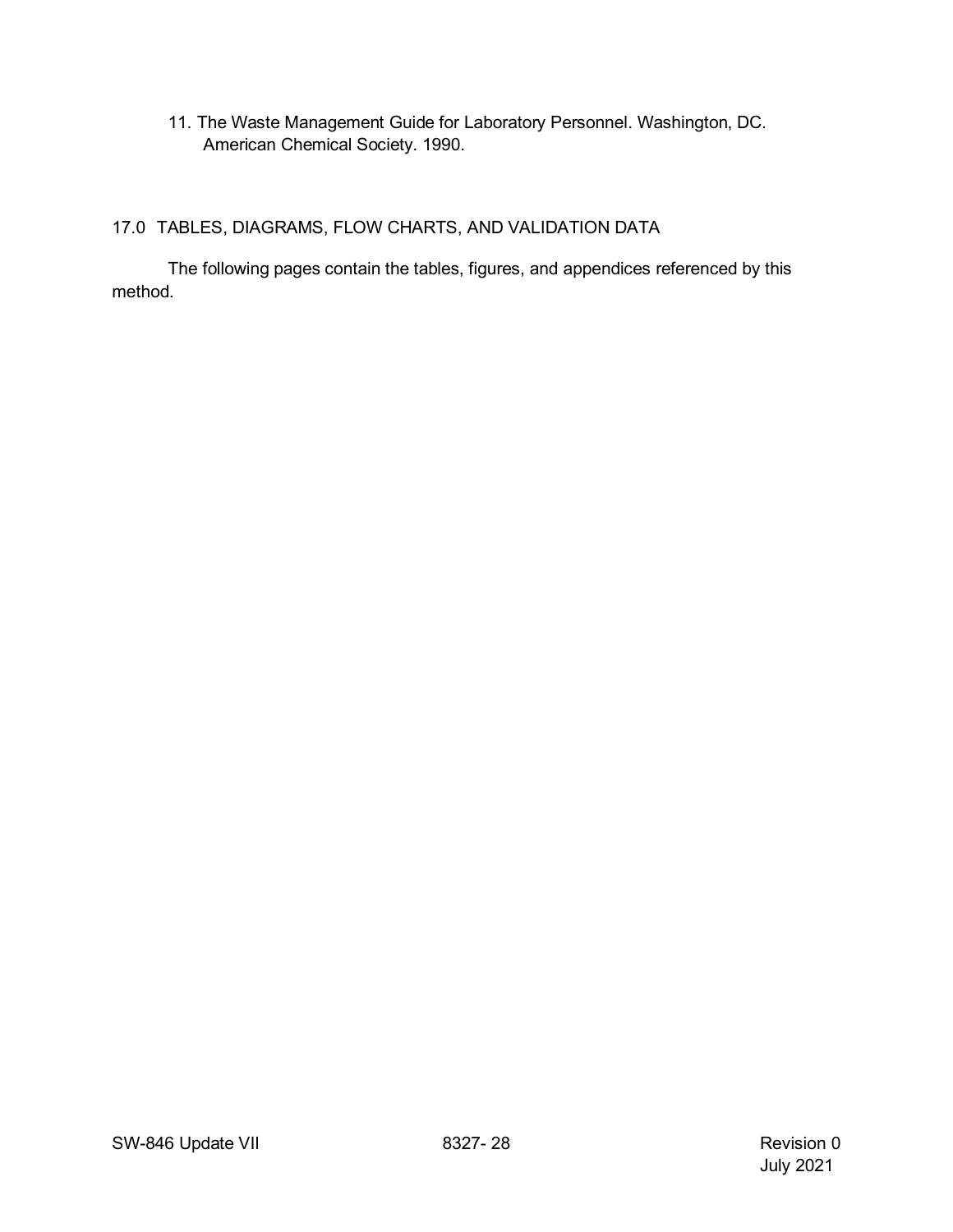| 200 ng/L (nominal) prepared concentration |             |                      |                    |             |             |                    |             |               |                    |             |            |                    |
|-------------------------------------------|-------------|----------------------|--------------------|-------------|-------------|--------------------|-------------|---------------|--------------------|-------------|------------|--------------------|
|                                           |             | <b>Reagent Water</b> |                    |             | Groundwater |                    |             | Surface Water |                    |             | Wastewater |                    |
| Target                                    | $\bar{X}^2$ | $S_w^3$              | $S_b$ <sup>4</sup> | $\bar{X}^2$ | $S_w^3$     | $S_b$ <sup>4</sup> | $\bar{X}^2$ | $S_w^3$       | $S_b$ <sup>4</sup> | $\bar{X}^2$ | $S_w^3$    | $S_b$ <sup>4</sup> |
| Analyte                                   | (%)         | (%)                  | (%)                | (%)         | (%)         | (%)                | (%)         | (%)           | $(\%)$             | (%)         | (%)        | (%)                |
| <b>PFBA</b>                               | 96.4        | 10.6                 | 16.1               | 97.2        | 5.8         | 11.0               | 90.2        | 9.7           | 16.0               | 95.4        | 12.7       | 14.7               |
| PFPeA                                     | 100         | 4.6                  | 13.1               | 100         | 5.2         | 11.3               | 99.5        | 3.8           | 11.9               | 102         | 6.0        | 13.8               |
| PFHxA                                     | 99.5        | 8.2                  | 8.5                | 96.9        | 9.2         | 6.1                | 98.9        | 7.6           | 7.4                | 98.7        | 12.5       | 7.3                |
| PFHpA                                     | 101         | 6.4                  | 8.4                | 98.8        | 7.1         | 5.7                | 100         | 5.9           | 6.4                | 100         | 9.3        | 6.4                |
| <b>PFOA</b>                               | 104         | 7.9                  | 9.3                | 102         | 9.8         | 7.8                | 103         | 6.7           | 8.3                | 104         | 8.0        | 8.8                |
| <b>PFNA</b>                               | 104         | 7.0                  | 10.1               | 101         | 8.1         | 8.1                | 101         | 8.1           | 11.2               | 103         | 8.9        | 9.0                |
| <b>PFDA</b>                               | 106         | 14.3                 | 9.3                | 102         | 9.4         | 7.2                | 104         | 9.8           | 9.3                | 106         | 11.6       | 8.9                |
| PFUnDA                                    | 105         | 8.3                  | 14.8               | 103         | 8.6         | 16.4               | 103         | 7.7           | 12.4               | 106         | 10.0       | 18.7               |
| PFDoDA                                    | 103         | 7.7                  | 13.9               | 103         | 5.6         | 20.4               | 101         | 9.3           | 18.3               | 101         | 10.7       | 17.8               |
| PFTrDA                                    | 103         | 11.2                 | 15.7               | 99.3        | 8.4         | 16.6               | 99.4        | 7.5           | 17.2               | 98.2        | 14.1       | 16.2               |
| PFTeDA                                    | 101         | 12.6                 | 15.7               | 92.9        | 12.0        | 12.6               | 94.1        | 7.9           | 14.9               | 91.8        | 13.1       | 13.9               |
| <b>PFBS</b>                               | 100         | 9.3                  | 9.4                | 101         | 8.5         | 6.7                | 99.2        | 7.3           | 9.0                | 99.5        | 10.0       | 7.8                |
| PFPeS                                     | 99.0        | 6.2                  | 7.4                | 99.2        | 4.7         | 7.4                | 98.7        | 4.2           | 8.4                | 100         | 7.3        | 6.7                |
| <b>PFHxS</b>                              | 101         | 6.9                  | 8.3                | 101         | 5.6         | 6.0                | 101         | 6.0           | 6.5                | 106         | 13.8       | 9.0                |
| PFHpS                                     | 104         | 4.9                  | 10.1               | 102         | 5.0         | 8.9                | 100         | 6.6           | 9.1                | 104         | 6.4        | 10.1               |
| <b>PFOS</b>                               | 104         | 5.8                  | 11.2               | 105         | 6.6         | 11.1               | 103         | 6.4           | 9.4                | 120         | 51.9       | 31.8               |
| <b>PFNS</b>                               | 106         | 7.6                  | 13.9               | 106         | 5.8         | 14.3               | 106         | 7.5           | 12.2               | 104         | 9.4        | 14.7               |
| <b>PFDS</b>                               | 104         | 7.2                  | 15.2               | 102         | 6.4         | 16.1               | 100         | 6.1           | 15.9               | 95.5        | 15.1       | 17.5               |
| <b>PFOSA</b>                              | 92.1        | 4.2                  | 10.0               | 97.3        | 4.0         | 10.0               | 94.2        | 4.0           | 6.9                | 98.6        | 4.9        | 10.9               |
| FtS 4:2                                   | 104         | 6.5                  | 8.3                | 97.6        | 6.3         | 11.4               | 101         | 10.4          | 11.5               | 106         | 10.0       | 18.6               |
| FtS 6:2                                   | 92.3        | 17.0                 | 23.5               | 97.1        | 77.4        | 44.8               | 86.2        | 11.9          | 28.6               | 93.9        | 11.0       | 31.5               |
| <b>FtS 8:2</b>                            | 109         | 11.1                 | 11.1               | 105         | 10.3        | 10.5               | 107         | 12.8          | 12.1               | 118         | 13.4       | 19.7               |
| NMeFOSAA                                  | 100         | 11.6                 | 9.2                | 103         | 12.9        | 14.1               | 103         | 13.2          | 14.9               | 100         | 15.4       | 11.4               |
| <b>NEtFOSAA</b>                           | 104         | 15.7                 | 18.3               | 108         | 11.8        | 21.4               | 105         | 8.7           | 19.1               | 109         | 9.3        | 20.2               |

## <span id="page-28-0"></span>TABLE 1. RECOVERY AND PRECISION OF TARGET ANALYTES IN MULTI-LABORATORY STUDY MATRICES PREPARED BY METHOD 35121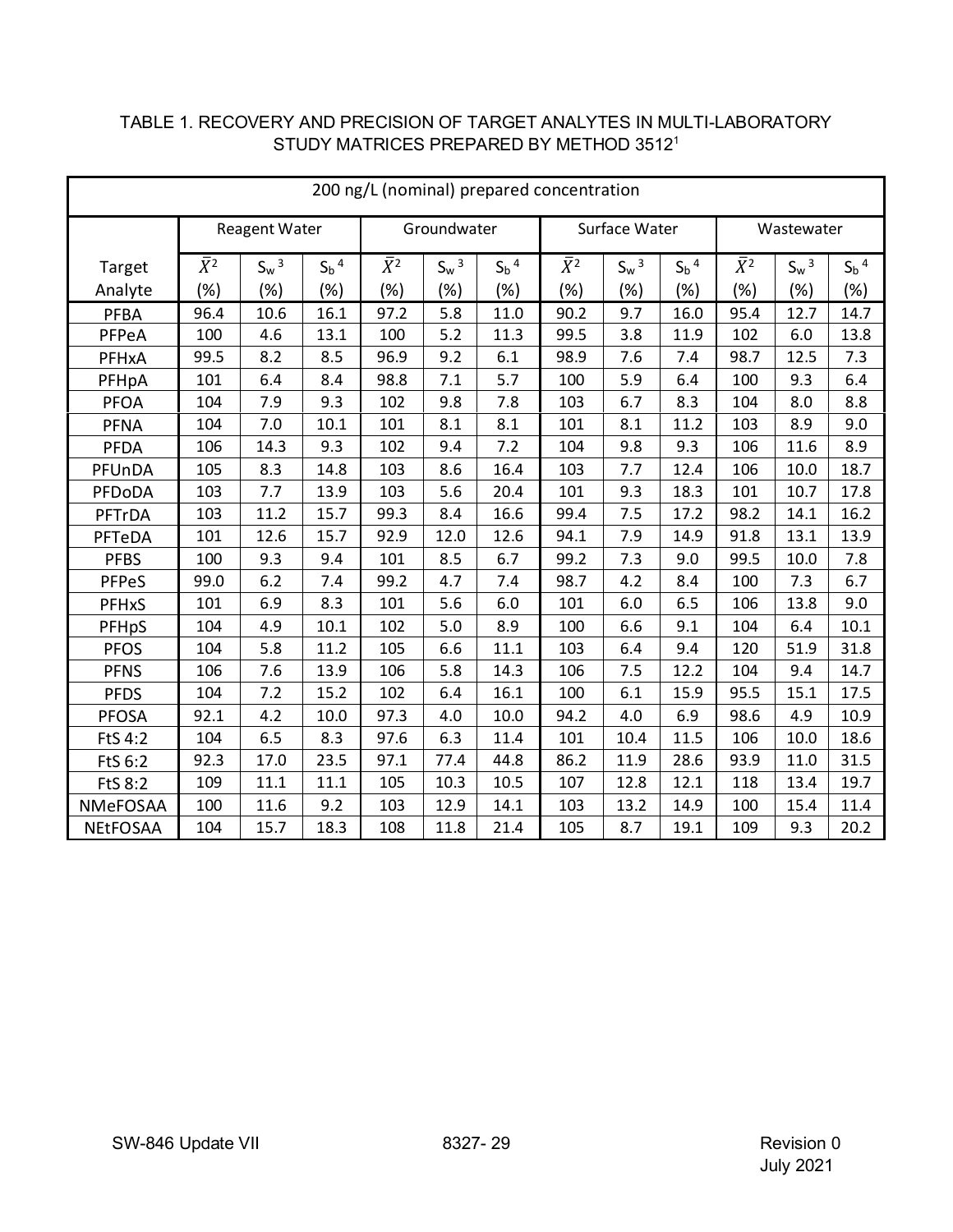|                 | 60 ng/L (nominal) prepared concentration |                      |                    |             |             |                    |             |               |                    |             |            |                    |
|-----------------|------------------------------------------|----------------------|--------------------|-------------|-------------|--------------------|-------------|---------------|--------------------|-------------|------------|--------------------|
|                 |                                          | <b>Reagent Water</b> |                    |             | Groundwater |                    |             | Surface Water |                    |             | Wastewater |                    |
| Target          | $\bar{X}^2$                              | $S_w^3$              | $S_b$ <sup>4</sup> | $\bar{X}^2$ | $S_w^3$     | $S_b$ <sup>4</sup> | $\bar{X}^2$ | $S_w^3$       | $S_b$ <sup>4</sup> | $\bar{X}^2$ | $S_w^3$    | $S_b$ <sup>4</sup> |
| Analyte         | (%)                                      | (%)                  | (%)                | (%)         | (%)         | (%)                | (%)         | (%)           | $(\%)$             | (%)         | (%)        | (%)                |
| PFBA            | 93.1                                     | 13.1                 | 19.6               | 98.0        | 15.6        | 17.9               | 86.7        | 16.4          | 21.4               | 96.6        | 14.6       | 16.0               |
| PFPeA           | 104                                      | 13.5                 | 13.7               | 113         | 30.7        | 34.9               | 103         | 10.2          | 16.6               | 107         | 11.8       | 11.6               |
| PFHxA           | 97.4                                     | 11.7                 | 8.2                | 95.0        | 13.7        | 7.1                | 98.2        | 16.9          | 16.6               | 98.2        | 14.8       | 17.3               |
| PFHpA           | 98.5                                     | 8.6                  | 10.7               | 96.2        | 11.2        | 8.3                | 95.6        | 12.5          | 10.4               | 101         | 7.8        | 8.4                |
| <b>PFOA</b>     | 100                                      | 11.4                 | 9.7                | 98.8        | 11.4        | 9.6                | 101         | 14.2          | 9.8                | 100         | 11.3       | 7.8                |
| <b>PFNA</b>     | 97.0                                     | 9.6                  | 8.9                | 96.5        | 12.7        | 11.2               | 95.1        | 10.9          | 11.4               | 98.5        | 12.0       | 6.9                |
| PFDA            | 102                                      | 16.6                 | 14.4               | 98.2        | 16.4        | 14.0               | 97.2        | 14.0          | 11.3               | 100         | 17.5       | 8.8                |
| PFUnDA          | 98.9                                     | 13.2                 | 14.7               | 96.0        | 12.3        | 13.2               | 96.3        | 16.4          | 13.1               | 98.2        | 15.1       | 14.3               |
| PFDoDA          | 95.8                                     | 17.5                 | 17.9               | 98.0        | 15.4        | 22.7               | 93.9        | 12.3          | 17.0               | 95.6        | 14.9       | 25.6               |
| PFTrDA          | 97.7                                     | 14.0                 | 19.3               | 95.8        | 11.8        | 23.1               | 92.3        | 14.4          | 19.7               | 97.2        | 20.0       | 21.3               |
| PFTeDA          | 95.5                                     | 15.1                 | 22.6               | 88.2        | 13.9        | 18.6               | 83.8        | 13.5          | 16.1               | 90.7        | 17.4       | 25.7               |
| <b>PFBS</b>     | 92.7                                     | 11.3                 | 4.9                | 99.1        | 15.9        | 6.8                | 94.9        | 13.3          | 8.2                | 100         | 11.1       | 8.6                |
| PFPeS           | 96.8                                     | 8.3                  | 6.2                | 95.8        | 7.1         | 7.8                | 95.3        | 10.5          | 9.8                | 96.3        | 8.4        | 3.6                |
| PFHxS           | 95.3                                     | 10.8                 | 12.9               | 94.9        | 12.3        | 14.5               | 96.9        | 9.0           | 11.4               | 102         | 9.7        | 11.7               |
| PFHpS           | 101                                      | 11.5                 | 9.5                | 97.5        | 11.8        | 10.9               | 96.5        | 10.9          | 10.5               | 100         | 11.3       | 9.2                |
| <b>PFOS</b>     | 100                                      | 15.8                 | 14.0               | 103         | 13.6        | 14.3               | 104         | 13.8          | 10.8               | 108         | 14.3       | 15.3               |
| <b>PFNS</b>     | 102                                      | 9.9                  | 14.9               | 99.8        | 10.2        | 17.0               | 99.4        | 9.8           | 18.2               | 101         | 11.7       | 14.2               |
| <b>PFDS</b>     | 97.7                                     | 12.2                 | 14.6               | 95.6        | 9.2         | 18.3               | 94.4        | 13.8          | 17.6               | 95.1        | 14.5       | 16.5               |
| <b>PFOSA</b>    | 87.7                                     | 8.2                  | 8.4                | 89.6        | 7.7         | 10.9               | 85.2        | 10.2          | 13.2               | 92.4        | $6.2$      | 8.2                |
| FtS 4:2         | 98.5                                     | 15.9                 | 6.5                | 91.0        | 16.6        | 13.2               | 92.2        | 12.4          | 13.7               | 98.7        | 16.9       | 15.7               |
| FtS 6:2         | 85.5                                     | 32.9                 | 32.0               | 75.6        | 17.8        | 21.2               | 130         | 363           | 153                | 88.4        | 23.2       | 27.7               |
| <b>FtS 8:2</b>  | 105                                      | 12.6                 | 9.6                | 101         | 19.4        | 12.1               | 93.9        | 14.9          | 13.8               | 111         | 17.4       | 19.1               |
| NMeFOSAA        | 98.6                                     | 16.8                 | 10.5               | 96.0        | 16.1        | 13.4               | 98.5        | 22.6          | 20.9               | 99.8        | 20.2       | 13.3               |
| <b>NEtFOSAA</b> | 96.5                                     | 18.3                 | 17.2               | 97.6        | 20.9        | 22.4               | 99.0        | 18.8          | 20.7               | 109         | 13.8       | 25.4               |

1 % Recovery of each replicate sample was calculated after subtracting the mean unspiked concentration (n=5) by matrix determined at each laboratory

 $^{2}$ Pooled mean % recovery (n=40 samples, including 5 replicates of each matrix and spike level tested by each of 8 laboratories except for 60 ng/L wastewater where n=39 samples); For calculation refer to Appendix G Section 3.2.4 (1) of "Protocol for Review and Validation of New Methods for Regulated Organic and Inorganic Analytes in Wastewater Under EPA's Alternate Test Procedure Program, February 2018", available at: [https://www.epa.gov/sites/production/files/2018-03/documents/chemical](https://www.epa.gov/sites/production/files/2018-03/documents/chemical-new-method-protocol_feb-2018.pdf)[new-method-protocol\\_feb-2018.pdf.](https://www.epa.gov/sites/production/files/2018-03/documents/chemical-new-method-protocol_feb-2018.pdf)

 $3$ Within-laboratory standard deviation of % recovery (n= 8 laboratories); Refer to calculation in Appendix G Section 3.2.4 (1) in the reference above

4 Between-laboratory standard deviation of % recovery (n=8 laboratories); Refer to calculation in Appendix G Section 3.2.4 (1) in the reference above.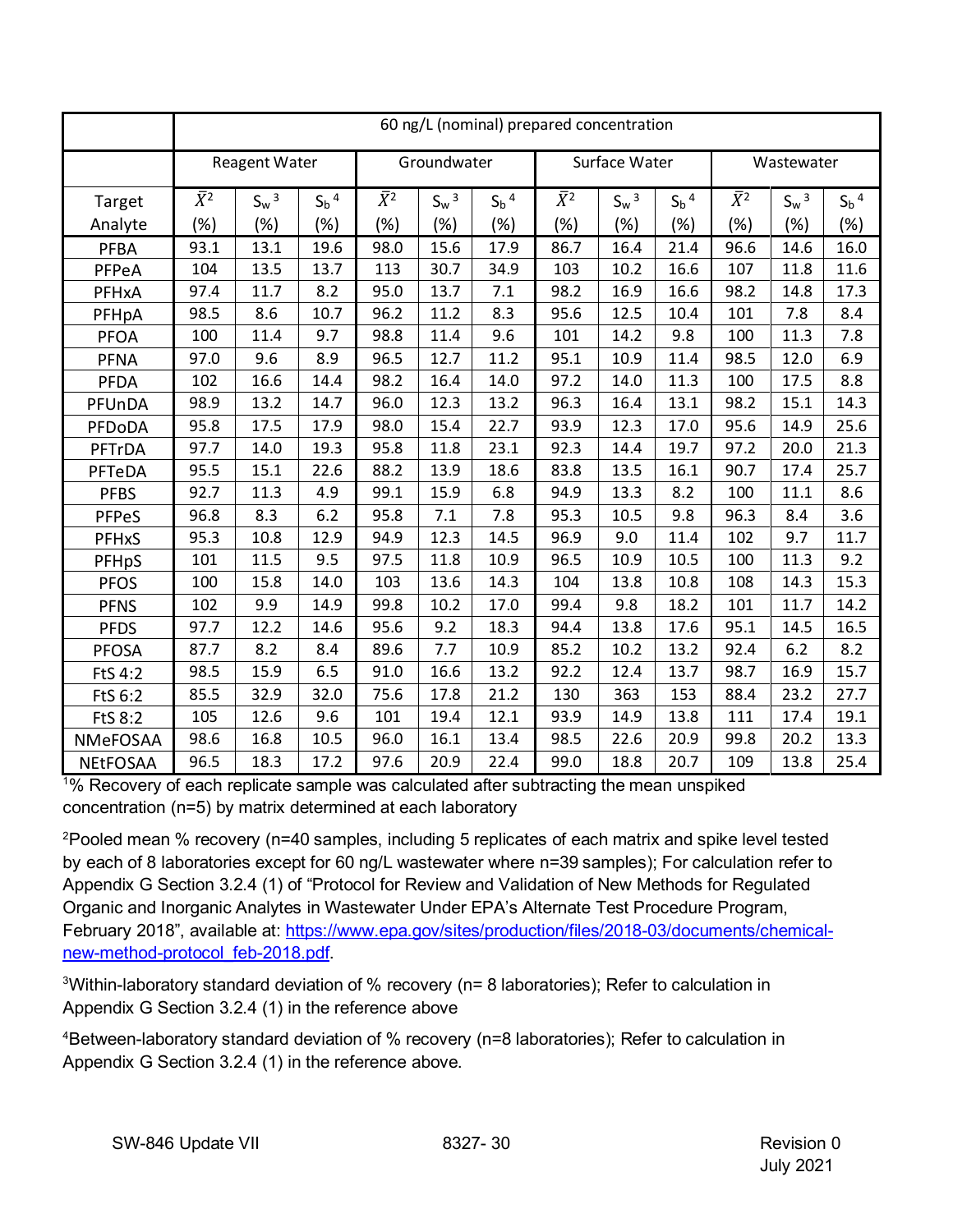### <span id="page-30-0"></span>TABLE 2. RECOMMENDED PRECURSOR IONS AND PRODUCT IONS AND EXAMPLE CHROMATOGRAPHIC RETENTION TIMES

| Time $(min)^1$<br>lon m/z<br>Secondary<br>Primary<br>PFBA <sup>2</sup><br>213<br>169<br>3.07<br>PFPeA <sup>2</sup><br>263<br>219<br>4.16<br>$\blacksquare$<br>4:2 FTS<br>327<br>307<br>5.13<br>81<br>313<br><b>PFHxA</b><br>269<br>119<br>5.46<br><b>PFBS</b><br>80<br>299<br>99<br>5.72<br>319<br>PFHpA<br>363<br>169<br>6.39<br><b>PFPeS</b><br>349<br>80<br>99<br>6.74<br>6:2 FTS<br>427<br>407<br>81<br>6.81<br>413<br><b>PFOA</b><br>369<br>169<br>7.08<br>PFHxS <sup>3</sup><br>399<br>99<br>7.45<br>80<br><b>PFNA</b><br>463<br>219<br>419<br>7.68<br>8:2 FTS<br>527<br>7.92<br>507<br>81<br>449<br>99<br><b>PFHpS</b><br>80<br>8.08<br><b>PFDA</b><br>513<br>219<br>8.2<br>469<br>570<br>8.22<br>N-MeFOSAA<br>419<br>483<br>N-EtFOSAA<br>584<br>419<br>483<br>8.43<br>8.6<br>PFOS <sup>3</sup><br>499<br>99<br>80<br>PFUnDA<br>563<br>519<br>8.7<br>269<br><b>PFNS</b><br>549<br>80<br>99<br>9.15<br>613<br><b>PFDoDA</b><br>569<br>169<br>9.17<br><b>PFTrDA</b><br>663<br>619<br>169<br>9.66<br><b>PFDS</b><br>599<br>9.67<br>80<br>99<br>PFOSA <sup>2</sup><br>498<br>9.77<br>78<br>713<br><b>PFTeDA</b><br>10.12<br>169<br>669<br>Isotopically labeled surrogates <sup>4</sup> :<br>M4PFBA<br>217<br>172<br>3.06<br>223<br>M5PFPeA<br>268<br>4.15<br>M2-4:2 FTS <sup>5</sup><br>5.12<br>329<br>309<br>81<br>318<br>M5PFHxA<br>273<br>5.44<br>M3PFBS<br>302<br>80<br>5.72<br>M2PFHpA<br>322<br>367<br>6.38<br>M2-6:2 FTS <sup>5</sup><br>429<br>409<br>81<br>6.8<br>376<br>M8PFOA<br>421<br>7.08<br>402<br>M3PFHxS<br>80<br>7.46<br>472<br>427<br>M9PFNA<br>7.66<br>M2-8:2 FTS <sup>5</sup><br>529<br>509<br>81<br>7.92<br>M6PFDA<br>519<br>474<br>8.18<br>8.21<br>d3-NMeFOSAA<br>573<br>419<br>d5-NEtFOSAA<br>419<br>8.41<br>589<br>M8PFOS<br>8.63<br>507<br>80<br>M7PFUnDA<br>525<br>570<br>8.68<br>M2PFDoDA<br>615<br>9.17<br>570<br>M8PFOSA<br>506<br>78<br>9.77 | <b>Target Analyte</b> | Precursor | Product Ion m/z |  | Retention |
|--------------------------------------------------------------------------------------------------------------------------------------------------------------------------------------------------------------------------------------------------------------------------------------------------------------------------------------------------------------------------------------------------------------------------------------------------------------------------------------------------------------------------------------------------------------------------------------------------------------------------------------------------------------------------------------------------------------------------------------------------------------------------------------------------------------------------------------------------------------------------------------------------------------------------------------------------------------------------------------------------------------------------------------------------------------------------------------------------------------------------------------------------------------------------------------------------------------------------------------------------------------------------------------------------------------------------------------------------------------------------------------------------------------------------------------------------------------------------------------------------------------------------------------------------------------------------------------------------------------------------------------------------------------------------------------------------------------------------------------------------------------------------------------------------------------------------------------------------------------------------------|-----------------------|-----------|-----------------|--|-----------|
|                                                                                                                                                                                                                                                                                                                                                                                                                                                                                                                                                                                                                                                                                                                                                                                                                                                                                                                                                                                                                                                                                                                                                                                                                                                                                                                                                                                                                                                                                                                                                                                                                                                                                                                                                                                                                                                                                |                       |           |                 |  |           |
|                                                                                                                                                                                                                                                                                                                                                                                                                                                                                                                                                                                                                                                                                                                                                                                                                                                                                                                                                                                                                                                                                                                                                                                                                                                                                                                                                                                                                                                                                                                                                                                                                                                                                                                                                                                                                                                                                |                       |           |                 |  |           |
|                                                                                                                                                                                                                                                                                                                                                                                                                                                                                                                                                                                                                                                                                                                                                                                                                                                                                                                                                                                                                                                                                                                                                                                                                                                                                                                                                                                                                                                                                                                                                                                                                                                                                                                                                                                                                                                                                |                       |           |                 |  |           |
|                                                                                                                                                                                                                                                                                                                                                                                                                                                                                                                                                                                                                                                                                                                                                                                                                                                                                                                                                                                                                                                                                                                                                                                                                                                                                                                                                                                                                                                                                                                                                                                                                                                                                                                                                                                                                                                                                |                       |           |                 |  |           |
|                                                                                                                                                                                                                                                                                                                                                                                                                                                                                                                                                                                                                                                                                                                                                                                                                                                                                                                                                                                                                                                                                                                                                                                                                                                                                                                                                                                                                                                                                                                                                                                                                                                                                                                                                                                                                                                                                |                       |           |                 |  |           |
|                                                                                                                                                                                                                                                                                                                                                                                                                                                                                                                                                                                                                                                                                                                                                                                                                                                                                                                                                                                                                                                                                                                                                                                                                                                                                                                                                                                                                                                                                                                                                                                                                                                                                                                                                                                                                                                                                |                       |           |                 |  |           |
|                                                                                                                                                                                                                                                                                                                                                                                                                                                                                                                                                                                                                                                                                                                                                                                                                                                                                                                                                                                                                                                                                                                                                                                                                                                                                                                                                                                                                                                                                                                                                                                                                                                                                                                                                                                                                                                                                |                       |           |                 |  |           |
|                                                                                                                                                                                                                                                                                                                                                                                                                                                                                                                                                                                                                                                                                                                                                                                                                                                                                                                                                                                                                                                                                                                                                                                                                                                                                                                                                                                                                                                                                                                                                                                                                                                                                                                                                                                                                                                                                |                       |           |                 |  |           |
|                                                                                                                                                                                                                                                                                                                                                                                                                                                                                                                                                                                                                                                                                                                                                                                                                                                                                                                                                                                                                                                                                                                                                                                                                                                                                                                                                                                                                                                                                                                                                                                                                                                                                                                                                                                                                                                                                |                       |           |                 |  |           |
|                                                                                                                                                                                                                                                                                                                                                                                                                                                                                                                                                                                                                                                                                                                                                                                                                                                                                                                                                                                                                                                                                                                                                                                                                                                                                                                                                                                                                                                                                                                                                                                                                                                                                                                                                                                                                                                                                |                       |           |                 |  |           |
|                                                                                                                                                                                                                                                                                                                                                                                                                                                                                                                                                                                                                                                                                                                                                                                                                                                                                                                                                                                                                                                                                                                                                                                                                                                                                                                                                                                                                                                                                                                                                                                                                                                                                                                                                                                                                                                                                |                       |           |                 |  |           |
|                                                                                                                                                                                                                                                                                                                                                                                                                                                                                                                                                                                                                                                                                                                                                                                                                                                                                                                                                                                                                                                                                                                                                                                                                                                                                                                                                                                                                                                                                                                                                                                                                                                                                                                                                                                                                                                                                |                       |           |                 |  |           |
|                                                                                                                                                                                                                                                                                                                                                                                                                                                                                                                                                                                                                                                                                                                                                                                                                                                                                                                                                                                                                                                                                                                                                                                                                                                                                                                                                                                                                                                                                                                                                                                                                                                                                                                                                                                                                                                                                |                       |           |                 |  |           |
|                                                                                                                                                                                                                                                                                                                                                                                                                                                                                                                                                                                                                                                                                                                                                                                                                                                                                                                                                                                                                                                                                                                                                                                                                                                                                                                                                                                                                                                                                                                                                                                                                                                                                                                                                                                                                                                                                |                       |           |                 |  |           |
|                                                                                                                                                                                                                                                                                                                                                                                                                                                                                                                                                                                                                                                                                                                                                                                                                                                                                                                                                                                                                                                                                                                                                                                                                                                                                                                                                                                                                                                                                                                                                                                                                                                                                                                                                                                                                                                                                |                       |           |                 |  |           |
|                                                                                                                                                                                                                                                                                                                                                                                                                                                                                                                                                                                                                                                                                                                                                                                                                                                                                                                                                                                                                                                                                                                                                                                                                                                                                                                                                                                                                                                                                                                                                                                                                                                                                                                                                                                                                                                                                |                       |           |                 |  |           |
|                                                                                                                                                                                                                                                                                                                                                                                                                                                                                                                                                                                                                                                                                                                                                                                                                                                                                                                                                                                                                                                                                                                                                                                                                                                                                                                                                                                                                                                                                                                                                                                                                                                                                                                                                                                                                                                                                |                       |           |                 |  |           |
|                                                                                                                                                                                                                                                                                                                                                                                                                                                                                                                                                                                                                                                                                                                                                                                                                                                                                                                                                                                                                                                                                                                                                                                                                                                                                                                                                                                                                                                                                                                                                                                                                                                                                                                                                                                                                                                                                |                       |           |                 |  |           |
|                                                                                                                                                                                                                                                                                                                                                                                                                                                                                                                                                                                                                                                                                                                                                                                                                                                                                                                                                                                                                                                                                                                                                                                                                                                                                                                                                                                                                                                                                                                                                                                                                                                                                                                                                                                                                                                                                |                       |           |                 |  |           |
|                                                                                                                                                                                                                                                                                                                                                                                                                                                                                                                                                                                                                                                                                                                                                                                                                                                                                                                                                                                                                                                                                                                                                                                                                                                                                                                                                                                                                                                                                                                                                                                                                                                                                                                                                                                                                                                                                |                       |           |                 |  |           |
|                                                                                                                                                                                                                                                                                                                                                                                                                                                                                                                                                                                                                                                                                                                                                                                                                                                                                                                                                                                                                                                                                                                                                                                                                                                                                                                                                                                                                                                                                                                                                                                                                                                                                                                                                                                                                                                                                |                       |           |                 |  |           |
|                                                                                                                                                                                                                                                                                                                                                                                                                                                                                                                                                                                                                                                                                                                                                                                                                                                                                                                                                                                                                                                                                                                                                                                                                                                                                                                                                                                                                                                                                                                                                                                                                                                                                                                                                                                                                                                                                |                       |           |                 |  |           |
|                                                                                                                                                                                                                                                                                                                                                                                                                                                                                                                                                                                                                                                                                                                                                                                                                                                                                                                                                                                                                                                                                                                                                                                                                                                                                                                                                                                                                                                                                                                                                                                                                                                                                                                                                                                                                                                                                |                       |           |                 |  |           |
|                                                                                                                                                                                                                                                                                                                                                                                                                                                                                                                                                                                                                                                                                                                                                                                                                                                                                                                                                                                                                                                                                                                                                                                                                                                                                                                                                                                                                                                                                                                                                                                                                                                                                                                                                                                                                                                                                |                       |           |                 |  |           |
|                                                                                                                                                                                                                                                                                                                                                                                                                                                                                                                                                                                                                                                                                                                                                                                                                                                                                                                                                                                                                                                                                                                                                                                                                                                                                                                                                                                                                                                                                                                                                                                                                                                                                                                                                                                                                                                                                |                       |           |                 |  |           |
|                                                                                                                                                                                                                                                                                                                                                                                                                                                                                                                                                                                                                                                                                                                                                                                                                                                                                                                                                                                                                                                                                                                                                                                                                                                                                                                                                                                                                                                                                                                                                                                                                                                                                                                                                                                                                                                                                |                       |           |                 |  |           |
|                                                                                                                                                                                                                                                                                                                                                                                                                                                                                                                                                                                                                                                                                                                                                                                                                                                                                                                                                                                                                                                                                                                                                                                                                                                                                                                                                                                                                                                                                                                                                                                                                                                                                                                                                                                                                                                                                |                       |           |                 |  |           |
|                                                                                                                                                                                                                                                                                                                                                                                                                                                                                                                                                                                                                                                                                                                                                                                                                                                                                                                                                                                                                                                                                                                                                                                                                                                                                                                                                                                                                                                                                                                                                                                                                                                                                                                                                                                                                                                                                |                       |           |                 |  |           |
|                                                                                                                                                                                                                                                                                                                                                                                                                                                                                                                                                                                                                                                                                                                                                                                                                                                                                                                                                                                                                                                                                                                                                                                                                                                                                                                                                                                                                                                                                                                                                                                                                                                                                                                                                                                                                                                                                |                       |           |                 |  |           |
|                                                                                                                                                                                                                                                                                                                                                                                                                                                                                                                                                                                                                                                                                                                                                                                                                                                                                                                                                                                                                                                                                                                                                                                                                                                                                                                                                                                                                                                                                                                                                                                                                                                                                                                                                                                                                                                                                |                       |           |                 |  |           |
|                                                                                                                                                                                                                                                                                                                                                                                                                                                                                                                                                                                                                                                                                                                                                                                                                                                                                                                                                                                                                                                                                                                                                                                                                                                                                                                                                                                                                                                                                                                                                                                                                                                                                                                                                                                                                                                                                |                       |           |                 |  |           |
|                                                                                                                                                                                                                                                                                                                                                                                                                                                                                                                                                                                                                                                                                                                                                                                                                                                                                                                                                                                                                                                                                                                                                                                                                                                                                                                                                                                                                                                                                                                                                                                                                                                                                                                                                                                                                                                                                |                       |           |                 |  |           |
|                                                                                                                                                                                                                                                                                                                                                                                                                                                                                                                                                                                                                                                                                                                                                                                                                                                                                                                                                                                                                                                                                                                                                                                                                                                                                                                                                                                                                                                                                                                                                                                                                                                                                                                                                                                                                                                                                |                       |           |                 |  |           |
|                                                                                                                                                                                                                                                                                                                                                                                                                                                                                                                                                                                                                                                                                                                                                                                                                                                                                                                                                                                                                                                                                                                                                                                                                                                                                                                                                                                                                                                                                                                                                                                                                                                                                                                                                                                                                                                                                |                       |           |                 |  |           |
|                                                                                                                                                                                                                                                                                                                                                                                                                                                                                                                                                                                                                                                                                                                                                                                                                                                                                                                                                                                                                                                                                                                                                                                                                                                                                                                                                                                                                                                                                                                                                                                                                                                                                                                                                                                                                                                                                |                       |           |                 |  |           |
|                                                                                                                                                                                                                                                                                                                                                                                                                                                                                                                                                                                                                                                                                                                                                                                                                                                                                                                                                                                                                                                                                                                                                                                                                                                                                                                                                                                                                                                                                                                                                                                                                                                                                                                                                                                                                                                                                |                       |           |                 |  |           |
|                                                                                                                                                                                                                                                                                                                                                                                                                                                                                                                                                                                                                                                                                                                                                                                                                                                                                                                                                                                                                                                                                                                                                                                                                                                                                                                                                                                                                                                                                                                                                                                                                                                                                                                                                                                                                                                                                |                       |           |                 |  |           |
|                                                                                                                                                                                                                                                                                                                                                                                                                                                                                                                                                                                                                                                                                                                                                                                                                                                                                                                                                                                                                                                                                                                                                                                                                                                                                                                                                                                                                                                                                                                                                                                                                                                                                                                                                                                                                                                                                |                       |           |                 |  |           |
|                                                                                                                                                                                                                                                                                                                                                                                                                                                                                                                                                                                                                                                                                                                                                                                                                                                                                                                                                                                                                                                                                                                                                                                                                                                                                                                                                                                                                                                                                                                                                                                                                                                                                                                                                                                                                                                                                |                       |           |                 |  |           |
|                                                                                                                                                                                                                                                                                                                                                                                                                                                                                                                                                                                                                                                                                                                                                                                                                                                                                                                                                                                                                                                                                                                                                                                                                                                                                                                                                                                                                                                                                                                                                                                                                                                                                                                                                                                                                                                                                |                       |           |                 |  |           |
|                                                                                                                                                                                                                                                                                                                                                                                                                                                                                                                                                                                                                                                                                                                                                                                                                                                                                                                                                                                                                                                                                                                                                                                                                                                                                                                                                                                                                                                                                                                                                                                                                                                                                                                                                                                                                                                                                |                       |           |                 |  |           |
|                                                                                                                                                                                                                                                                                                                                                                                                                                                                                                                                                                                                                                                                                                                                                                                                                                                                                                                                                                                                                                                                                                                                                                                                                                                                                                                                                                                                                                                                                                                                                                                                                                                                                                                                                                                                                                                                                |                       |           |                 |  |           |
|                                                                                                                                                                                                                                                                                                                                                                                                                                                                                                                                                                                                                                                                                                                                                                                                                                                                                                                                                                                                                                                                                                                                                                                                                                                                                                                                                                                                                                                                                                                                                                                                                                                                                                                                                                                                                                                                                |                       |           |                 |  |           |
|                                                                                                                                                                                                                                                                                                                                                                                                                                                                                                                                                                                                                                                                                                                                                                                                                                                                                                                                                                                                                                                                                                                                                                                                                                                                                                                                                                                                                                                                                                                                                                                                                                                                                                                                                                                                                                                                                |                       |           |                 |  |           |
|                                                                                                                                                                                                                                                                                                                                                                                                                                                                                                                                                                                                                                                                                                                                                                                                                                                                                                                                                                                                                                                                                                                                                                                                                                                                                                                                                                                                                                                                                                                                                                                                                                                                                                                                                                                                                                                                                | M2PFTeDA              | 715       | 670             |  | 10.12     |

SW-846 Update VII 8327- 31 Revision 0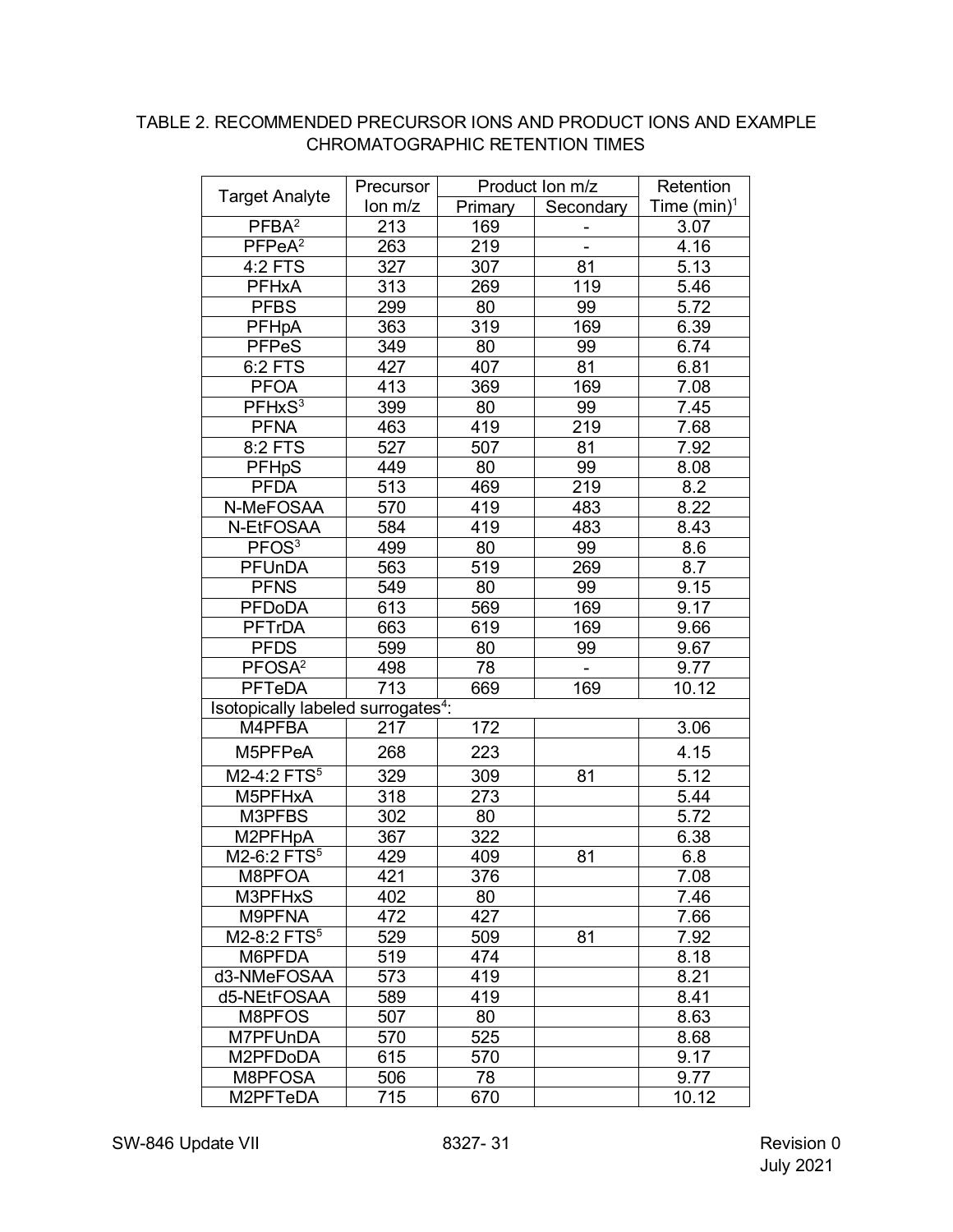<sup>1</sup>RTs are based on conditions in Table 3 using the binary gradient.

2Secondary product ions with sufficient relative abundance were not identified for these chemicals using the conditions described in Tables 3 and 4.

<sup>3</sup>Branched isomers of PFHxS, PFOS, and potentially other perfluoroalkyl sulfonates may produce lower responses for product ions other than m/z 80, which may lead to low bias measurement of these isomers if used for quantitation.

4Secondary product ions are not identified for most isotopically labeled surrogates but may be useful.

 $^5$ Using the m/z 81 product ion for quantitation of M2-4:2 FTS, M2-6:2 FTS, and M2-8:2 FTS will reduce interferences from high concentrations of the respective native target analytes compared to the primary product ions. Refer to Sec. 4.5 for more information.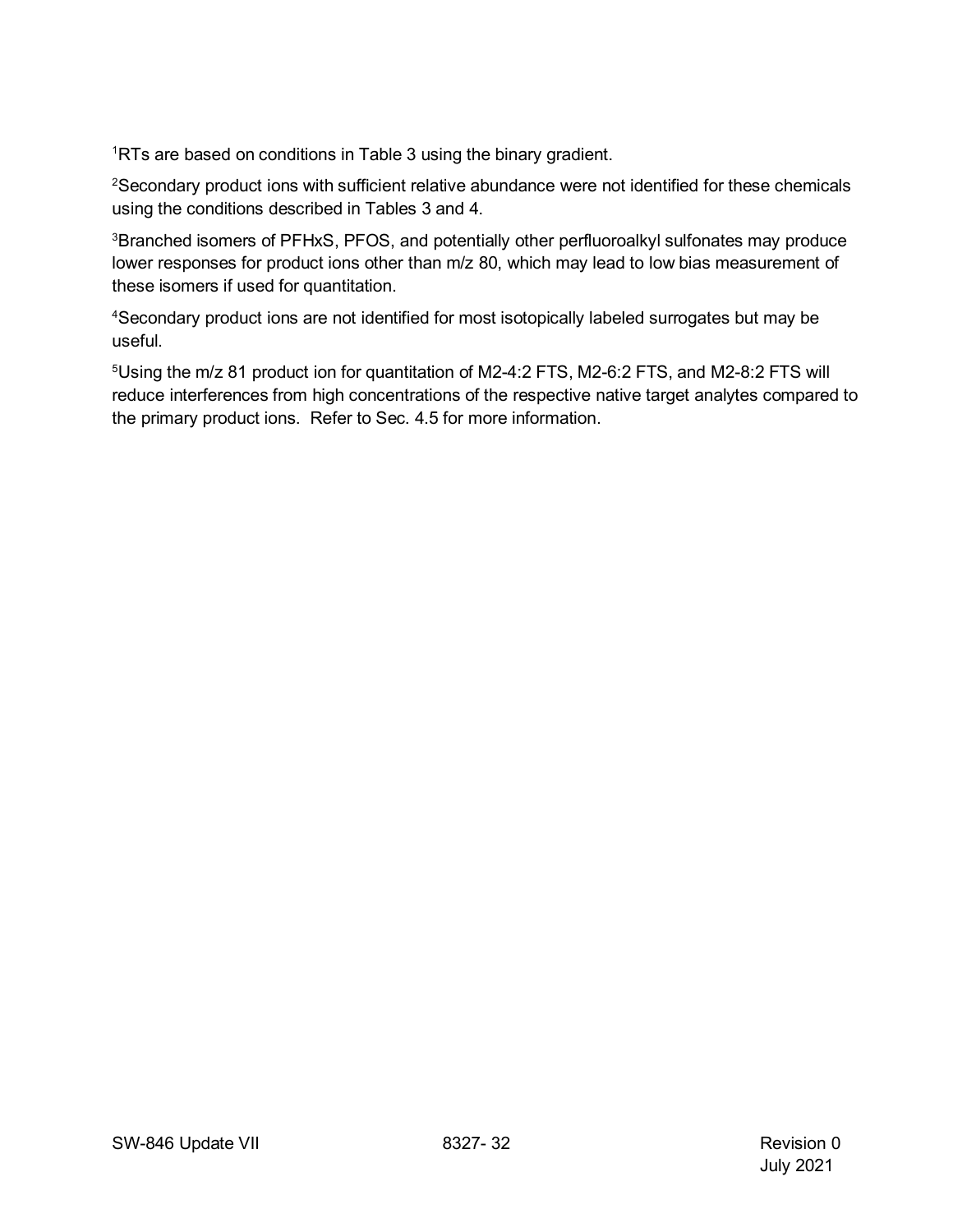#### <span id="page-32-0"></span>TABLE 3. EXAMPLE LIQUID CHROMATOGRAPHY CONDITIONS

Analytical column: See Sec. 6.1.2.1

Isolator Column: See Sec. 6.1.3.1

Column temperature: 35-50ºC

Injection volume: 10-30µL

Needle wash: 60% acetonitrile / 40% 2-propanol

Binary Gradient

| Time<br>(min) | Flow rate<br>(mL/min) | % Solvent Line A<br>(20mM Ammonium<br>Acetate in water) | % Solvent Line B<br>(Acetonitrile) |
|---------------|-----------------------|---------------------------------------------------------|------------------------------------|
| 0             | 0.3                   | 100                                                     |                                    |
|               | 0.3                   | 80                                                      | 20                                 |
| 6             | 0.3                   | 50                                                      | 50                                 |
| 13            | 0.3                   | 15                                                      | 85                                 |
| 14            | 0.4                   | n                                                       | 100                                |
| 17            | 0.4                   |                                                         | 100                                |
| 18            | 0.4                   | 100                                                     |                                    |
| 21            | 0.4                   | 100                                                     |                                    |

Ternary Gradient:

| Time<br>(min) | Flow rate<br>(mL/min) | % Solvent Line A<br>(95:5 water-<br>acetonitrile) | % Solvent<br>Line B<br>(Acetonitrile) | % Solvent Line C<br>(400mM ammonium<br>acetate in 95:5<br>water-acetonitrile) |
|---------------|-----------------------|---------------------------------------------------|---------------------------------------|-------------------------------------------------------------------------------|
|               | 0.3                   | 95                                                |                                       | 5                                                                             |
|               | 0.3                   | 75                                                | 20                                    | 5                                                                             |
| 6             | 0.3                   | 50                                                | 45                                    | 5                                                                             |
| 13            | 0.3                   | 15                                                | 80                                    | 5                                                                             |
| 14            | 0.4                   | O                                                 | 95                                    | 5                                                                             |
| 17            | 0.4                   |                                                   | 95                                    | 5                                                                             |
| 18            | 0.4                   | 95                                                | ŋ                                     | 5                                                                             |
| 21            | 0.4                   | 95                                                |                                       | 5                                                                             |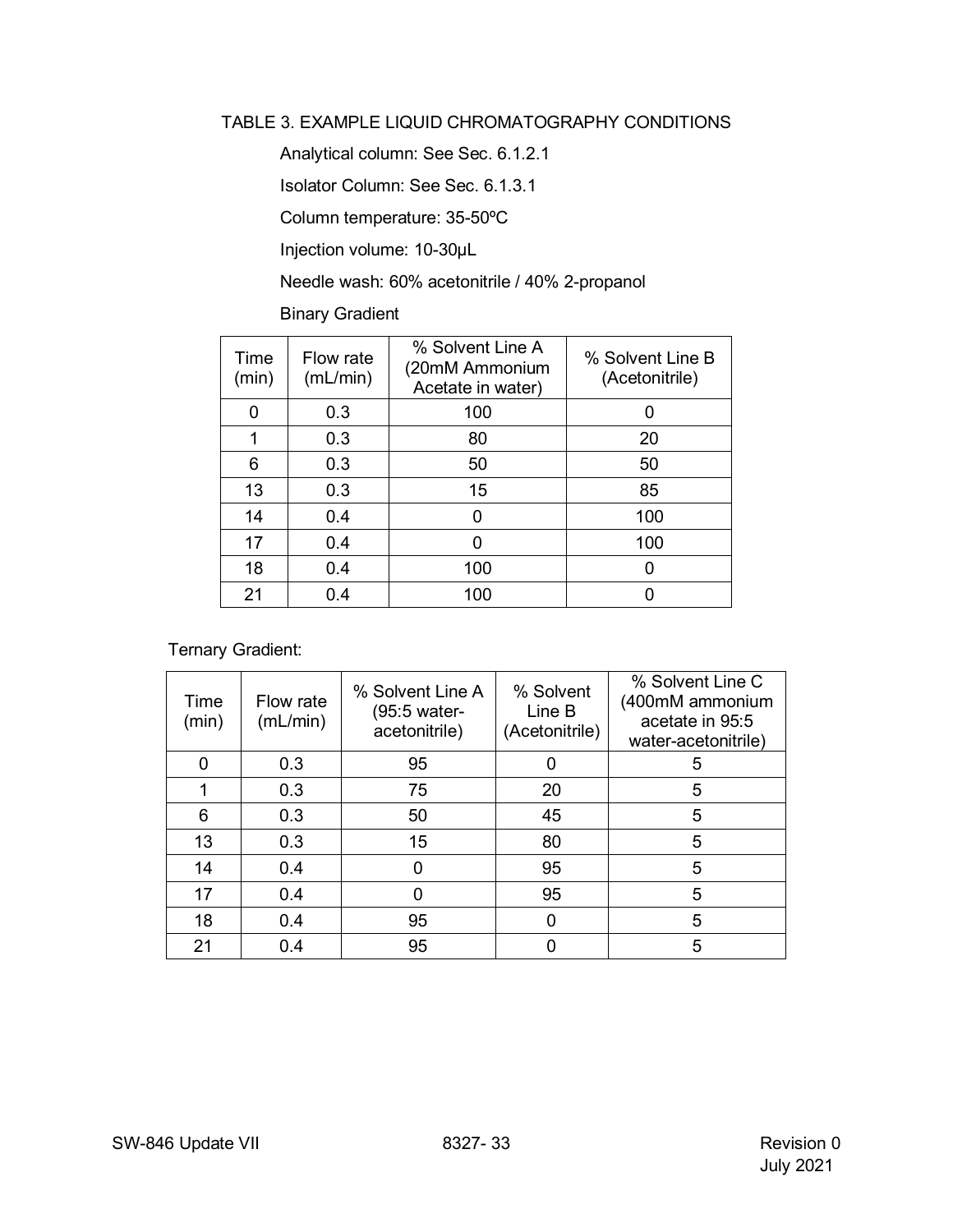<span id="page-33-0"></span>

| Instrument           | Waters Xevo TQ-S                        |
|----------------------|-----------------------------------------|
| Ion Source           | Electrospray lonization (Negative mode) |
| Capillary voltage    | $0.75$ kV                               |
| Source temp          | $150^{\circ}$ C                         |
| Desolvation gas temp | $450^{\circ}$ C                         |
| Desolvation gas flow | 800 L/hr                                |
| Cone gas flow        | $200$ L/hr                              |
| Collision gas flow   | $0.15$ mL/min                           |
| Collision energy     | Optimized by analyte                    |
| Cone voltage         | Optimized by analyte                    |

# TABLE 4. EXAMPLE MASS SPECTROMETER CONDITIONS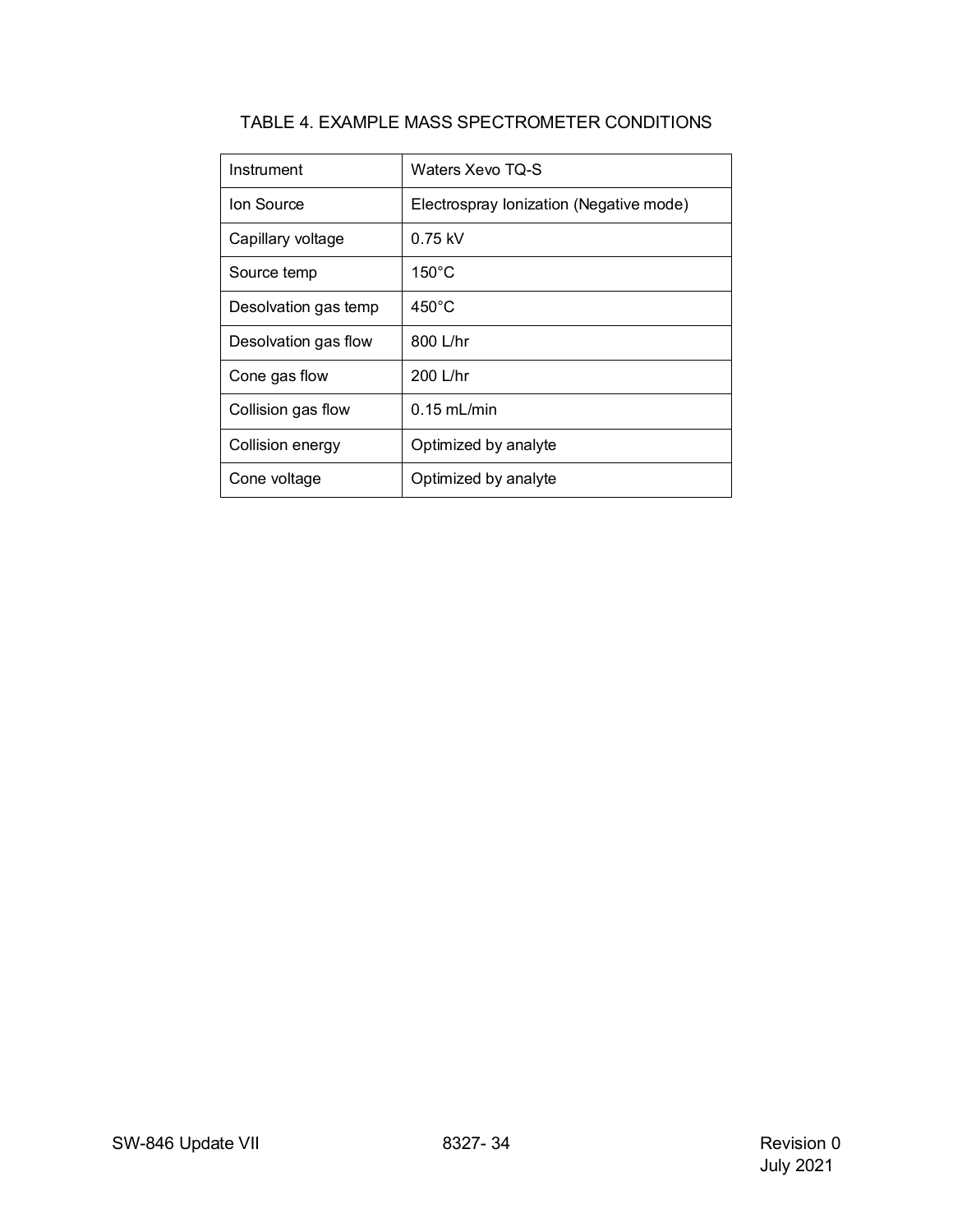<span id="page-34-0"></span>

| <b>Examples of Isotopically Labeled PFAS Surrogates</b>                                                 | Recommended target analyte association(s) |
|---------------------------------------------------------------------------------------------------------|-------------------------------------------|
| <b>Sulfonic Acid Surrogates</b>                                                                         |                                           |
| Perfluoro-1-[2,3,4- <sup>13</sup> C <sub>3</sub> ]butanesulfonic acid (M3PFBS)                          | PFBS, PFPeS                               |
| Perfluoro-1-[1,2,3- <sup>13</sup> C <sub>3</sub> ]hexanesulfonic acid (M3PFHxS)                         | PFHxS, PFHpS                              |
| Perfluoro-1-[ <sup>13</sup> C <sub>8</sub> ]octanesulfonic acid (M8PFOS)                                | PFOS, PFNS, PFDS                          |
| 1H, 1H, 2H, 2H-perfluoro-1- $[1,2$ - <sup>13</sup> C <sub>2</sub> ] hexanesulfonic<br>acid (M2-4:2 FTS) | 4:2FTS                                    |
| 1H, 1H, 2H, 2H-perfluoro-1- $[1,2^{-13}C_2]$ octanesulfonic<br>acid (M2-6:2 FTS)                        | 6:2FTS                                    |
| 1H, 1H, 2H, 2H-perfluoro-1- $[1,2$ - <sup>13</sup> C <sub>2</sub> ] decanesulfonic<br>acid (M2-8:2 FTS) | 8:2FTS                                    |
| <b>Carboxylic Acid Surrogates</b>                                                                       |                                           |
| Perfluoro-n-[ <sup>13</sup> C <sub>4</sub> ]butanoic acid (M4PFBA)                                      | <b>PFBA</b>                               |
| Perfluoro-n-[ <sup>13</sup> C <sub>5</sub> ]pentanoic acid (M5PFPeA)                                    | <b>PFPeA</b>                              |
| Perfluoro-n-[1,2,3,4,6-13C <sub>5</sub> ]hexanoic acid (M5PFHxA)                                        | <b>PFHxA</b>                              |
| Perfluoro-n-[1,2,3,4- <sup>13</sup> C <sub>4</sub> ]heptanoic acid (M4PFHpA)                            | PFHpA                                     |
| Perfluoro-n-[ <sup>13</sup> C <sub>8</sub> ]octanoic acid (M8PFOA)                                      | <b>PFOA</b>                               |
| Perfluoro-n-[ <sup>13</sup> C <sub>9</sub> ]nonanoic acid (M9PFNA)                                      | <b>PFNA</b>                               |
| Perfluoro-n-[1,2,3,4,5,6- <sup>13</sup> C <sub>6</sub> ] decanoic acid (M6PFDA)                         | <b>PFDA</b>                               |
| Perfluoro-n-[1,2,3,4,5,6,7- $^{13}C7$ ]undecanoic acid<br>(M7PFUnDA)                                    | PFUnDA                                    |
| Perfluoro-n-[1,2- <sup>13</sup> C <sub>2</sub> ] dodecanoic acid (M2PFDoDA)                             | PFDoDA, PFTrDA                            |
| Perfluoro-n-[1,2- <sup>13</sup> C <sub>2</sub> ]tetradecanoic acid (M2PFTeDA)                           | PFTeDA                                    |
| Sulfonamide and Sulfonamidoacetic acid Surrogates:                                                      |                                           |
| Perfluoro-1-[ <sup>13</sup> C <sub>8</sub> ]octanesulfonamide (M8PFOSA)                                 | <b>PFOSA</b>                              |
| N-methyl-d3-perfluoro-1-octanesulfonamidoacetic acid<br>(d3-N-MeFOSAA)                                  | N-MeFOSAA                                 |
| N-ethyl-d5-perfluoro-1-octanesulfonamidoacetic acid<br>(d5-N-EtFOSAA)                                   | N-EtFOSAA                                 |

## TABLE 5. EXAMPLE SURROGATE AND TARGET ANALYTE ASSOCIATIONS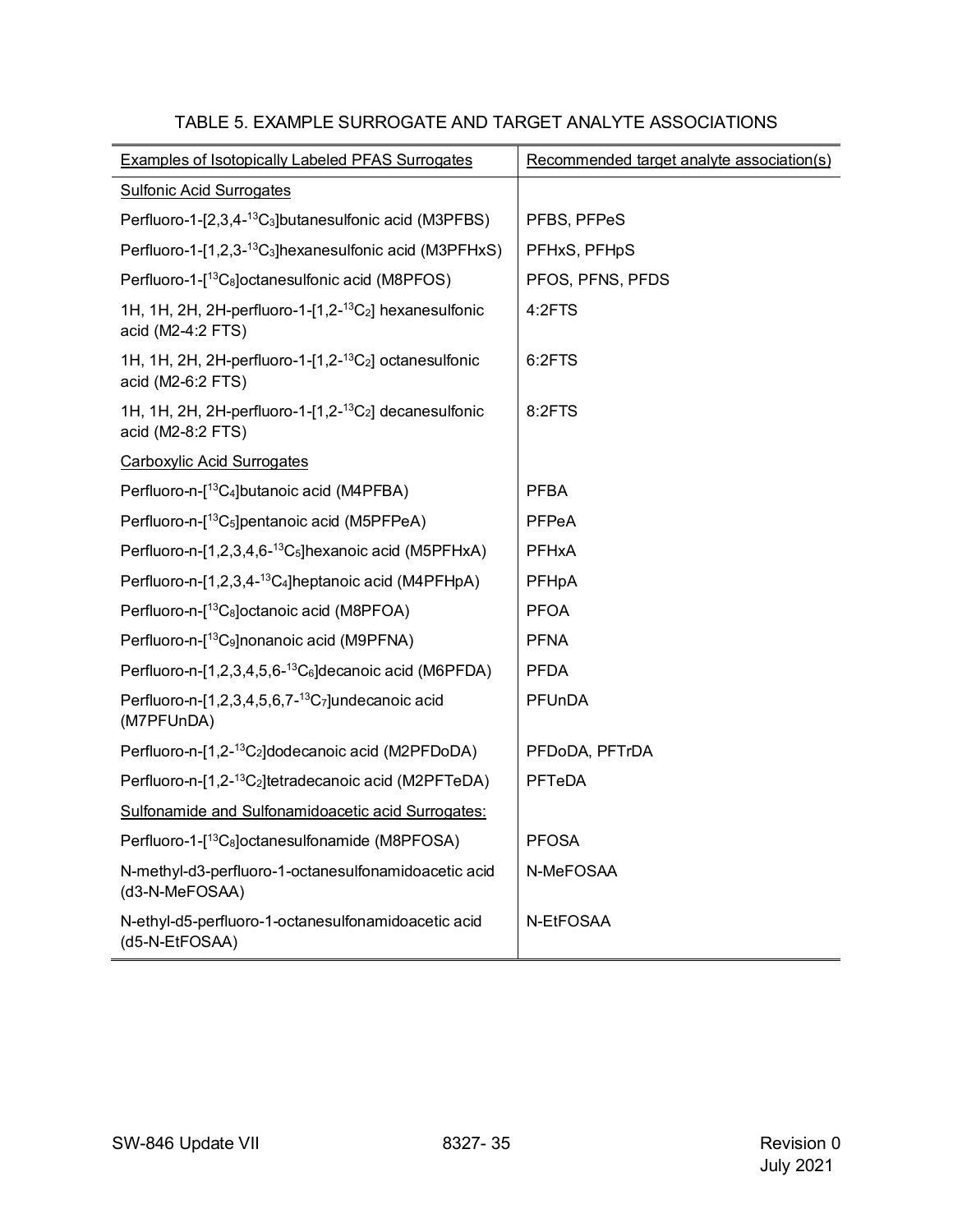# TABLE 6. QC SUMMARY

<span id="page-35-0"></span>

| <b>Quality control category</b>                                                              | Specification and minimum frequency                                                                       | Acceptance criteria                                                                              |  |
|----------------------------------------------------------------------------------------------|-----------------------------------------------------------------------------------------------------------|--------------------------------------------------------------------------------------------------|--|
| Sample preservation,                                                                         | Ice or refrigerate to ≤6°C from sample<br>collection to preparation;                                      |                                                                                                  |  |
| storage and holding time                                                                     | Recommended holding time from sample<br>collection to preparation: 14 days                                | Use judgment to qualify data; formal<br>holding time study pending                               |  |
| (Sec. 8.2)                                                                                   | Recommended holding time from<br>preparation to analysis: 30 days                                         |                                                                                                  |  |
|                                                                                              |                                                                                                           | Mean CF: RSD ≤20%                                                                                |  |
|                                                                                              |                                                                                                           | Linear or quadratic regression: r ≥0.995<br>or $r^2$ ≥0.99                                       |  |
| Initial Calibration (ICAL)<br>(Sec. 9.7, 11.3)                                               | Prior to analysis of samples                                                                              | %Error: ≤±50% at LLOQ and ≤±30% for<br>higher concentrations                                     |  |
|                                                                                              |                                                                                                           | RSE ≤20%                                                                                         |  |
|                                                                                              |                                                                                                           | ≥90% of target analytes and surrogates<br>meet ICAL acceptance criteria                          |  |
| Initial calibration                                                                          |                                                                                                           |                                                                                                  |  |
| verification (ICV)                                                                           | After initial calibration and prior to<br>analysis of samples                                             | Target analytes are within ±30% of<br>expected concentrations                                    |  |
| (Sec. 9.7, 11.3.7)                                                                           |                                                                                                           |                                                                                                  |  |
| Continuing calibration<br>verification (CCV)                                                 | Prior to analysis of field samples (unless                                                                | ≥90% of target analytes and surrogates                                                           |  |
| (Sec. 9.8, 11.4)                                                                             | ICAL analyzed in prior 12 hr), after every<br>20 samples and at end of sequence                           | within ±30% of expected concentrations                                                           |  |
| Reagent Blank (RB)                                                                           | One per day of analysis                                                                                   | Target analyte concentrations <1/2                                                               |  |
| (Sec. 9.5.7, 11.4.4)                                                                         |                                                                                                           | LLOQ or <10% of sample<br>concentrations                                                         |  |
| Method Blank (MB)                                                                            | One per preparation of 20 or fewer                                                                        | Target analytes <1/2 LLOQ or <10% of                                                             |  |
| (Sec. 9.5.6, 11.4.4)                                                                         | samples                                                                                                   | sample concentration                                                                             |  |
| Matrix spike/duplicate or<br>matrix spike/matrix spike<br>duplicate (MS/MSD)<br>(Sec. 9.6.1) | One set per preparation of 20 or fewer<br>field samples (if sufficient replicate<br>samples are provided) | Meets laboratory derived or project<br>specific recovery and RPD criteria                        |  |
| Laboratory Control<br>Sample (LCS)<br>(Sec. 9.6.2)                                           | One per preparation batch of 20 or fewer<br>samples                                                       | Within 70-130% recovery or within<br>laboratory derived or project specific<br>recovery criteria |  |
| Surrogates<br>(Sec. 9.6.3)                                                                   | Added to all field samples and prepared<br>QC samples (MB, LLOQ Verification,<br>LCS, MS/MSD)             | Within 70-130% recovery or within<br>laboratory derived or project specific<br>recovery criteria |  |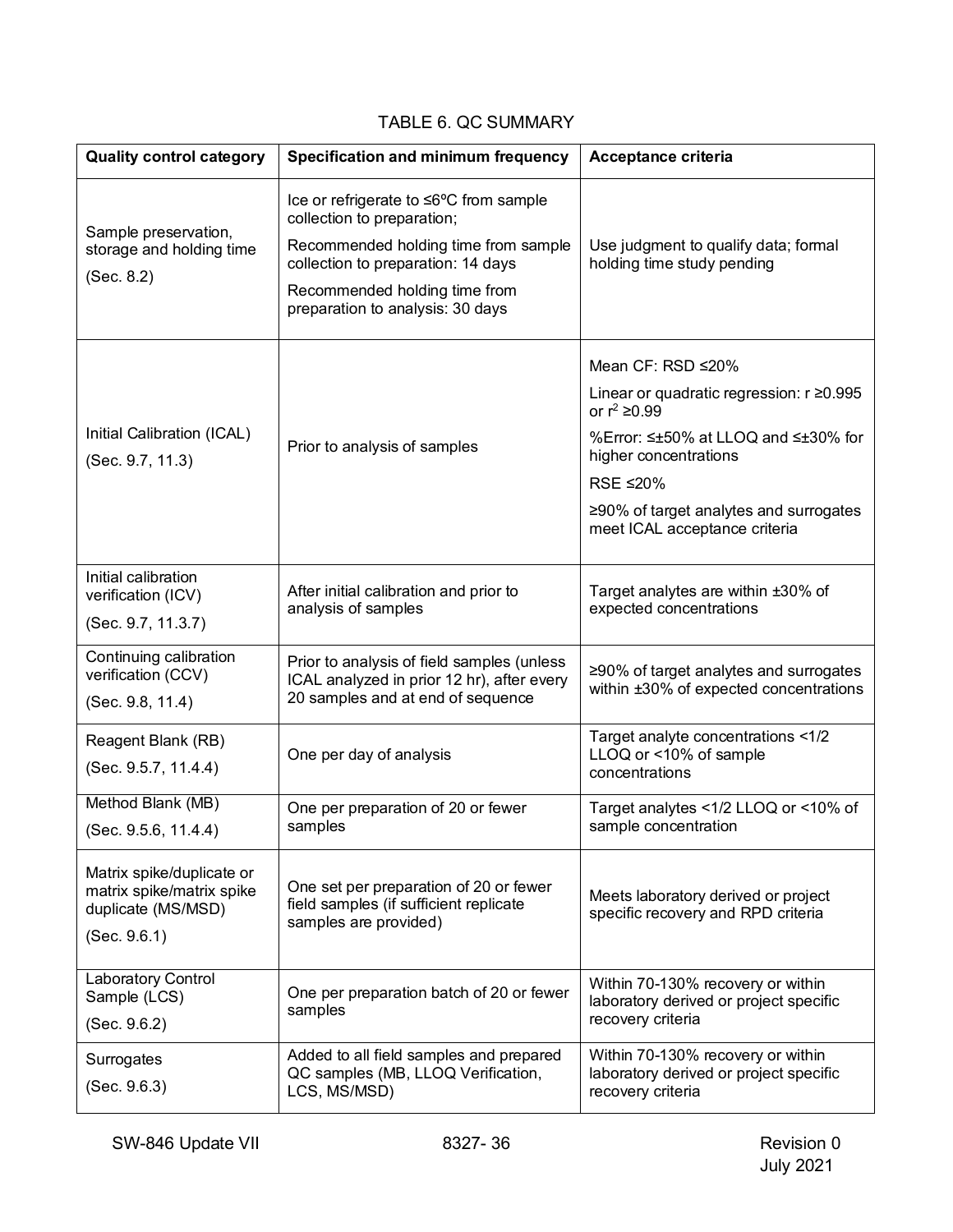| <b>Quality control category</b>                                 | Specification and minimum frequency                                                   | Acceptance criteria                                                                                                                                                                                                                                                                                                                                                                                                                                                      |
|-----------------------------------------------------------------|---------------------------------------------------------------------------------------|--------------------------------------------------------------------------------------------------------------------------------------------------------------------------------------------------------------------------------------------------------------------------------------------------------------------------------------------------------------------------------------------------------------------------------------------------------------------------|
| LLOQ verification<br>(Sec. 9.6.4, 9.9.1)                        | Required annually.<br>Recommended one per preparation<br>batch of 20 or fewer samples | Within 50-150% recovery or within<br>laboratory derived or project specific<br>recovery criteria                                                                                                                                                                                                                                                                                                                                                                         |
| Qualitative identification of<br>target analytes<br>(Sec. 11.6) | Evaluate each target analyte in field<br>samples                                      | RT in sample is within $\pm 0.1$ min of<br>isotopically-labeled analog of target<br>analyte, or otherwise within ±0.2 min of<br>target analyte RT in midpoint ICAL<br>standard, average of ICAL standards, or<br>preceding CCV.<br>For target analytes with secondary<br>product ions, ratio of primary/secondary<br>or secondary/primary product ion is<br>within ±50% of expected ratio from<br>midpoint ICAL standard, average of<br>ICAL standards, or preceding CCV |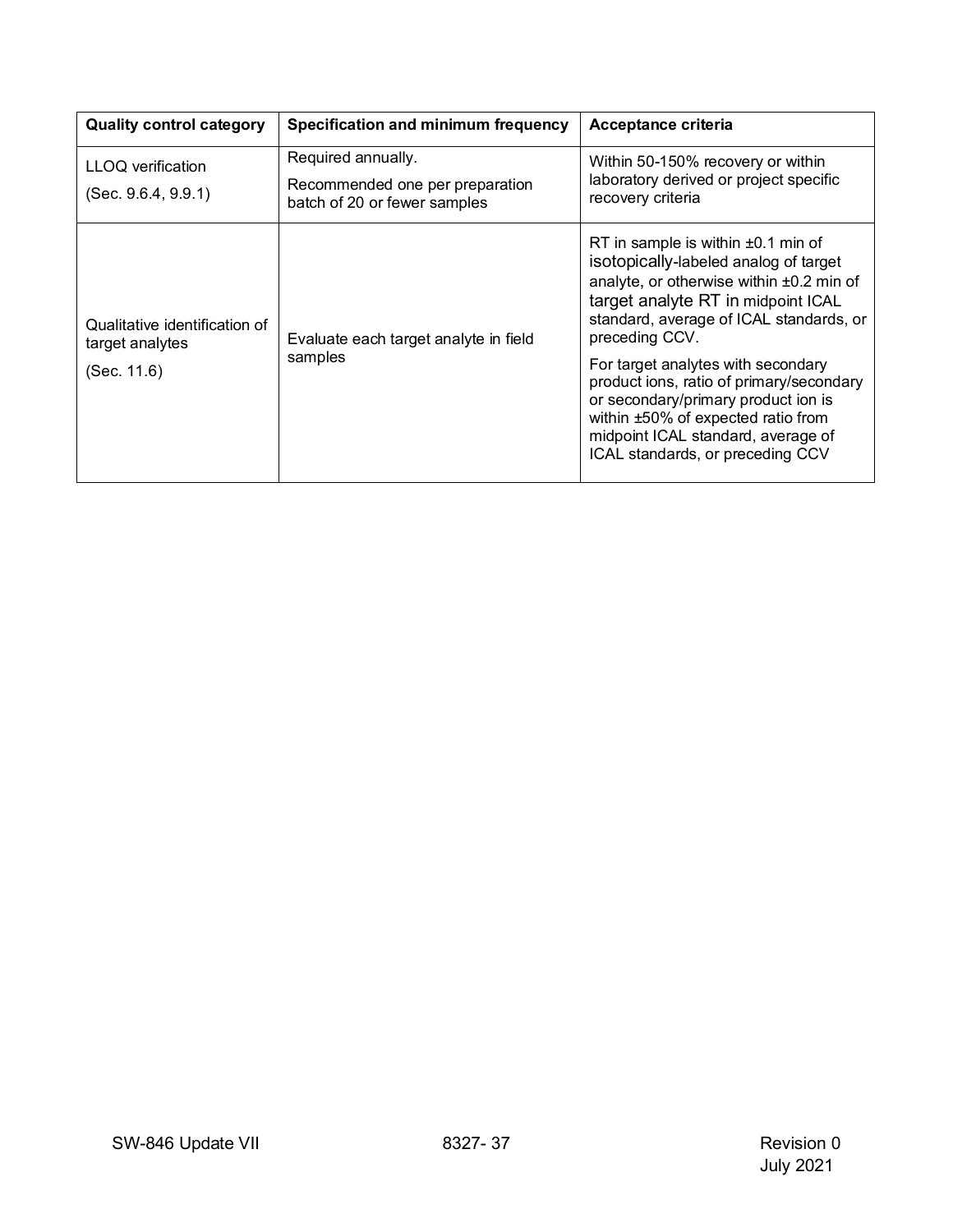#### <span id="page-37-0"></span>FIGURE 1. PFOS PRIMARY AND SECONDARY PRODUCT IONS



NOTE: Product ion traces above show proportions of primary and secondary product ions for linear and branched PFOS isomers in (A) a calibration standard and (B) a field sample. Product ion ratios show the proportion of secondary product ion peak area to primary product ion peak area (in %), and the percentage in parentheses is the ratio in this standard or sample divided by the ratio in a reference standard. Refer to Sec. 11.3.3 for more information regarding integration of linear and branched isomer peaks in standards and samples and to Sec. 11.6.1 for more information regarding evaluation of product ion ratios to support qualitative identification.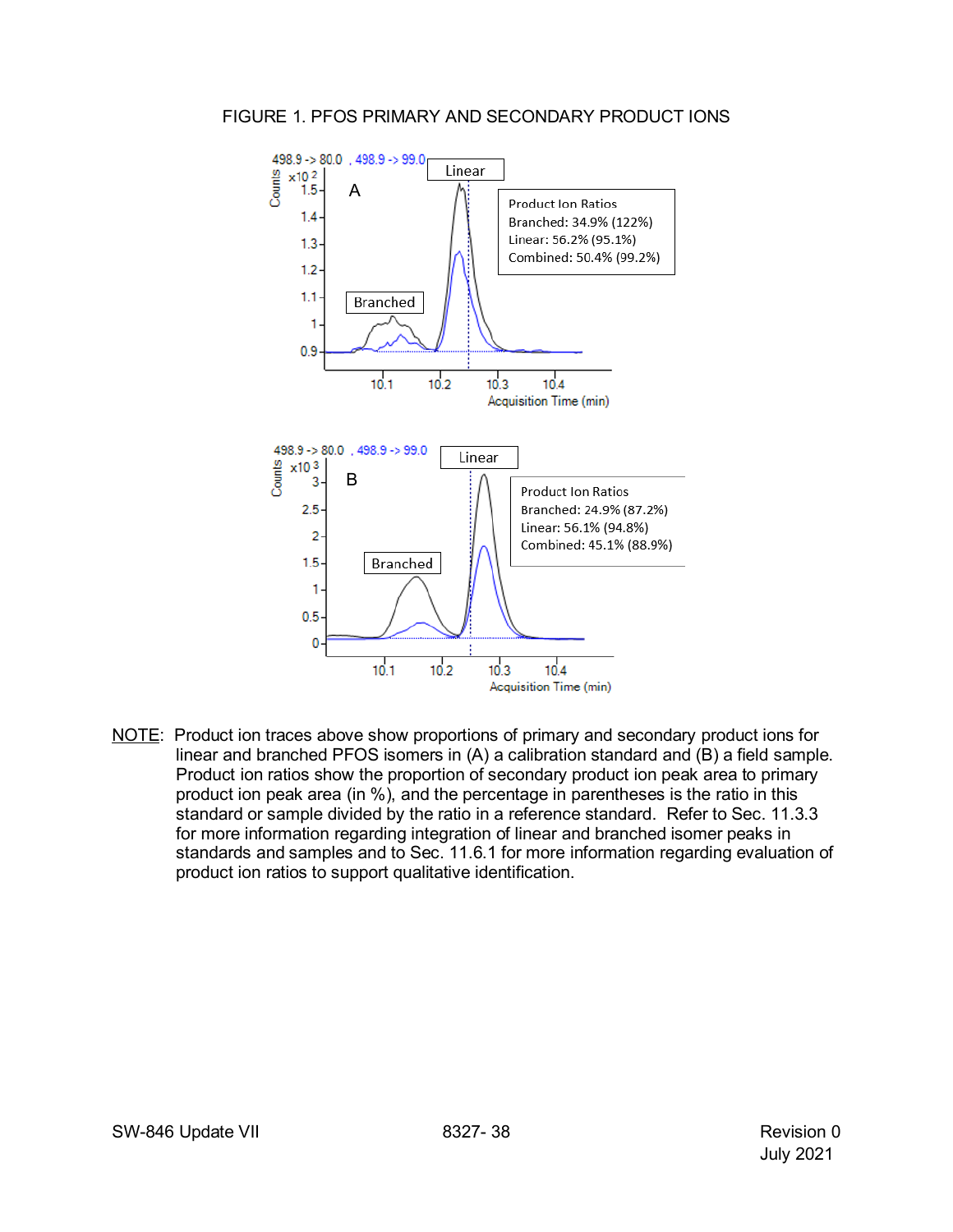# APPENDIX A - GLOSSARY

<span id="page-38-0"></span>

| <b>ASTM</b>   | ASTM International, formerly American Society for Testing and Materials                                                                                                                                            |
|---------------|--------------------------------------------------------------------------------------------------------------------------------------------------------------------------------------------------------------------|
| <b>CAS RN</b> | Chemical Abstract Service Registry Number <sup>®</sup>                                                                                                                                                             |
| <b>CCV</b>    | continuing calibration verification                                                                                                                                                                                |
| <b>DQOs</b>   | data quality objectives                                                                                                                                                                                            |
| <b>EPA</b>    | U.S. Environmental Protection Agency                                                                                                                                                                               |
| <b>HDPE</b>   | high density polyethylene                                                                                                                                                                                          |
| <b>ICAL</b>   | initial calibration                                                                                                                                                                                                |
| <b>ICV</b>    | initial calibration verification                                                                                                                                                                                   |
| <b>IDP</b>    | initial demonstration of proficiency                                                                                                                                                                               |
| <b>LC</b>     | liquid chromatography                                                                                                                                                                                              |
| LC/MS/MS      | liquid chromatography/tandem mass spectrometry                                                                                                                                                                     |
| <b>LCS</b>    | laboratory control sample                                                                                                                                                                                          |
| <b>LCSD</b>   | laboratory control sample duplicate                                                                                                                                                                                |
| <b>LLOQ</b>   | lower limit of quantitation                                                                                                                                                                                        |
| MВ            | method blank                                                                                                                                                                                                       |
| <b>MS</b>     | matrix spike                                                                                                                                                                                                       |
| MS/MS         | tandem mass spectrometry – The process of separating precursor ions by<br>m/z, followed by collisionally activated dissociation of a precursor ion at a<br>given m/z into one or more product ions of smaller m/z. |
| <b>MSD</b>    | matrix spike duplicate                                                                                                                                                                                             |
| m/z           | mass-to-charge ratio                                                                                                                                                                                               |
| <b>OSHA</b>   | U.S. Occupational Safety and Health Administration                                                                                                                                                                 |
| <b>PEEK</b>   | polyetheretherketone                                                                                                                                                                                               |
| <b>PFAS</b>   | per- and polyfluoroalkyl substances                                                                                                                                                                                |
| <b>PPE</b>    | personal protective equipment                                                                                                                                                                                      |
|               | Precursor ion lon produced in the ion source that forms particular product ions or<br>undergoes specified neutral losses during MS/MS analysis.                                                                    |
| Product ion   | Ion formed as the product of a reaction involving a particular precursor<br>ion. See reference 9 in Section 16.0.                                                                                                  |
| <b>PTFE</b>   | polytetrafluoroethylene                                                                                                                                                                                            |
| QA            | quality assurance                                                                                                                                                                                                  |
| QAPP          | quality assurance project plan                                                                                                                                                                                     |
|               |                                                                                                                                                                                                                    |